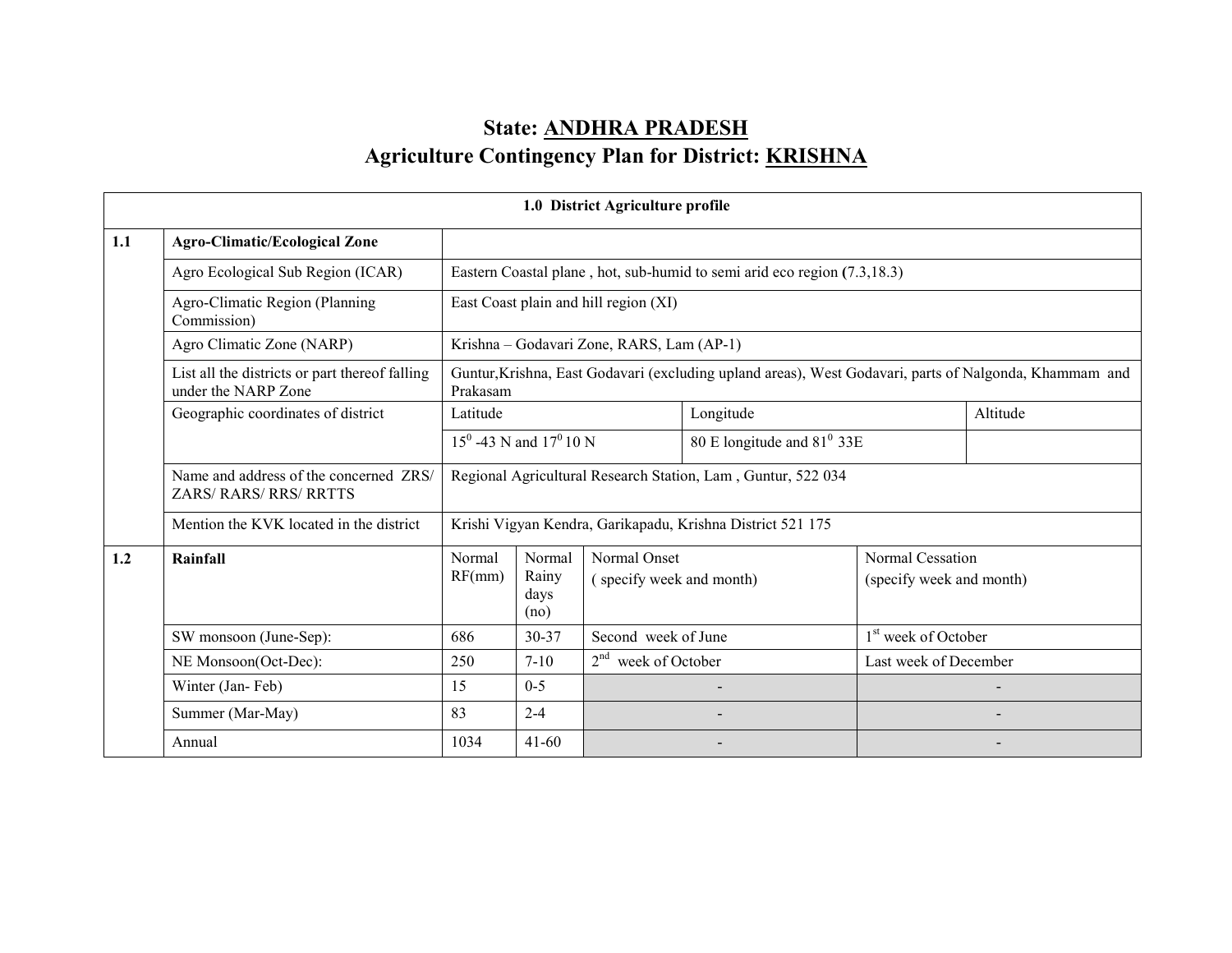| 1.3 | <b>Land use</b>                                               | Geographical | Forest area | Land under                  | Permanent | Cultivable | Land under                        | Barren and           | Current | Other   |
|-----|---------------------------------------------------------------|--------------|-------------|-----------------------------|-----------|------------|-----------------------------------|----------------------|---------|---------|
|     | pattern of the<br>district (latest<br>statistics) 2009-<br>10 | Area         |             | non-<br>agricultural<br>use | pastures  | wasteland  | Misc. tree<br>crops and<br>groves | uncultivable<br>land | fallows | fallows |
|     | Area $('000 ha)$                                              | 872.7        | 76.18       | 178.3                       | 10.7      | 27.5       | 9.6                               | 38.0                 | 28.5    | 27.1    |

| 1.4 | Major Soils (common names like shallow red soils etc.,) | Area ('000 ha) | Percent (%) of total |
|-----|---------------------------------------------------------|----------------|----------------------|
|     | 1. Black Cotton Soils                                   | 260            | 57.6                 |
|     | 2. Red Soils                                            | 76             | 19.4                 |
|     | 3. Coastal Sandy Soils                                  | 41             |                      |
|     | 4. Alluvial Soils                                       | $\perp$        |                      |
|     | 5. saline soils                                         | 14             |                      |
|     | Others (specify): Acidic                                |                |                      |

| 1.5 | <b>Agricultural land use</b> | Area $(900 \text{ ha})$ | Cropping intensity % |
|-----|------------------------------|-------------------------|----------------------|
|     | Net sown area                | 463.0                   | 54.7ء                |
|     | Area sown more than once     | 253.3                   |                      |
|     | Gross cropped area           | 716.3                   |                      |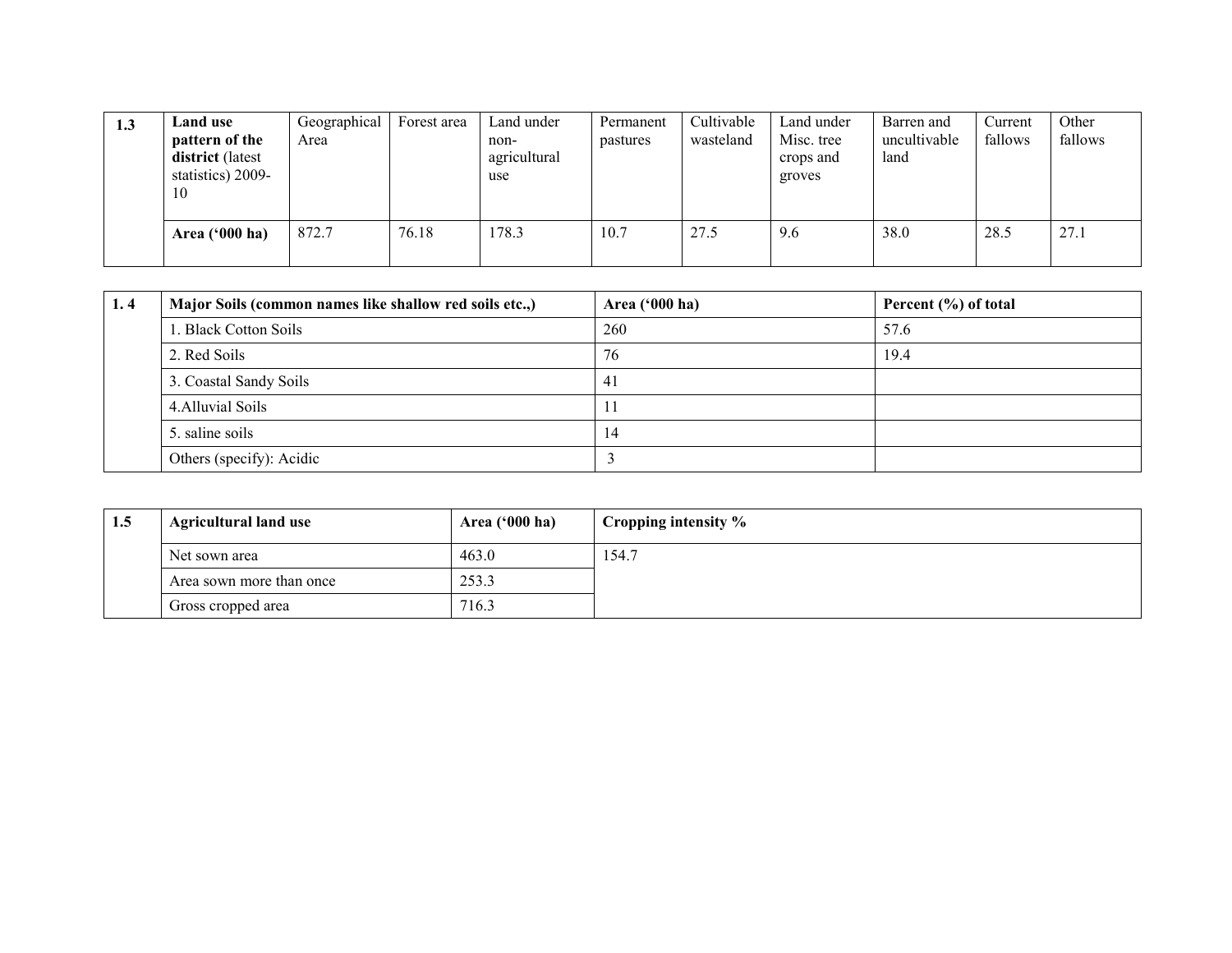| 1.6 | <b>Irrigation</b>                                                                                          | Area ('000 ha)        |                |                                    |  |  |  |
|-----|------------------------------------------------------------------------------------------------------------|-----------------------|----------------|------------------------------------|--|--|--|
|     | Net irrigated area                                                                                         | 307.9                 |                |                                    |  |  |  |
|     | Gross irrigated area                                                                                       | 427.9                 |                |                                    |  |  |  |
|     | Rainfed area                                                                                               | 155.1                 |                |                                    |  |  |  |
|     | <b>Sources of Irrigation</b>                                                                               | Number                | Area ('000 ha) | Percentage of total irrigated area |  |  |  |
|     | Canals                                                                                                     | KE canal System       | 228.6          | 71.7                               |  |  |  |
|     | Tanks                                                                                                      | 913                   | 22.3           | 7.0                                |  |  |  |
|     | Open wells                                                                                                 | 15552                 |                |                                    |  |  |  |
|     | Bore wells                                                                                                 | 13549                 | 54.1           | 17.0                               |  |  |  |
|     | Lift irrigation                                                                                            |                       |                |                                    |  |  |  |
|     | Micro-irrigation                                                                                           |                       |                |                                    |  |  |  |
|     | Other sources                                                                                              | 64                    | 13.7           | 4.3                                |  |  |  |
|     | <b>Total Irrigated Area</b>                                                                                |                       | 318.8          | 100.0                              |  |  |  |
|     | Pump sets                                                                                                  |                       |                |                                    |  |  |  |
|     | No. of Tractors                                                                                            | 8469                  |                |                                    |  |  |  |
|     | Groundwater availability and use* (Data<br>source: State/Central Ground water<br><b>Department /Board)</b> | No. of blocks/Tehsils | $(\%)$ area    |                                    |  |  |  |
|     | Over exploited                                                                                             |                       | not available  |                                    |  |  |  |
|     | Critical                                                                                                   |                       |                |                                    |  |  |  |
|     | Semi-critical                                                                                              |                       |                |                                    |  |  |  |
|     | Safe                                                                                                       |                       |                |                                    |  |  |  |
|     | Wastewater availability and use                                                                            |                       |                |                                    |  |  |  |
|     | Ground water quality                                                                                       | not available         |                |                                    |  |  |  |
|     | *over-exploited: ground water utilization > 100%; critical: 90-100%; semi-critical: 70-90%; safe: <70%     |                       |                |                                    |  |  |  |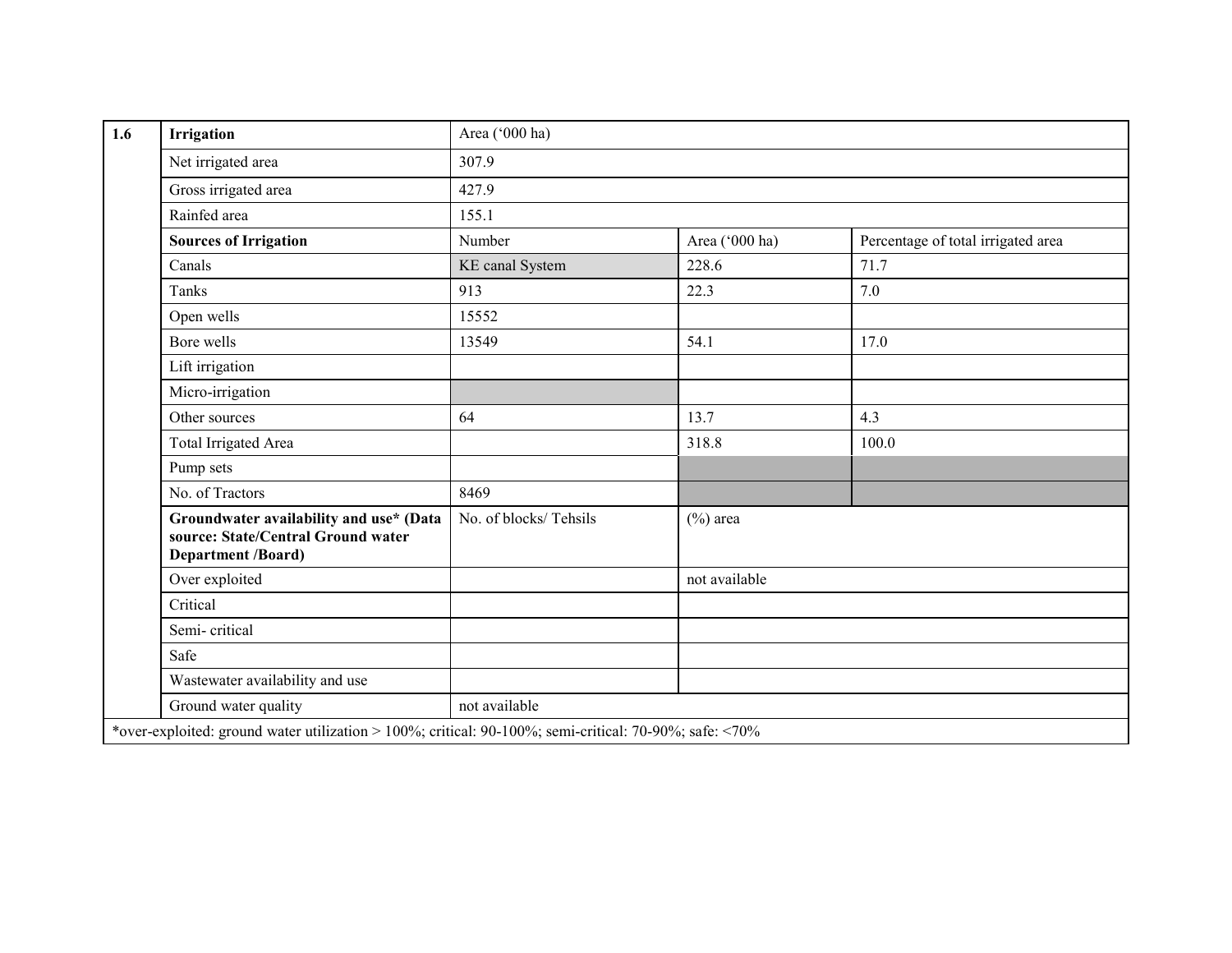#### Area under major field crops & horticulture etc. (2009-10)

| 1.7            | <b>Major Field Crops cultivated</b>     | Area ('000 ha) |                |                  |                     |                          |              |  |  |  |  |
|----------------|-----------------------------------------|----------------|----------------|------------------|---------------------|--------------------------|--------------|--|--|--|--|
|                |                                         |                | Kharif         |                  | Rabi                | <b>Summer</b>            | <b>Total</b> |  |  |  |  |
|                |                                         | Irrigated      | Rainfed        | <b>Irrigated</b> | Rainfed             |                          |              |  |  |  |  |
| 1              | Paddy                                   | 273.9          | 6              | 120.0            | $\blacksquare$      |                          | 394.5        |  |  |  |  |
| $\mathfrak 2$  | Blackgram                               | $\omega$       | 2.6            | $\mathbf{r}$     | 90.6                | 0.50                     | 93.6         |  |  |  |  |
| $\mathfrak{Z}$ | Maize                                   | 3.2            | 1.8            | 24.2             | $\blacksquare$      |                          | 29.3         |  |  |  |  |
| $\overline{4}$ | Cotton                                  | 36.7           | $\mathbf{L}$   | $\omega$         | $\omega$            | $\mathbf{r}$             | 36.7         |  |  |  |  |
| $\sqrt{5}$     | Greengram                               | $\blacksquare$ | 10.4           | $\omega$         | 1.4                 | 0.50                     | 12.5         |  |  |  |  |
| 6              | Sugarcane                               | $\blacksquare$ | $\blacksquare$ | 11.2             | $\blacksquare$      | $\overline{\phantom{a}}$ | 11.3         |  |  |  |  |
| $\overline{7}$ | Chillies                                | 7.9            | $\sim$         | 0.7              | $\blacksquare$      | $\blacksquare$           | 8.6          |  |  |  |  |
| 8              | Groundnut                               | 0.06           | 4.1            | 3.1              | 0.9                 | $\blacksquare$           | 8.2          |  |  |  |  |
| 9              | Tobacco                                 | $\blacksquare$ | $\sim$         | 4.5              | 2.6                 | $\blacksquare$           | 7.1          |  |  |  |  |
| 10             | Red gram                                | $\blacksquare$ | 3.5            | $\omega$         | $\blacksquare$      | $\blacksquare$           | 3.5          |  |  |  |  |
|                | Horticulture crops - Fruits             |                |                |                  | Total area('000 ha) |                          |              |  |  |  |  |
| $\mathbf{1}$   | Mango                                   |                |                |                  | 63.5                |                          |              |  |  |  |  |
| $\overline{c}$ | Banana                                  |                | 2.7            |                  |                     |                          |              |  |  |  |  |
| $\mathfrak{Z}$ | Guava                                   |                |                |                  | 1.2                 |                          |              |  |  |  |  |
| 4              | Papaya                                  |                |                |                  | 0.1                 |                          |              |  |  |  |  |
| 5              | Batavia                                 |                |                |                  | 0.04                |                          |              |  |  |  |  |
| 6              | Cashew nut                              |                |                |                  | 0.3                 |                          |              |  |  |  |  |
|                | <b>Horticultural crops - Vegetables</b> |                |                |                  | Total area('000 ha) |                          |              |  |  |  |  |
| $\mathbf{1}$   | Chillies                                |                |                |                  | 7.9                 |                          |              |  |  |  |  |
| $\mathfrak 2$  | Bhendi                                  |                |                |                  | 2.0                 |                          |              |  |  |  |  |
| $\mathfrak{Z}$ | Tomato                                  |                |                |                  | 1.6                 |                          |              |  |  |  |  |
| $\overline{4}$ | Gourds                                  |                |                |                  | 1.1                 |                          |              |  |  |  |  |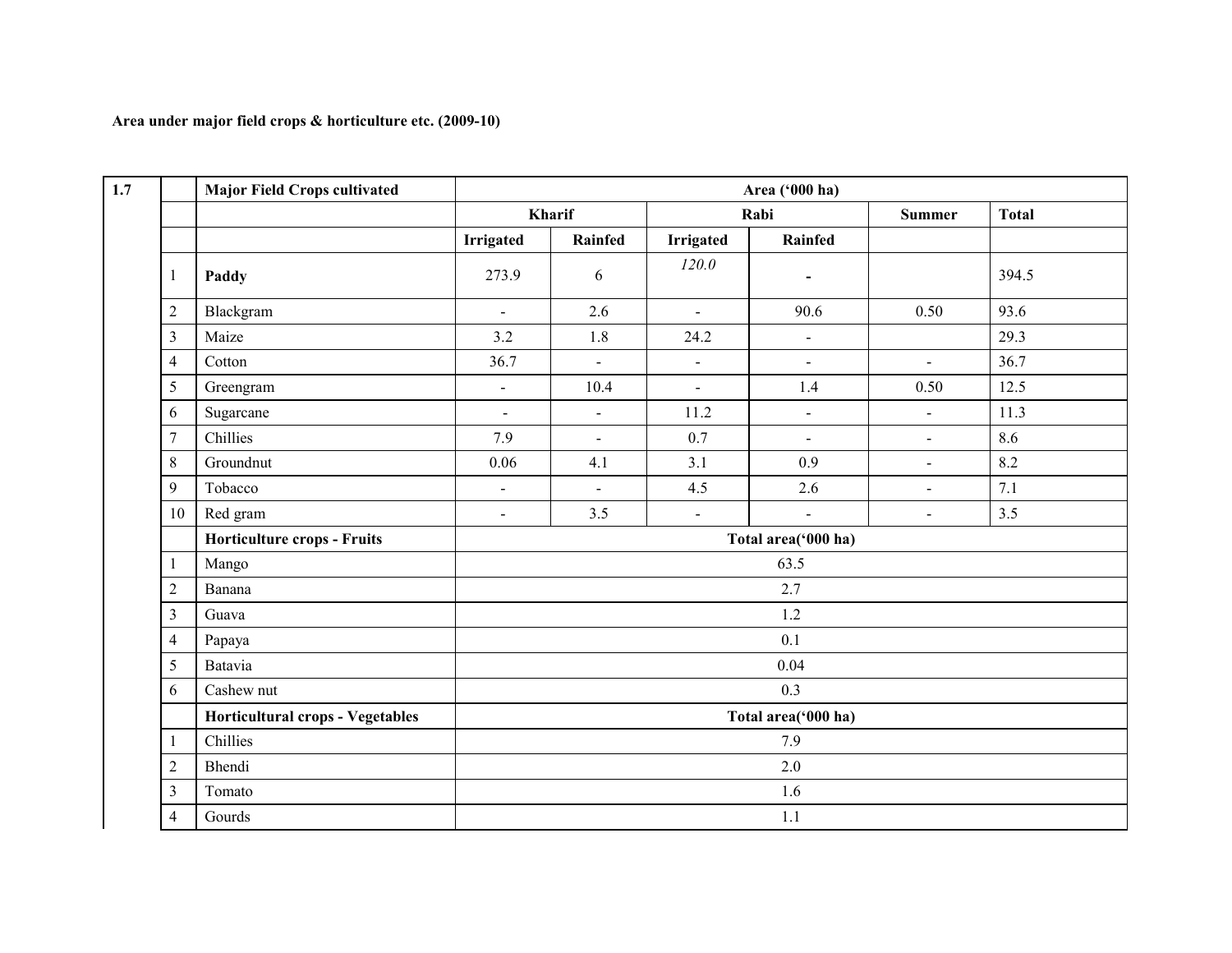| ັ | <b>Jucumber</b>                     | $\cdot$ .   |  |  |  |  |
|---|-------------------------------------|-------------|--|--|--|--|
|   | $\sim$<br>egetables/<br><b>Loui</b> | $v_{\cdot}$ |  |  |  |  |

|                  | <b>Medicinal and Aromatic crops</b> | Total area('000 ha) |
|------------------|-------------------------------------|---------------------|
| $\mathbf{1}$     | Turmeric                            | 1.8                 |
| $\sqrt{2}$       | Ginger                              | 0.02                |
| $\mathfrak{Z}$   | Onion                               | 0.02                |
| $\overline{4}$   | Eucalyptus                          | 0.9                 |
| 5                | Betelvine                           | $0.2\,$             |
|                  | <b>Plantation crops</b>             | Total area('000 ha) |
| $\mathbf{1}$     | Banana                              | 1.4                 |
| $\mathbf{2}$     | Cococnut                            | 2.1                 |
| $\mathfrak{Z}$   | Sapota                              | 0.4                 |
| $\overline{4}$   | Acid lime                           | 0.7                 |
| 5                | Oil palm                            | 3.1                 |
|                  | <b>Fodder crops</b>                 | Total area('000 ha) |
| $\mathbf{1}$     | Jowar                               | 1.7                 |
| $\boldsymbol{2}$ | Maize                               | 1.1                 |
| $\mathfrak{Z}$   | Para napier                         | 1.3                 |
| $\overline{4}$   | Pillipaesara                        | 6.2                 |
| 5                | Sunhemp                             |                     |
|                  | Total fodder crop area              | 10.2                |
|                  | <b>Grazing land</b>                 |                     |
|                  | Sericulture etc                     |                     |
|                  | <b>Others (Specify)</b>             |                     |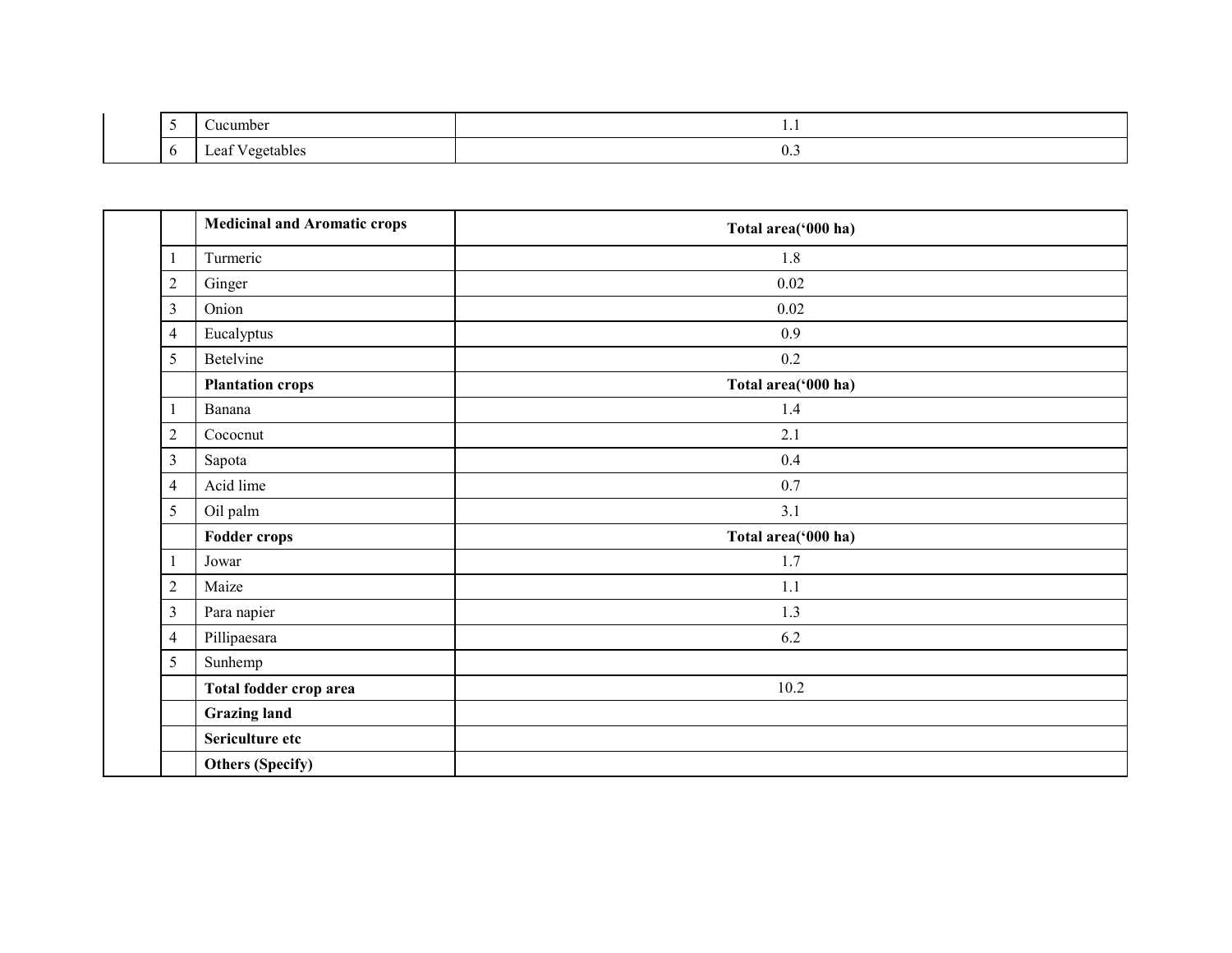| 1.8  | Livestock                                              |                                                                  |    | Male (number)                    |                        |   |                                       | Female (number) | <b>Total (number)</b>                               |                      |                                 |
|------|--------------------------------------------------------|------------------------------------------------------------------|----|----------------------------------|------------------------|---|---------------------------------------|-----------------|-----------------------------------------------------|----------------------|---------------------------------|
|      | Non descriptive Cattle (local low yielding)            |                                                                  |    | 42.9                             |                        |   | 50.5                                  |                 |                                                     | 93.5                 |                                 |
|      | Crossbred cattle                                       |                                                                  |    | 1.9                              |                        |   | 9.0                                   |                 |                                                     | 10.9                 |                                 |
|      |                                                        | Non descriptive Buffaloes (local low yielding)                   |    |                                  | 117.6                  |   |                                       | 801.8           |                                                     |                      | 919.4                           |
|      | <b>Graded Buffaloes</b>                                |                                                                  |    |                                  |                        |   |                                       |                 |                                                     |                      |                                 |
|      | Goat                                                   |                                                                  |    |                                  |                        |   |                                       |                 |                                                     |                      | 156.0                           |
|      | Sheep                                                  |                                                                  |    |                                  |                        |   |                                       |                 |                                                     |                      | 482.1                           |
|      |                                                        | Others (Camel, Pig, Yak etc.)<br>Commercial dairy farms (Number) |    |                                  |                        |   |                                       |                 |                                                     |                      | 16.77                           |
|      |                                                        |                                                                  |    |                                  |                        |   |                                       |                 |                                                     |                      |                                 |
| 1.9  | <b>Poultry</b>                                         |                                                                  |    |                                  | No. of farms           |   |                                       |                 | <b>Total No. of birds (number)</b>                  |                      |                                 |
|      | Commercial                                             |                                                                  |    |                                  |                        |   |                                       |                 |                                                     |                      |                                 |
|      | Backyard                                               |                                                                  |    |                                  |                        |   |                                       |                 |                                                     |                      |                                 |
| 1.10 | <b>Fisheries (Data source: Chief Planning Officer)</b> |                                                                  |    |                                  |                        |   |                                       |                 |                                                     |                      |                                 |
|      | A. Capture                                             |                                                                  |    |                                  |                        |   |                                       |                 |                                                     |                      |                                 |
|      | i) Marine (Data                                        | No. of fishermen                                                 |    |                                  | <b>Boats</b>           |   | Nets                                  |                 |                                                     | Storage              |                                 |
|      | Department)                                            | Source: Fisheries                                                |    | Mechanized<br>Non-<br>mechanized |                        |   | Mechanized (Trawl<br>nets, Gill nets) |                 | Non-mechanized (Shore<br>Seines, Stake & trap nets) |                      | facilities (Ice<br>plants etc.) |
|      |                                                        | 5774                                                             | 96 |                                  | 781/137                |   | 214/72375                             |                 | 366/10                                              |                      | 32/0                            |
|      | ii) Inland (Data                                       | No. Farmer owned ponds                                           |    |                                  |                        |   | No. of Reservoirs                     |                 |                                                     | No. of village tanks |                                 |
|      | Source: Fisheries<br>Department)                       | 9131                                                             |    |                                  |                        | 1 |                                       |                 | 219                                                 |                      |                                 |
|      | <b>B.</b> Culture                                      |                                                                  |    |                                  |                        |   |                                       |                 |                                                     |                      |                                 |
|      |                                                        |                                                                  |    |                                  | Water Spread Area (ha) |   | Yield (t/ha)                          |                 |                                                     |                      | Production ('000 tons)          |
|      |                                                        | i) Brackish water (Data Source: MPEDA/<br>Fisheries Department)  |    |                                  | 4750                   |   |                                       |                 | 6.4                                                 |                      |                                 |
|      | Department)                                            | ii) Fresh water (Data Source: Fisheries                          |    |                                  | 23958                  |   |                                       |                 | 10.2                                                |                      |                                 |
|      | Others                                                 |                                                                  |    |                                  |                        |   | $\overline{\phantom{a}}$              |                 |                                                     | 394.3                |                                 |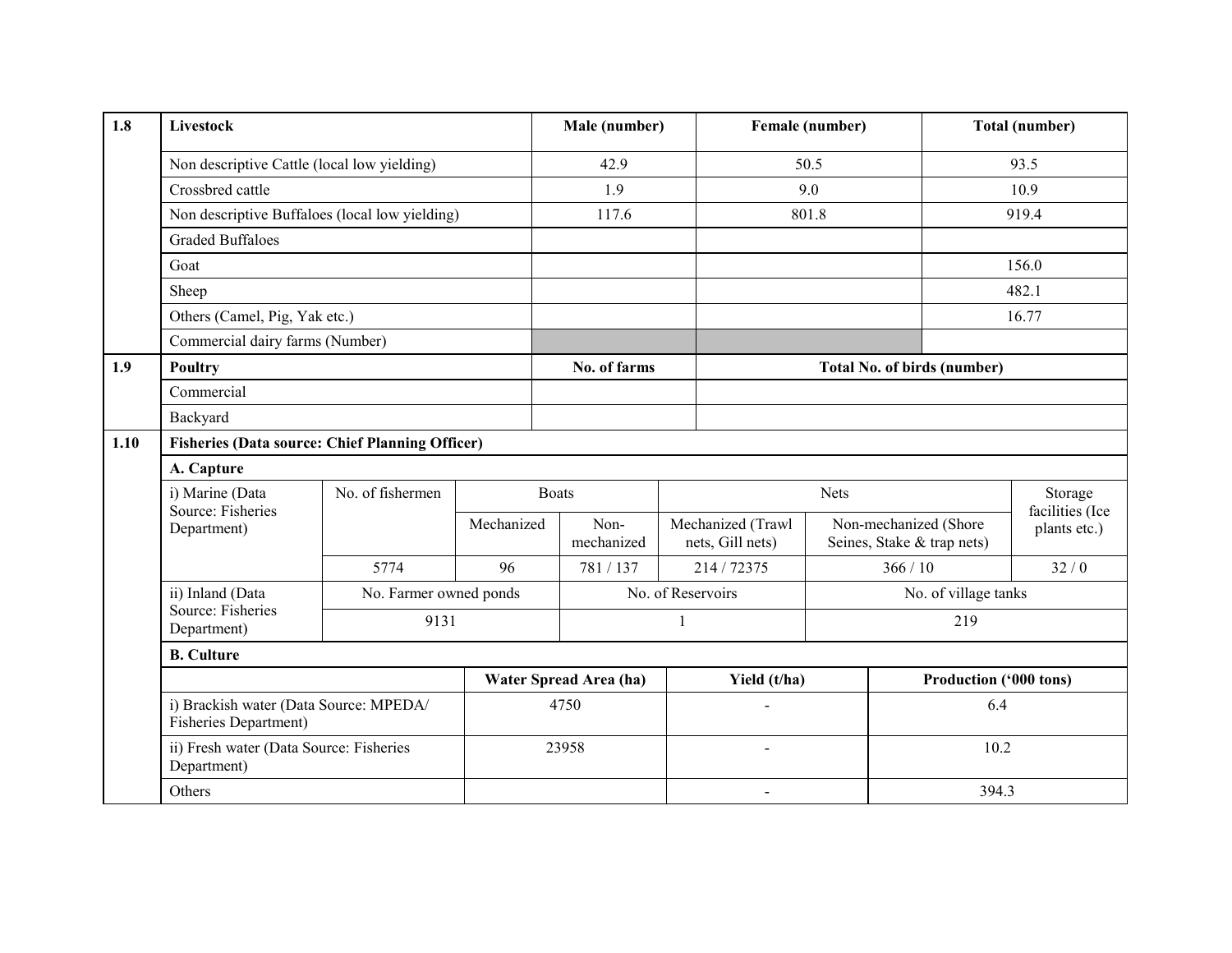| 1.11<br><b>Production and</b><br><b>Productivity of</b><br>major crops |                                                                           | Kharif                 |                         | Rabi                          |                          | <b>Summer</b>          |                         |                        | <b>Total</b>            | Crop<br>residue<br><b>as</b> |  |  |  |
|------------------------------------------------------------------------|---------------------------------------------------------------------------|------------------------|-------------------------|-------------------------------|--------------------------|------------------------|-------------------------|------------------------|-------------------------|------------------------------|--|--|--|
|                                                                        | (Average of last<br>5 years:<br>2004,05,06,07,<br>08)                     | Production<br>('000 t) | Productivity<br>(kg/ha) | <b>Production</b><br>('000 t) | Productivity<br>(kg/ha)  | Production<br>('000 t) | Productivity<br>(kg/ha) | Production<br>('000 t) | Productivity<br>(kg/ha) | fodder<br>(000)<br>tons)     |  |  |  |
| Major Field crops (Crops to be identified based on total acreage)      |                                                                           |                        |                         |                               |                          |                        |                         |                        |                         |                              |  |  |  |
|                                                                        | Paddy                                                                     | 776                    | 3003                    | 325                           | 3805                     |                        |                         | 745                    | 3264                    |                              |  |  |  |
| $\sqrt{2}$                                                             | Maize                                                                     | 26                     | 4589                    | 86                            | 7367                     |                        |                         | 17                     | 4592                    |                              |  |  |  |
| 3                                                                      | Pulses                                                                    | 12                     | 531                     | 101                           | 706                      |                        |                         | 1                      | 187                     |                              |  |  |  |
| 4                                                                      | Ground nut                                                                | 6                      | 2111                    | 11                            | 2228                     |                        |                         | 6                      | 2307                    |                              |  |  |  |
| 5                                                                      | Sugarcane                                                                 | 2221                   | 97813                   | $\blacksquare$                | $\overline{a}$           |                        |                         | 780                    | 90                      |                              |  |  |  |
| 6                                                                      | Cotton                                                                    | 17                     | 448                     | $\blacksquare$                | $\overline{\phantom{0}}$ |                        |                         | 25                     | 596                     |                              |  |  |  |
| $\overline{7}$                                                         | Tobacco                                                                   | $\blacksquare$         | $\overline{a}$          | 9                             | 2940                     |                        |                         | 17                     | 2750                    |                              |  |  |  |
| 8                                                                      | Chillies                                                                  | 27                     | 3675                    | $\overline{3}$                | 2559                     |                        |                         | 298                    | 2620                    |                              |  |  |  |
| Others                                                                 |                                                                           |                        |                         |                               |                          |                        |                         |                        |                         |                              |  |  |  |
|                                                                        | Major Horticultural crops (Crops to be identified based on total acreage) |                        |                         |                               |                          |                        |                         |                        |                         |                              |  |  |  |
|                                                                        | Mango                                                                     | 64623                  |                         |                               |                          |                        |                         |                        |                         |                              |  |  |  |
| $\overline{2}$                                                         | Oil palm                                                                  | 2724                   |                         |                               |                          |                        |                         |                        |                         |                              |  |  |  |
| 3                                                                      | Coconut                                                                   | 1591                   |                         |                               |                          |                        |                         |                        |                         |                              |  |  |  |
| 4                                                                      | Banana                                                                    | 1385                   |                         |                               |                          |                        |                         |                        |                         |                              |  |  |  |
| 5                                                                      | Guava                                                                     | 1161                   |                         |                               |                          |                        |                         |                        |                         |                              |  |  |  |
| Others                                                                 | Acid lime                                                                 | 669                    |                         |                               |                          |                        |                         |                        |                         |                              |  |  |  |

| 1.12 | Sowing window for 5<br>major field crops<br>(start and end of<br>normal sowing period) | Paddy | Maize                                          | Pulses                                                             | Groundnut | Cotton                                         |
|------|----------------------------------------------------------------------------------------|-------|------------------------------------------------|--------------------------------------------------------------------|-----------|------------------------------------------------|
|      | Kharif-Rainfed                                                                         |       | July $1st$ fortnight – July<br>$2nd$ fortnight | June 1 <sup>st</sup> fortnight – July $\vert$ -<br>$2nd$ fortnight |           | June $1st$ fortnight – July<br>$2nd$ fortnight |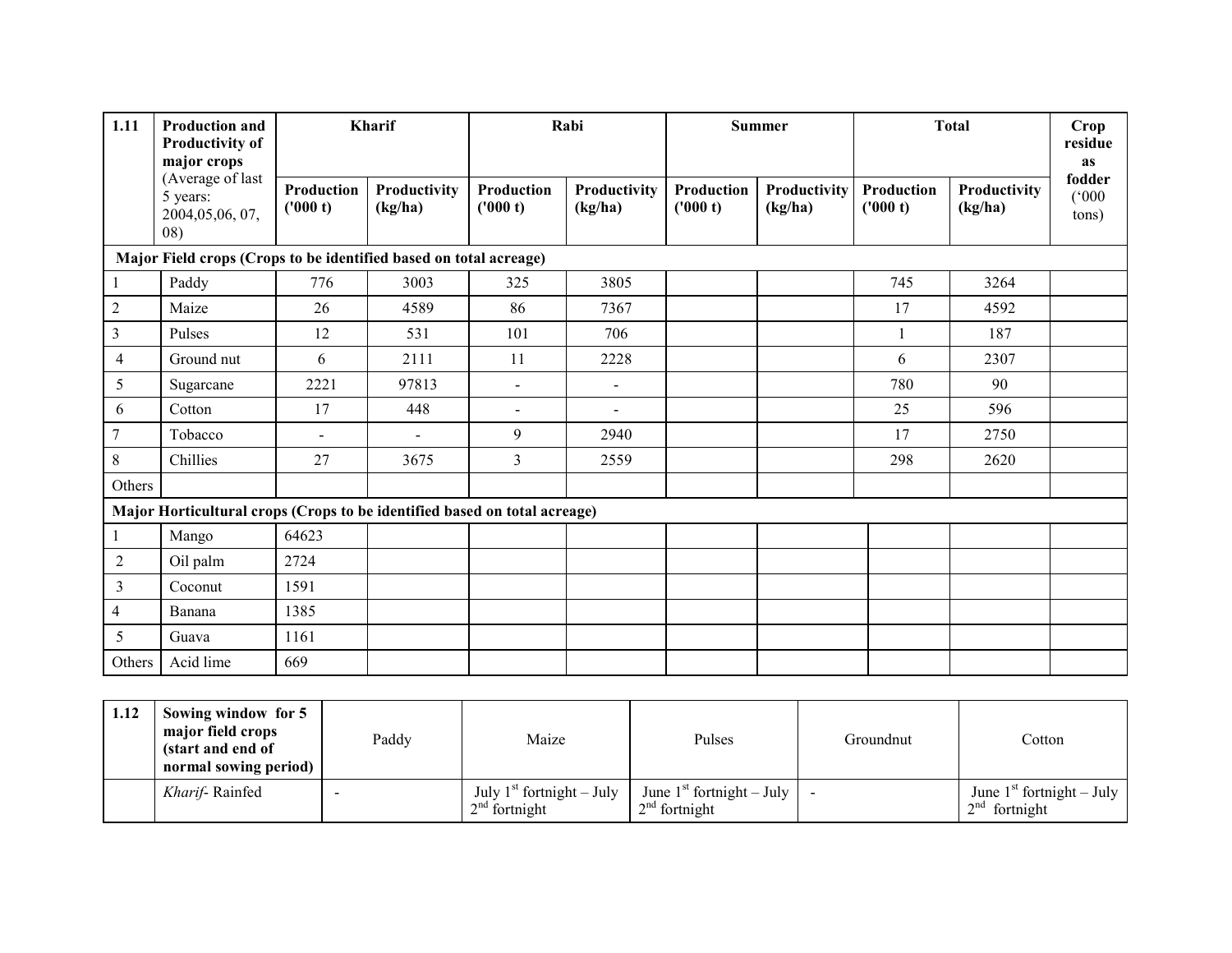| Kharif-Irrigated | June $1st$ fortnight –<br>July $2^{nd}$ fortnight        | July $1^{st}$ fortnight – July<br>$2nd$ fortnight |                                                                                                          |                                                             |  |
|------------------|----------------------------------------------------------|---------------------------------------------------|----------------------------------------------------------------------------------------------------------|-------------------------------------------------------------|--|
| Rabi-Rainfed     |                                                          |                                                   | September 1 <sup>st</sup> fortnight   October $2nd$ fortnight –<br>$-$ October 1 <sup>st</sup> fortnight | November $1st$ fortnight                                    |  |
| Rabi-Irrigated   | December $2nd$<br>fortnight - January<br>$1st$ fortnight |                                                   | October $2nd$ fortnight                                                                                  | November $2nd$<br>$fortnight - December$<br>$1st$ fortnight |  |

| 1.13 | What is the major contingency the district is<br>prone to? (Tick mark and mention years if<br>known during the last 10 year period) | Regular                                                                                          | Occasional    | None |
|------|-------------------------------------------------------------------------------------------------------------------------------------|--------------------------------------------------------------------------------------------------|---------------|------|
|      | Drought                                                                                                                             |                                                                                                  | $\sqrt{ }$    |      |
|      | Flood                                                                                                                               |                                                                                                  |               |      |
|      | Cyclone                                                                                                                             | $\mathcal{N}$                                                                                    |               |      |
|      | Hail storm                                                                                                                          |                                                                                                  |               |      |
|      | Heat wave                                                                                                                           |                                                                                                  |               |      |
|      | Cold wave                                                                                                                           |                                                                                                  |               |      |
|      | Frost                                                                                                                               |                                                                                                  |               |      |
|      | Sea water intrusion                                                                                                                 |                                                                                                  | $\mathcal{L}$ |      |
|      | Pests and diseases (specify)                                                                                                        | Rice: Blast<br>Redgram: Maruca and Helicoverpa<br>Cotton: Sucking pest complex<br>Blackgram: YMV |               |      |
|      | Others (Fog)                                                                                                                        |                                                                                                  |               |      |

| 1.14 | Include Digital maps of the<br>district for | Location map of district within State as Annexure I | Enclosed: Yes |
|------|---------------------------------------------|-----------------------------------------------------|---------------|
|      |                                             | Mean annual rainfall as Annexure 2                  | Enclosed: Yes |
|      |                                             | Fertility Status as Annexure 3                      | Enclosed: Yes |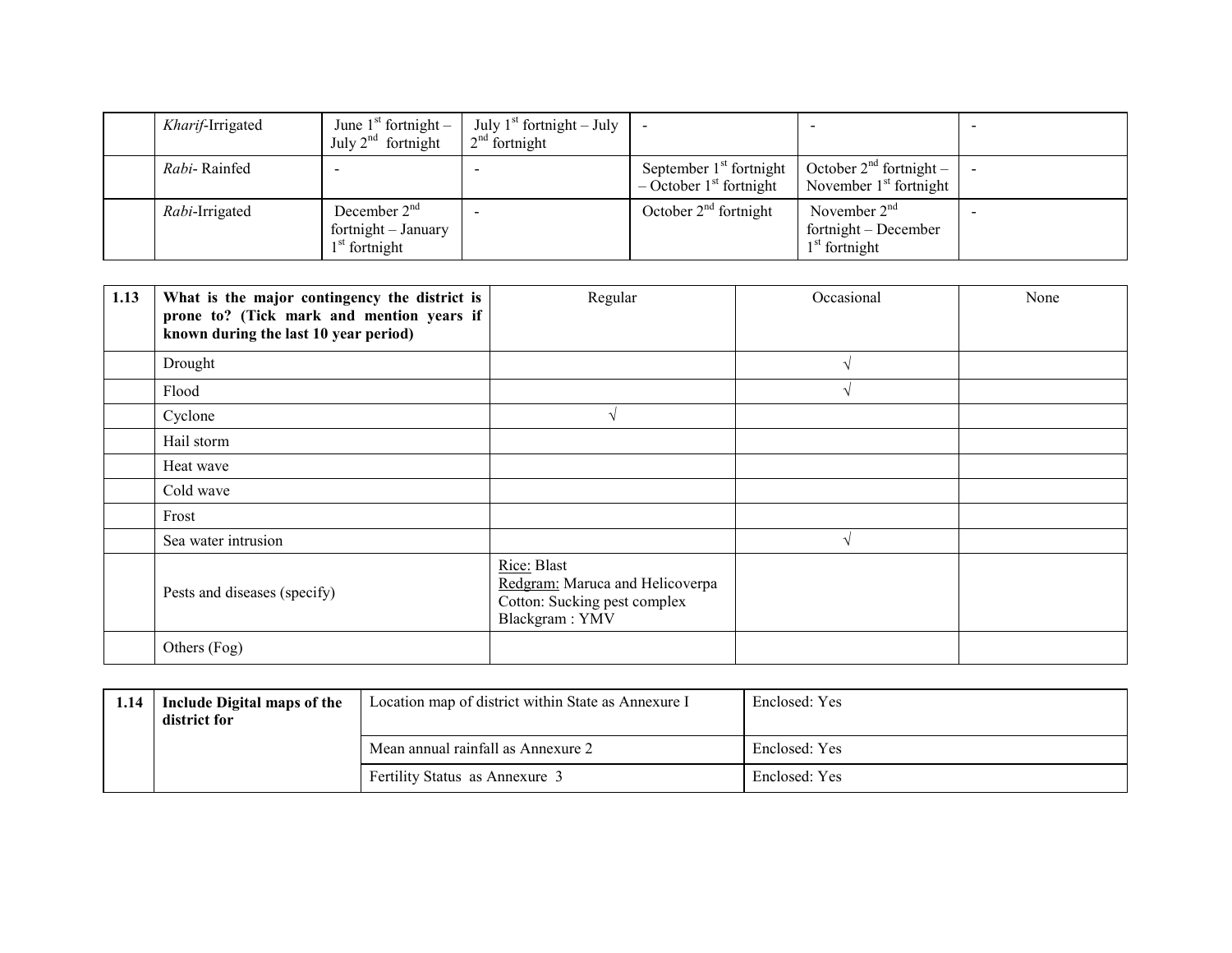

#### KRISHNA DISTRICT INDEX MAP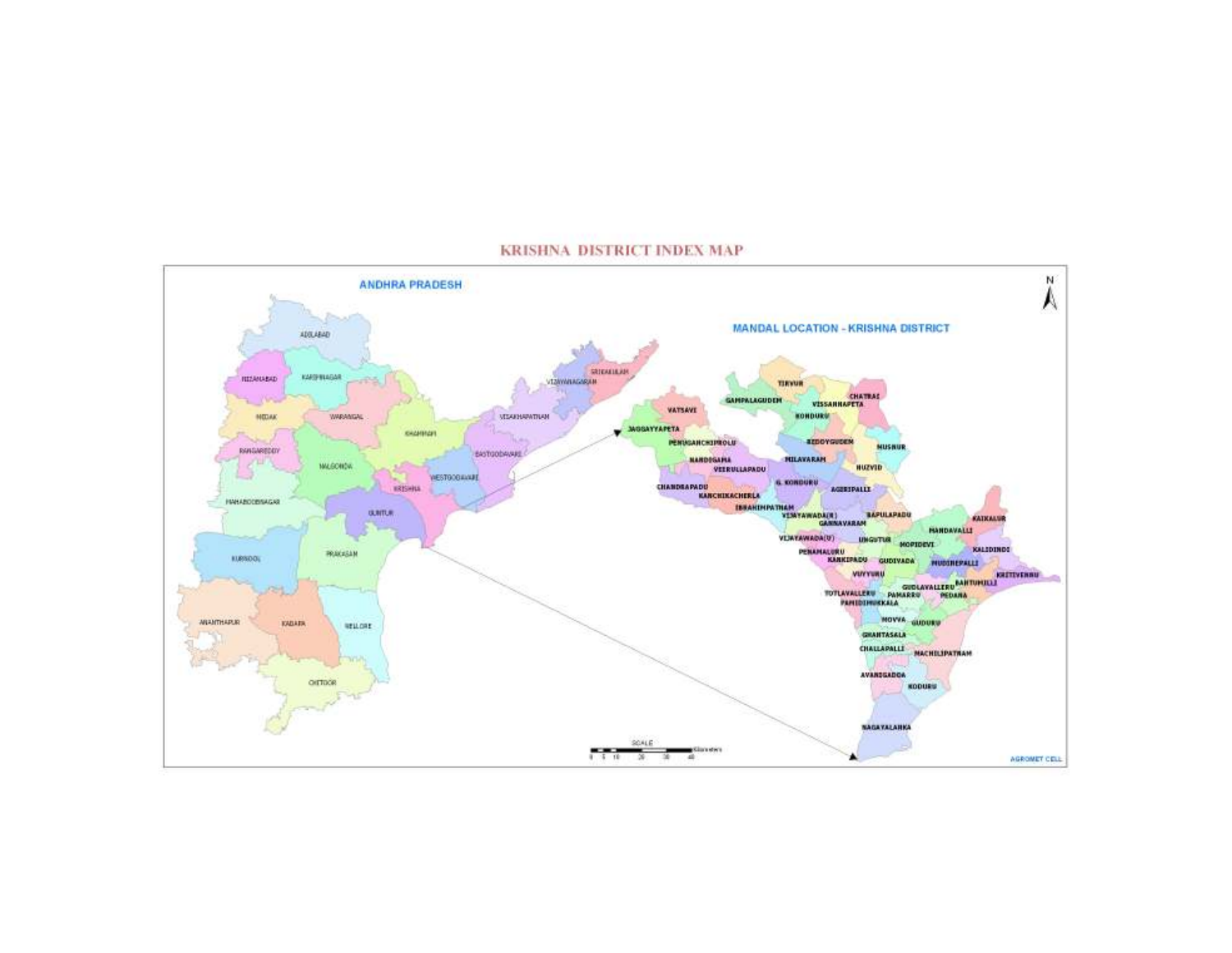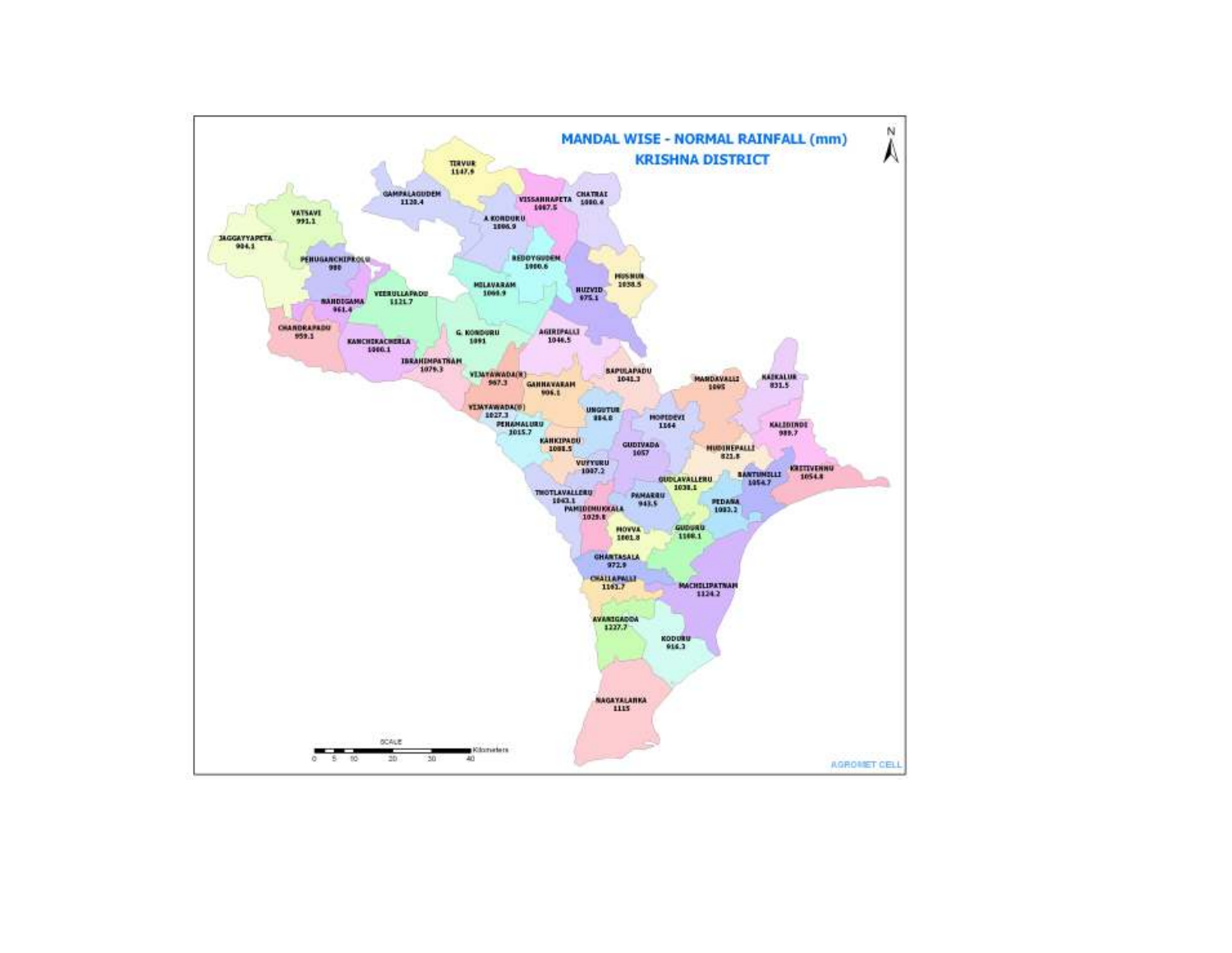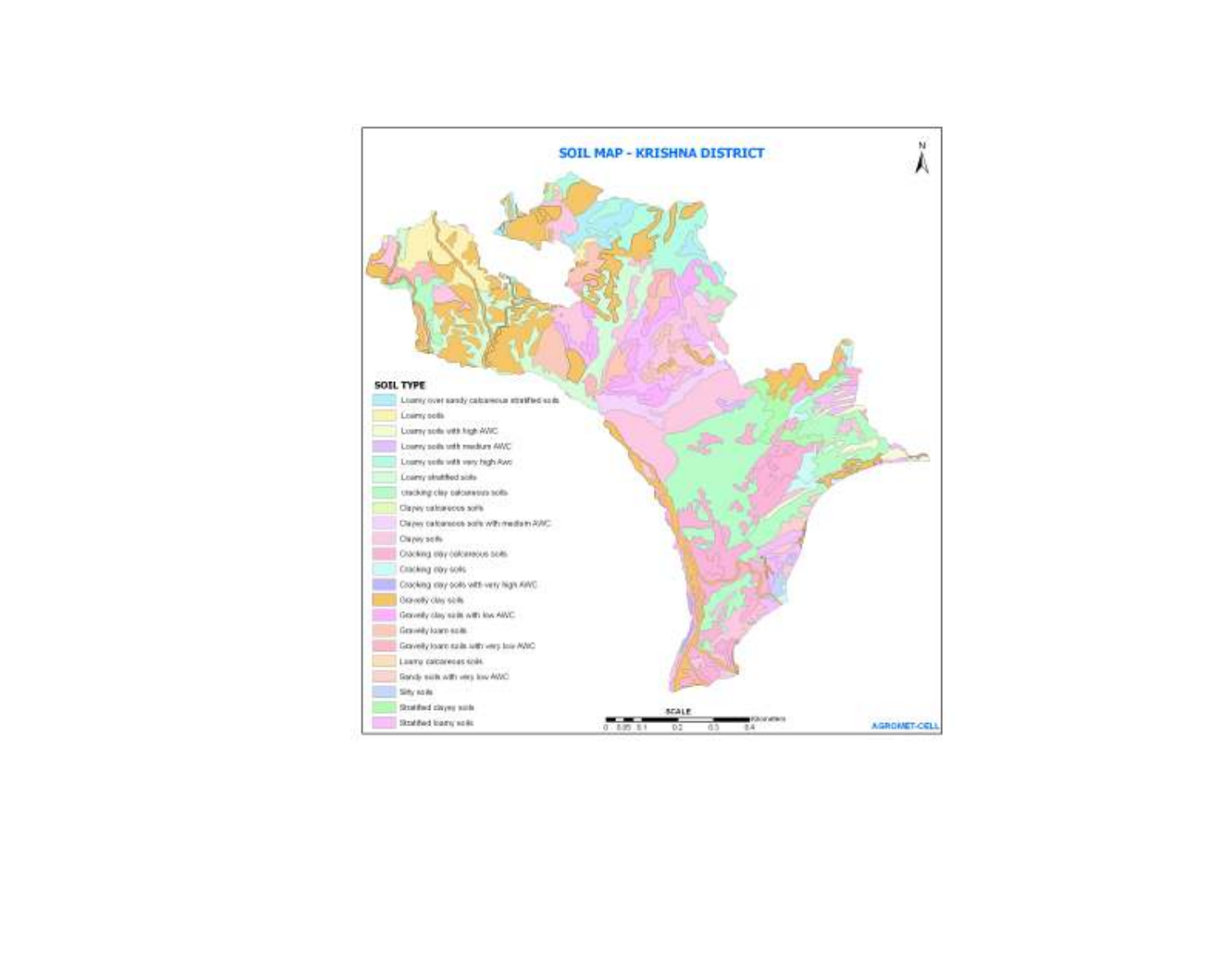#### 2.0 Strategies for weather related contingencies

#### 2.1 Drought

#### 2.1.1 Rainfed situation

| <b>Condition</b>                                  |                                   |                                          |                                   | <b>Suggested Contingency measures</b>             |                                     |
|---------------------------------------------------|-----------------------------------|------------------------------------------|-----------------------------------|---------------------------------------------------|-------------------------------------|
| <b>Early season</b><br>drought (delayed<br>onset) | <b>Major Farming</b><br>situation | <b>Normal Crop/cropping</b><br>system    | Change in crop/cropping<br>system | <b>Agronomic measures</b>                         | <b>Remarks</b> on<br>Implementation |
|                                                   | Black soils -                     | Cotton                                   | No change                         | Normal practices                                  | $\overline{a}$                      |
| Delay by 2 weeks                                  | Rainfed                           | Greengram                                |                                   |                                                   |                                     |
| $(3rd$ week of June)                              |                                   | Redgram                                  |                                   |                                                   |                                     |
|                                                   | Red soils - Rainfed               | Cotton                                   |                                   |                                                   |                                     |
|                                                   |                                   | Redgram (Sole crop)                      |                                   |                                                   |                                     |
|                                                   |                                   | Redgram+Greengram /<br>Groundnut (1:7)   |                                   |                                                   |                                     |
|                                                   |                                   | Green gram/black gram - Red<br>gram(7:1) |                                   |                                                   |                                     |
| <b>Condition</b>                                  |                                   |                                          |                                   | <b>Suggested Contingency measures</b>             |                                     |
| <b>Early season</b><br>drought (delayed<br>onset) | <b>Major Farming</b><br>situation | <b>Normal Crop/cropping</b><br>system    | Change in crop/cropping<br>system | <b>Agronomic measures</b>                         | <b>Remarks</b> on<br>Implementation |
| Delay by 4 weeks                                  | Black soils -<br>Rainfed          | Cotton                                   | No change                         | Normal practices                                  |                                     |
| (July $1st$ week)                                 | Red soils - Rainfed               | Cotton                                   |                                   | Normal practices                                  |                                     |
|                                                   |                                   | Redgram (Sole crop)                      |                                   | Reduce Redgram row<br>spacing 180 cm to 150<br>cm |                                     |
|                                                   |                                   | Redgram+Greengram /<br>Groundnut (1:7)   |                                   | Normal practices                                  |                                     |
|                                                   |                                   | Green gram/black gram - Red<br>gram(7:1) |                                   |                                                   |                                     |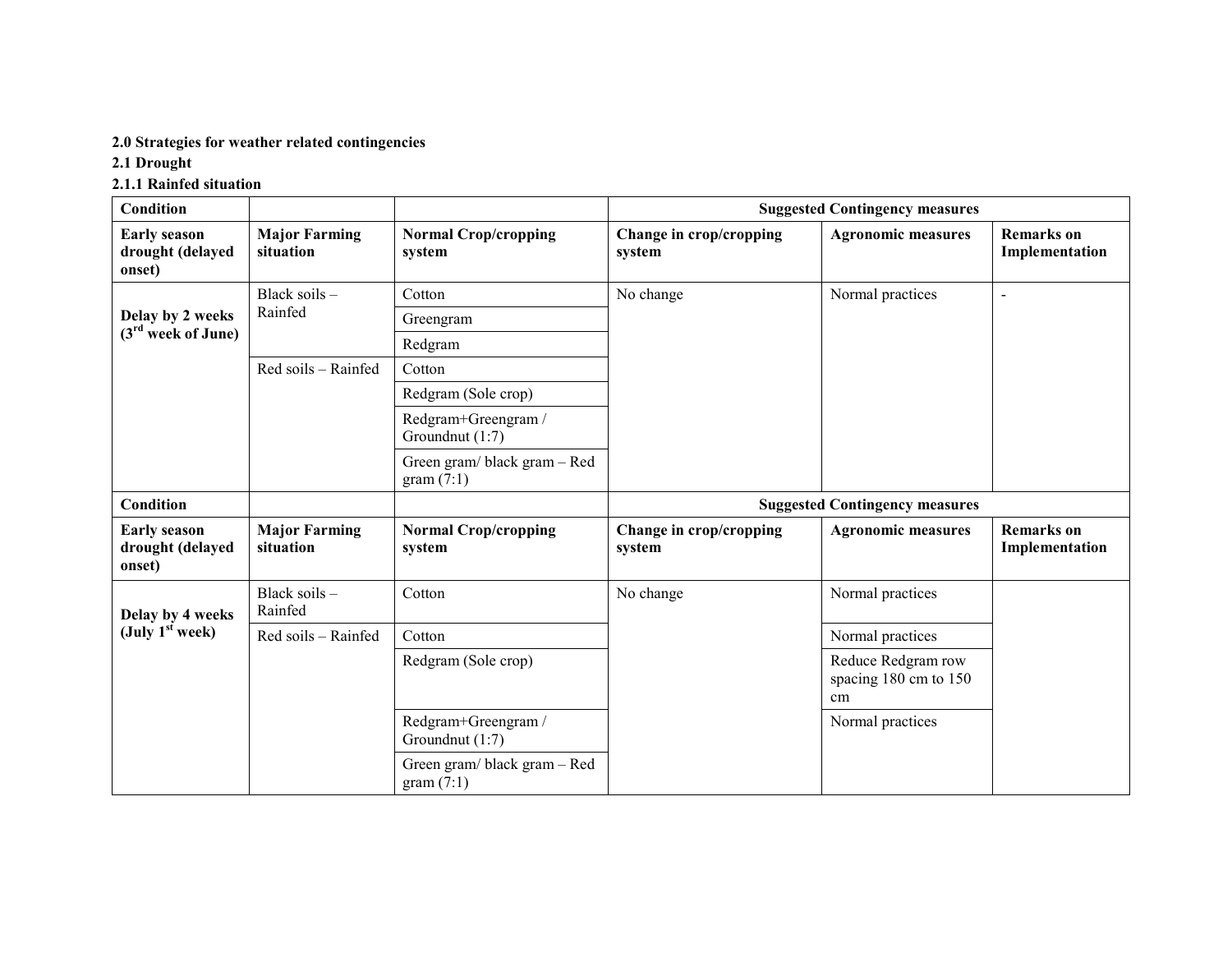| Condition                                         |                                   |                                       |                                                  | <b>Suggested Contingency measures</b>            |                                     |
|---------------------------------------------------|-----------------------------------|---------------------------------------|--------------------------------------------------|--------------------------------------------------|-------------------------------------|
| <b>Early season</b><br>drought (delayed<br>onset) | <b>Major Farming</b><br>situation | <b>Normal Crop/cropping</b><br>system | Change in crop/cropping<br>system                | <b>Agronomic measures</b>                        | <b>Remarks</b> on<br>Implementation |
| Delay by 6 weeks<br>(July 3 <sup>rd</sup> week)   | Black soils -<br>Rainfed          | Cotton                                | No change                                        | Adopt closer spacing of<br>90x45cms              |                                     |
|                                                   |                                   | Pulses                                | Short duration varieties PRG-<br>100, ICPL-84031 |                                                  |                                     |
|                                                   | Red soils - Rainfed               | Cotton                                | No change                                        | Adopt closer spacing of<br>$90X45$ cm            |                                     |
|                                                   |                                   | Redgram (Sole crop)                   |                                                  | Reduce row spacing 180<br>cm to $150 \text{ cm}$ |                                     |
|                                                   |                                   | Redgram+Greengram/<br>Groundnut       |                                                  | Normal practices                                 |                                     |

| <b>Condition</b>                                  |                                   |                                       |                                   | <b>Suggested Contingency measures</b>                                                       |                                     |
|---------------------------------------------------|-----------------------------------|---------------------------------------|-----------------------------------|---------------------------------------------------------------------------------------------|-------------------------------------|
| <b>Early season</b><br>drought (delayed<br>onset) | <b>Major Farming</b><br>situation | <b>Normal Crop/cropping</b><br>system | Change in crop/cropping<br>system | <b>Agronomic measures</b>                                                                   | <b>Remarks</b> on<br>Implementation |
| Delay by 8 weeks<br>(August $1st$ week)           | Black soils $-$<br>Rainfed        | Cotton                                | No change                         | Adopt closer spacing of<br>$90X30$ cm                                                       | $\blacksquare$                      |
|                                                   | Red soils - Rainfed               | Cotton                                |                                   | Adopt closer spacing of<br>$75X30$ cm. Top<br>dressing of fertilizer at<br>20 days interval |                                     |
|                                                   |                                   | Redgram (Sole crop)                   |                                   | Reduce row spacing 180<br>cm to $120 \text{ cm}$                                            |                                     |
|                                                   |                                   | Redgram+Greengram/Ground<br>nut       | Redgram sole crop                 | Reduce row spacing 180<br>cm to $120 \text{ cm}$                                            |                                     |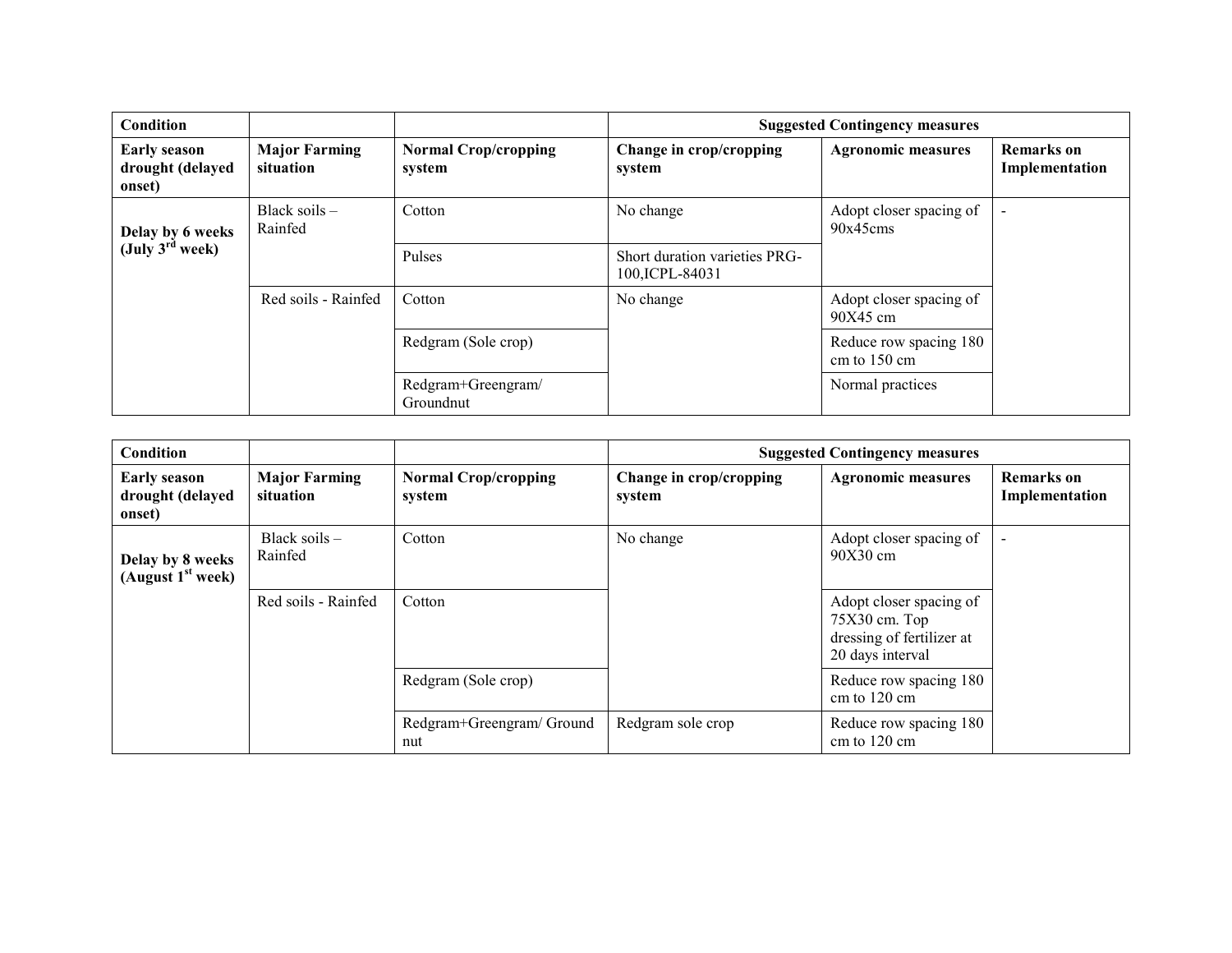| Condition                                                                           |                                   |                                       |                                                                                          | <b>Suggested Contingency measures</b>                                                                                                               |                                     |
|-------------------------------------------------------------------------------------|-----------------------------------|---------------------------------------|------------------------------------------------------------------------------------------|-----------------------------------------------------------------------------------------------------------------------------------------------------|-------------------------------------|
| Early season<br>drought (Normal<br>onset)                                           | <b>Major Farming</b><br>situation | <b>Normal Crop/cropping</b><br>system | Crop management                                                                          | Soil nutrient &<br>moisture conservation<br>measures                                                                                                | <b>Remarks</b> on<br>Implementation |
| <b>Normal onset</b><br>followed by 15-20                                            | Black soils $-$<br>Rainfed        | Cotton                                | Gap filling to be done by pot<br>watering 7-10 days after<br>sowing if the crop stand is | When the crop is 2<br>weeks old, take up<br>intercultivation to                                                                                     | $\sim$                              |
| days dry spell<br>after sowing<br>leading to poor<br>germination/crop<br>stand etc. | Red soils - Rainfed               | Cotton                                | poor                                                                                     | conserve moisture<br>Spray 2 % urea solution<br>or 1 % water soluble<br>fertilizers like 19-19-19,<br>20-20-20, 21-21-21 to<br>supplement nutrition |                                     |
|                                                                                     |                                   | Redgram (sole crop)                   |                                                                                          | Inter cultivation to be<br>done after 2 weeks of<br>sowing to conserve soil<br>moisture                                                             |                                     |
|                                                                                     |                                   | Redgram+ Greengram                    | ۰                                                                                        |                                                                                                                                                     |                                     |
|                                                                                     |                                   |                                       |                                                                                          | Foliar spray of 2% urea<br>to supplement nutrition                                                                                                  |                                     |

| <b>Condition</b>                                                                                  |                                   |                                       |                                                                                                                                             | <b>Suggested Contingency measures</b>                                                |                                     |  |
|---------------------------------------------------------------------------------------------------|-----------------------------------|---------------------------------------|---------------------------------------------------------------------------------------------------------------------------------------------|--------------------------------------------------------------------------------------|-------------------------------------|--|
| Mid season<br>drought (long dry<br>spell, consecutive 2<br>weeks rainless<br>$($ >2.5 mm) period) | <b>Major Farming</b><br>situation | <b>Normal Crop/cropping</b><br>system | Crop management                                                                                                                             | Soil nutrient &<br>moisture conservation<br>measures                                 | <b>Remarks</b> on<br>Implementation |  |
| At vegetative stage                                                                               | Black soils $-$<br>Rainfed        | Cotton                                | Spray 2 % urea solution or 1<br>% water soluble fertilizers like                                                                            | Inter cultivate<br>periodically (7-10 days                                           |                                     |  |
|                                                                                                   | Red soils - Rainfed               | Cotton                                | 19-19-19, 20-20-20, 21-21-21                                                                                                                | interval) to conserve<br>soil moisture                                               |                                     |  |
|                                                                                                   |                                   | Redgram (sole crop)                   |                                                                                                                                             |                                                                                      |                                     |  |
|                                                                                                   |                                   | Redgram+Greengram                     | Harvest intercrops as fodders<br>as chances of grain yield are<br>poor<br>Supplement the nutrients to the<br>main crop through foliar spray | Inter cultivate<br>periodically (7-10 days<br>interval) to conserve<br>soil moisture |                                     |  |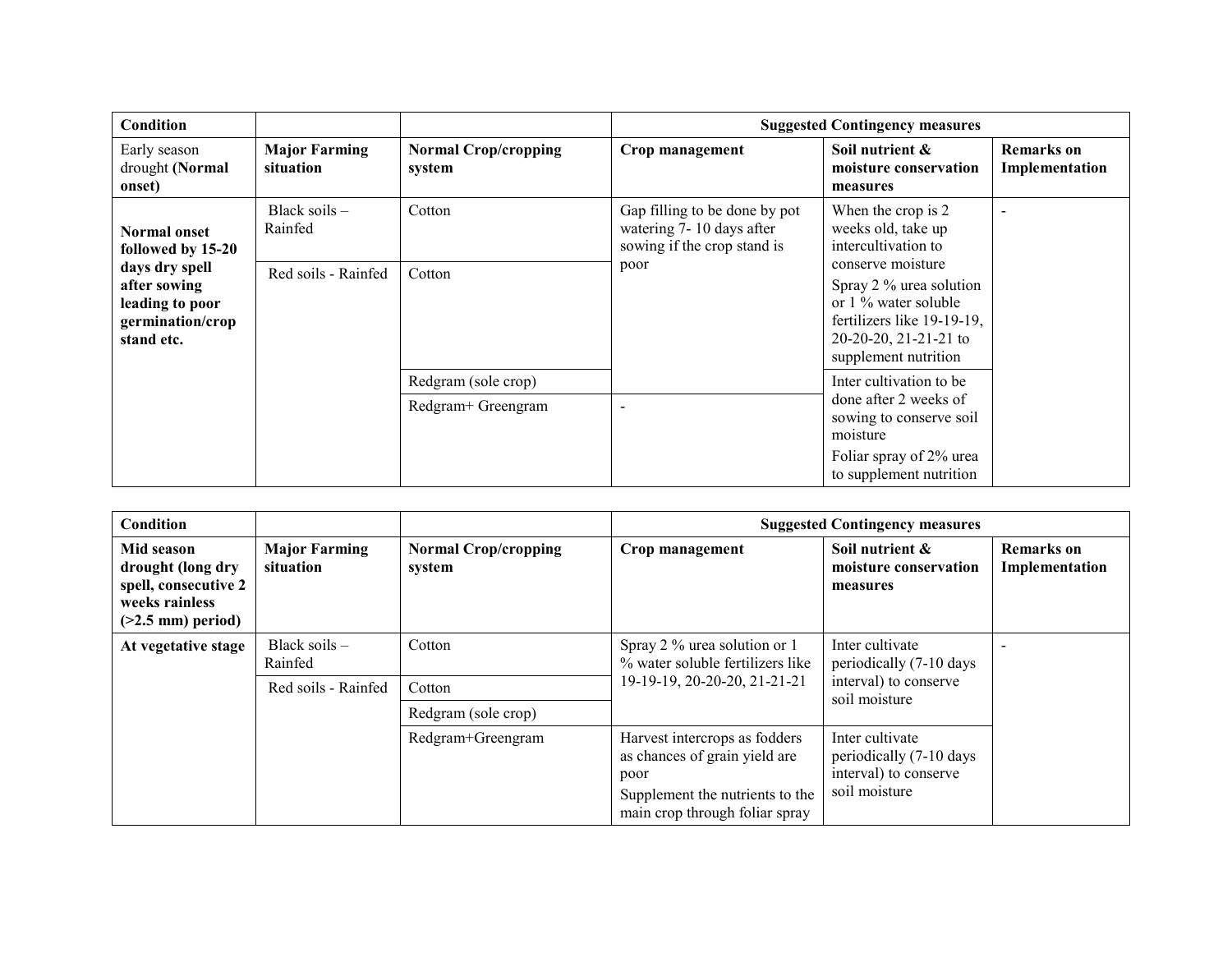| <b>Condition</b>                          |                                   |                                       |                                                                                                           | <b>Suggested Contingency measures</b>                                                 |                              |
|-------------------------------------------|-----------------------------------|---------------------------------------|-----------------------------------------------------------------------------------------------------------|---------------------------------------------------------------------------------------|------------------------------|
| Mid season<br>drought (long dry<br>spell) | <b>Major Farming</b><br>situation | <b>Normal Crop/cropping</b><br>system | Crop management                                                                                           | Soil nutrient &<br>moisture conservation<br>measures                                  | Remarks on<br>Implementation |
| At reproductive<br>stage                  | Black soils $-$<br>Rainfed        | Cotton                                | Spray urea - $2\%$ or KNO <sub>3</sub> 1%<br>or other water soluble<br>fertilizers like $19-19-19,20-20-$ | Intercultivation to create<br>soil mulch to conserve<br>moisture                      |                              |
|                                           | Red soils - Rainfed               | Cotton                                | 20-20,21-21-21@ 1 % to<br>supplement nutrition                                                            | Intercultivation to<br>conserve moisture.<br>Supplemental irrigation,<br>if available |                              |
|                                           |                                   | Redgram (sole crop)                   |                                                                                                           |                                                                                       |                              |
|                                           |                                   | Redgram+Greengram                     |                                                                                                           |                                                                                       |                              |

| Condition               |                                   |                                       |                                                                                               | <b>Suggested Contingency measures</b> |                                     |
|-------------------------|-----------------------------------|---------------------------------------|-----------------------------------------------------------------------------------------------|---------------------------------------|-------------------------------------|
| <b>Terminal drought</b> | <b>Major Farming</b><br>situation | <b>Normal Crop/cropping</b><br>system | Crop management                                                                               | <b>Rabi Crop planning</b>             | <b>Remarks</b> on<br>Implementation |
|                         |                                   | Cotton                                | Spray urea - $2\%$ or $KNO_3$ 1%<br>or other water soluble<br>fertilizers $1\%$ to supplement |                                       |                                     |
|                         | Red soils - Rainfed               | Cotton                                |                                                                                               |                                       |                                     |
|                         |                                   | Redgram (sole crop)                   | nutrition                                                                                     |                                       |                                     |
|                         |                                   | Redgram+Greengram                     | Topping to prevent formation<br>of new vegetative and<br>reproductive flush                   |                                       |                                     |
|                         |                                   |                                       | Supplemental irrigation if<br>available                                                       |                                       |                                     |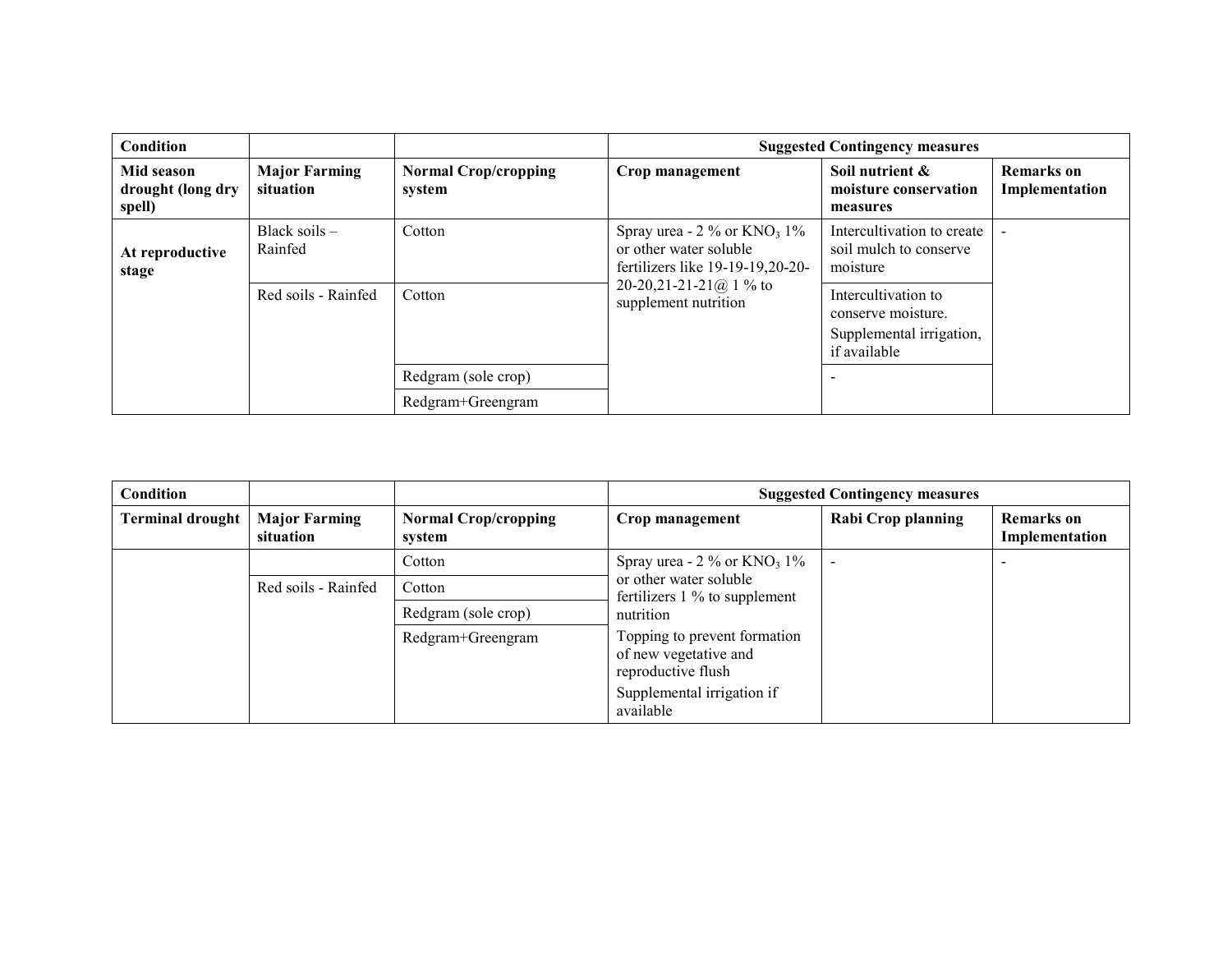#### 2.1.2 Irrigated situation

| <b>Condition</b>                                                |                                                                                                                   |                                                                     |                                                               | <b>Suggested Contingency measures</b>                                                                                                                                                                                                                                                                                                                                                                        |                                     |
|-----------------------------------------------------------------|-------------------------------------------------------------------------------------------------------------------|---------------------------------------------------------------------|---------------------------------------------------------------|--------------------------------------------------------------------------------------------------------------------------------------------------------------------------------------------------------------------------------------------------------------------------------------------------------------------------------------------------------------------------------------------------------------|-------------------------------------|
|                                                                 | <b>Major Farming</b><br>situation                                                                                 | <b>Normal Crop/cropping</b><br>system                               | Change in crop/<br>cropping system                            | <b>Agronomic measures</b>                                                                                                                                                                                                                                                                                                                                                                                    | <b>Remarks</b> on<br>Implementation |
| Delayed release<br>of water in<br>canals due to<br>low rainfall | Black soils $-$<br>Canal irrigated<br>(KED)                                                                       | Green manure $-$ Rice $-$<br>Blackgram/Maize                        | Green manure $-$ Rice $-$<br>Greengram / Blackgram<br>/ Maize | Increase the plant density.<br>Adopt prophylactic measures for Blast<br>During Rabi season select Blackgram<br>varieties like LBG 20, LBG 752, LBG<br>709 which are early maturing and<br>suitable for delayed sowings<br>Greengram can be grown in rice fallows<br>under late seasonal conditions<br>Zero tillage maize in paddy fields with<br>varieties DHM 117, Trishulatha and<br>other popular hybrids |                                     |
|                                                                 |                                                                                                                   | Paddy – Sugarcane (plant)<br>and Sugarcane (ratoon)                 | Paddy – Sugarcane plant<br>and $ratoon - paddy$               | Raising of nurseries with single buded<br>sets to save the time and water<br>Use of drip system to save the water<br>quantity<br>Mulching with sugarcane trash between<br>rows and frequent intercultivations to<br>conserve moisture                                                                                                                                                                        |                                     |
|                                                                 | Red Soils/Black<br>Soils - Canal<br>irrigated (NSP left<br>canal Command<br>area/Tank fed and<br>lift irrigation) | Greengram $-$ Rice $-$<br>Greengram / Maize /<br>Blackgram / Fodder | Rice-Greengram/<br>Maize/Blackgram/<br>Fodder                 | Management of aged seedlings<br>Direct sowing of short duration varieties<br>Short duration crops like greengram,<br>blackgram, maize and groundnut                                                                                                                                                                                                                                                          |                                     |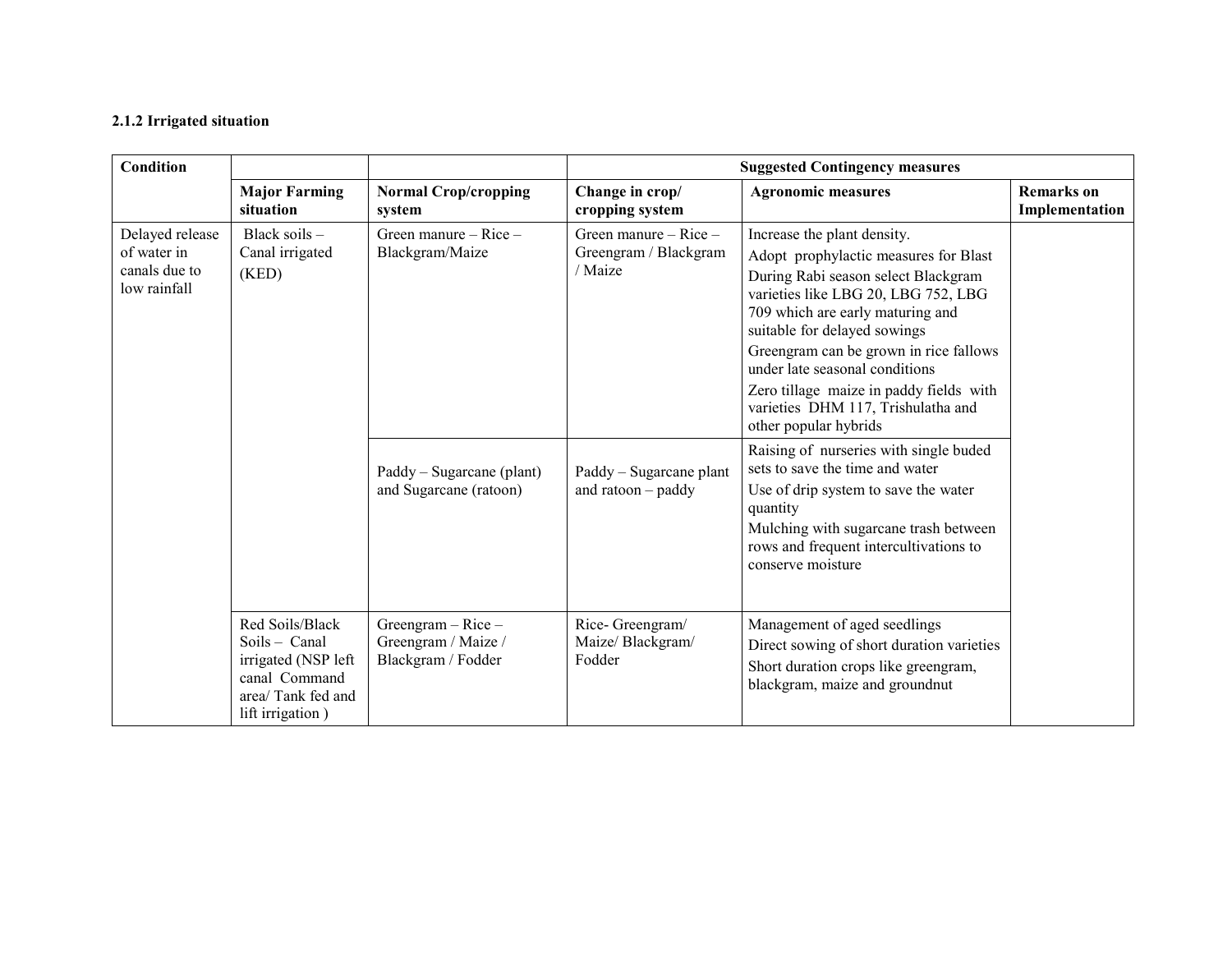| Condition                                                          |                                                                                                                                      |                                                                    | <b>Suggested Contingency measures</b>                                                                                                                                     |                                                                                                                                                                                                                                                                                                                                                                                                                                                                         |                                                                            |  |
|--------------------------------------------------------------------|--------------------------------------------------------------------------------------------------------------------------------------|--------------------------------------------------------------------|---------------------------------------------------------------------------------------------------------------------------------------------------------------------------|-------------------------------------------------------------------------------------------------------------------------------------------------------------------------------------------------------------------------------------------------------------------------------------------------------------------------------------------------------------------------------------------------------------------------------------------------------------------------|----------------------------------------------------------------------------|--|
|                                                                    | Major<br>Farming<br>situation                                                                                                        | <b>Normal Crop/cropping</b><br>system                              | Change in crop/cropping<br>system                                                                                                                                         | <b>Agronomic measures</b>                                                                                                                                                                                                                                                                                                                                                                                                                                               | <b>Remarks</b> on<br>Implementation                                        |  |
| Limited<br>release of<br>water in canals<br>due to low<br>rainfall | Black soils -<br>Canal irrigated<br>(KED)                                                                                            | Green manure – Rice –<br>Blackgram/Maize                           | Green manure – Rice – Black<br>gram/Greengram<br>- Aerobic rice                                                                                                           | Management of over aged seedlings<br>Direct seeding verities (<135 days)<br>with short duration<br>Adopt alternate wetting and drying upto<br>primordial Initiation stage to save water<br>Short duration varieties of crops shall<br>be selected.<br>Blackgram varieties LBG 20, LBG 752,<br>LBG 709 and maize varieties DHM<br>117, Trishulatha<br>Water saving micro irrigation systems<br>like Sprinkler irrigation for Greengram<br>and Blackgram can be followed, |                                                                            |  |
|                                                                    |                                                                                                                                      | Paddy - Sugarcane plant<br>and $ratoon - paddy$                    | No change                                                                                                                                                                 | Raising of nurseries with single buded<br>sets to save the time and water<br>Conservation practices like inter<br>cultivation, earthing up, Alternate row<br>irrigation shall be practiced<br>Water loss during conveyance can be<br>reduced by using PVC/Metallic pipes<br>instead of running water in open field<br>channels                                                                                                                                          |                                                                            |  |
|                                                                    | <b>Black soils/Red</b><br>$s$ oils – Left<br>Canal irrigated<br>(NSP left canal<br>Command area/<br>Tank fed and<br>lift irrigation) | Greengram $-$ Rice $-$<br>Blackgram/<br>Greengram/Maize/<br>Fodder | $\bullet$ Green manure – Rice –<br>Greengram/Blackgram/Jowar<br>/ Fodder<br>$\bullet$ Redgram + Greengram /Jowar<br>• Cotton (Wherever drainage)<br>facilities available) | For rice and rice fallow crops the<br>agronomic measures as suggested for<br>the above farming situation shall be<br>followed<br>Proper drainage facilities should be<br>created to take up cropping systems as<br>suggested                                                                                                                                                                                                                                            | Farmers to be<br>trained on the<br>upland crop<br>cultivation<br>practices |  |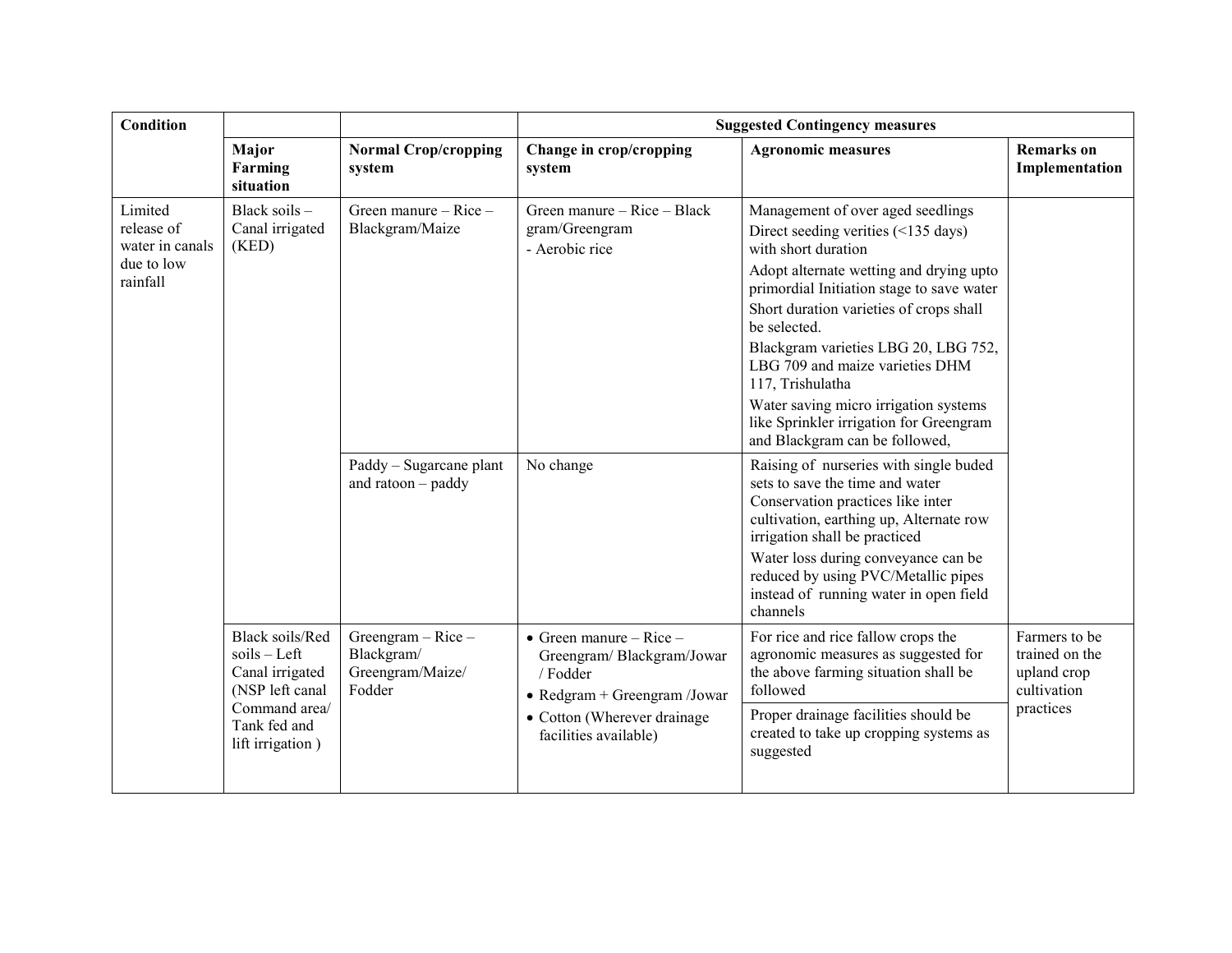| Condition                                                                                    |                                                                                                                                    |                                                                                  |                                                                                                                                                           | <b>Suggested Contingency measures</b>                                                                                                                                                                                                                                                           |                                                                                 |
|----------------------------------------------------------------------------------------------|------------------------------------------------------------------------------------------------------------------------------------|----------------------------------------------------------------------------------|-----------------------------------------------------------------------------------------------------------------------------------------------------------|-------------------------------------------------------------------------------------------------------------------------------------------------------------------------------------------------------------------------------------------------------------------------------------------------|---------------------------------------------------------------------------------|
|                                                                                              | Major<br>Farming<br>situation                                                                                                      | <b>Normal Crop/cropping</b><br>system                                            | Change in crop/cropping<br>system                                                                                                                         | <b>Agronomic measures</b>                                                                                                                                                                                                                                                                       | <b>Remarks</b> on<br>Implementation                                             |
| Non release<br>of water in<br>canals under<br>delayed<br>onset of<br>monsoon in<br>catchment | Black soils $-$<br>Canal<br>irrigated<br>(KED)                                                                                     | Green manure $-$ Rice $-$<br>Blackgram/Maize                                     | • Go for early rabi<br>• Green manure – Blackgram –<br>Maize/Blackgram/Groundnut                                                                          | Green manure crops should be<br>incorporated<br>Sowing of ID crops (blackgram and<br>groundnut) can be taken from<br>September second fortnight onwards<br>Maize, Blackgram can be grown from<br>December to February with two to three<br>irrigations after the harvest of early<br>Rabi crops | Farmers are to be.<br>trained on the<br>upland crop<br>cultivation<br>practices |
|                                                                                              | Black<br>soils/Red<br>$s$ oils – Canal<br>irrigation<br>(NSP left)<br>canal<br>Command<br>area/Tank<br>fed and lift<br>irrigation) | • Greengram/Green manure<br>$-$ Rice $-$<br>Blackgram/Greengram/Jow<br>ar/Fodder | $\bullet$ Greengram/Green manure -<br>Blackgram / Maize/Fodder<br>$\bullet$ Greenmanure/Greengram -<br>Cotton<br>• Greenmanure / Greengram $-$<br>Redgram | Green manure crops should be<br>incorporated<br>Sowing of upland crops can be taken<br>from September second fortnight<br>onwards<br>Maize, Blackgram can be grown from<br>December to February/March with two<br>to three irrigations after the harvest of<br>early rabi crops                 |                                                                                 |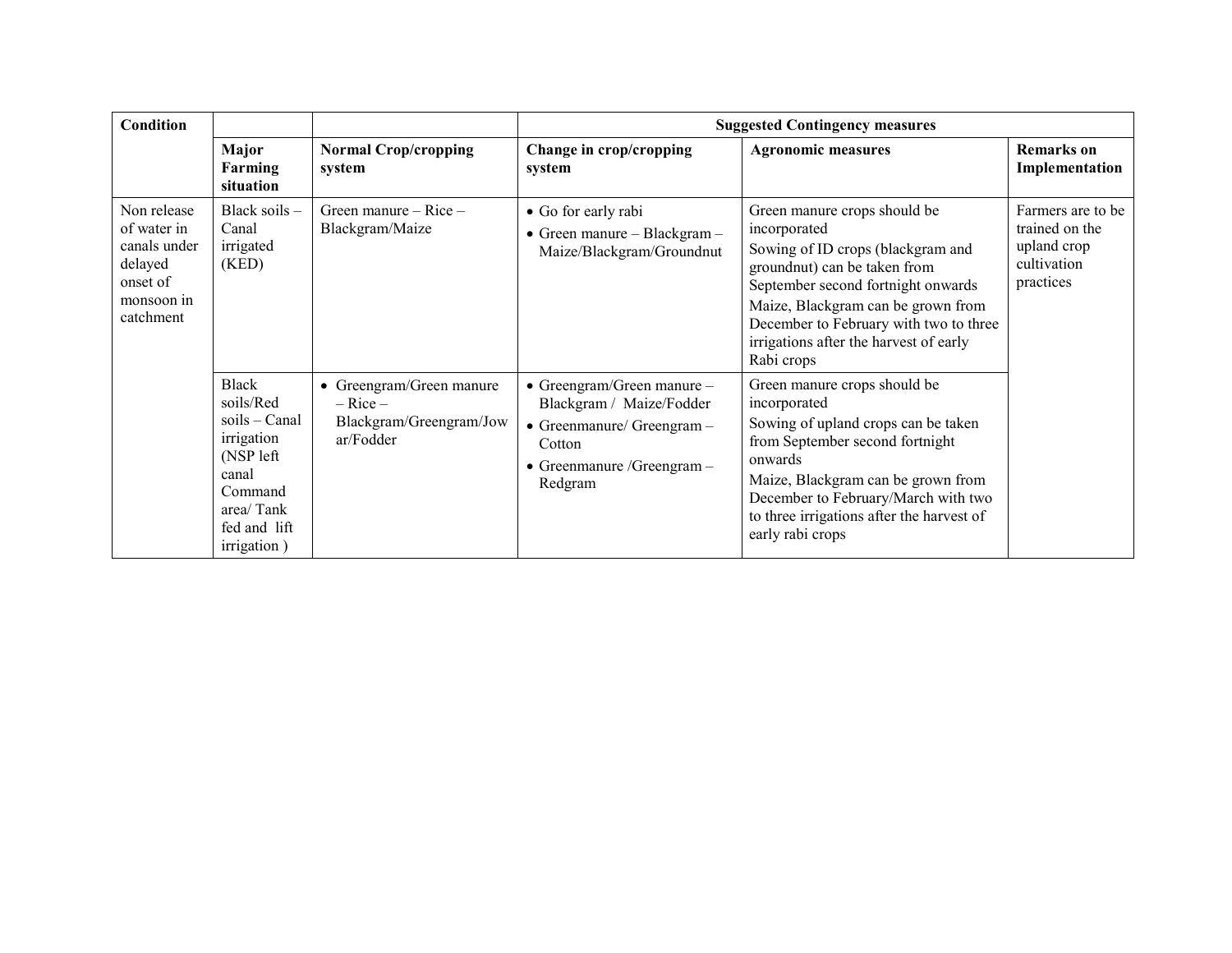| Condition                                                                                  |                                                 |                                                                                            | <b>Suggested Contingency measures</b>                                      |                                                                                                                                                                                                                                                                                                                                                                          |                              |
|--------------------------------------------------------------------------------------------|-------------------------------------------------|--------------------------------------------------------------------------------------------|----------------------------------------------------------------------------|--------------------------------------------------------------------------------------------------------------------------------------------------------------------------------------------------------------------------------------------------------------------------------------------------------------------------------------------------------------------------|------------------------------|
|                                                                                            | Major<br>Farming<br>situation                   | <b>Normal Crop/cropping</b><br>system                                                      | Change in crop/cropping<br>system                                          | <b>Agronomic measures</b>                                                                                                                                                                                                                                                                                                                                                | Remarks on<br>Implementation |
| Lack of<br>inflows into<br>tanks due to<br>insufficient<br>/delayed<br>onset of<br>monsoon | Green<br>manure $\sqrt{ }$<br>fodder /<br>paddy | Green gram / fodder crops<br>and green manure crops -<br>medium to short duration<br>paddy | Green manure crops - ID crops<br>like maize, jowar, red gram,<br>groundnut | • Green manure crops should be<br>incorporated in to the soil at right<br>stage and allow it to decompose with<br>the moisture received from rain<br>• Sowing of crops can be taken from<br>September second fortnight onwards<br>• Maize, Blackgram can be grown<br>from December to February with two<br>to three irrigations after the harvest of<br>early rabi crops |                              |

| Condition                                                      |                                   |                                                       | <b>Suggested Contingency measures</b> |                           |                                     |
|----------------------------------------------------------------|-----------------------------------|-------------------------------------------------------|---------------------------------------|---------------------------|-------------------------------------|
|                                                                | <b>Major Farming</b><br>situation | <b>Normal</b><br>Crop/cropping<br>system <sup>g</sup> | Change in crop/cropping<br>system"    | <b>Agronomic measures</b> | <b>Remarks</b> on<br>Implementation |
| Insufficient<br>groundwater<br>recharge due to<br>low rainfall | <b>NA</b>                         |                                                       |                                       |                           |                                     |
| Any other<br>condition (specify)                               |                                   |                                                       |                                       |                           |                                     |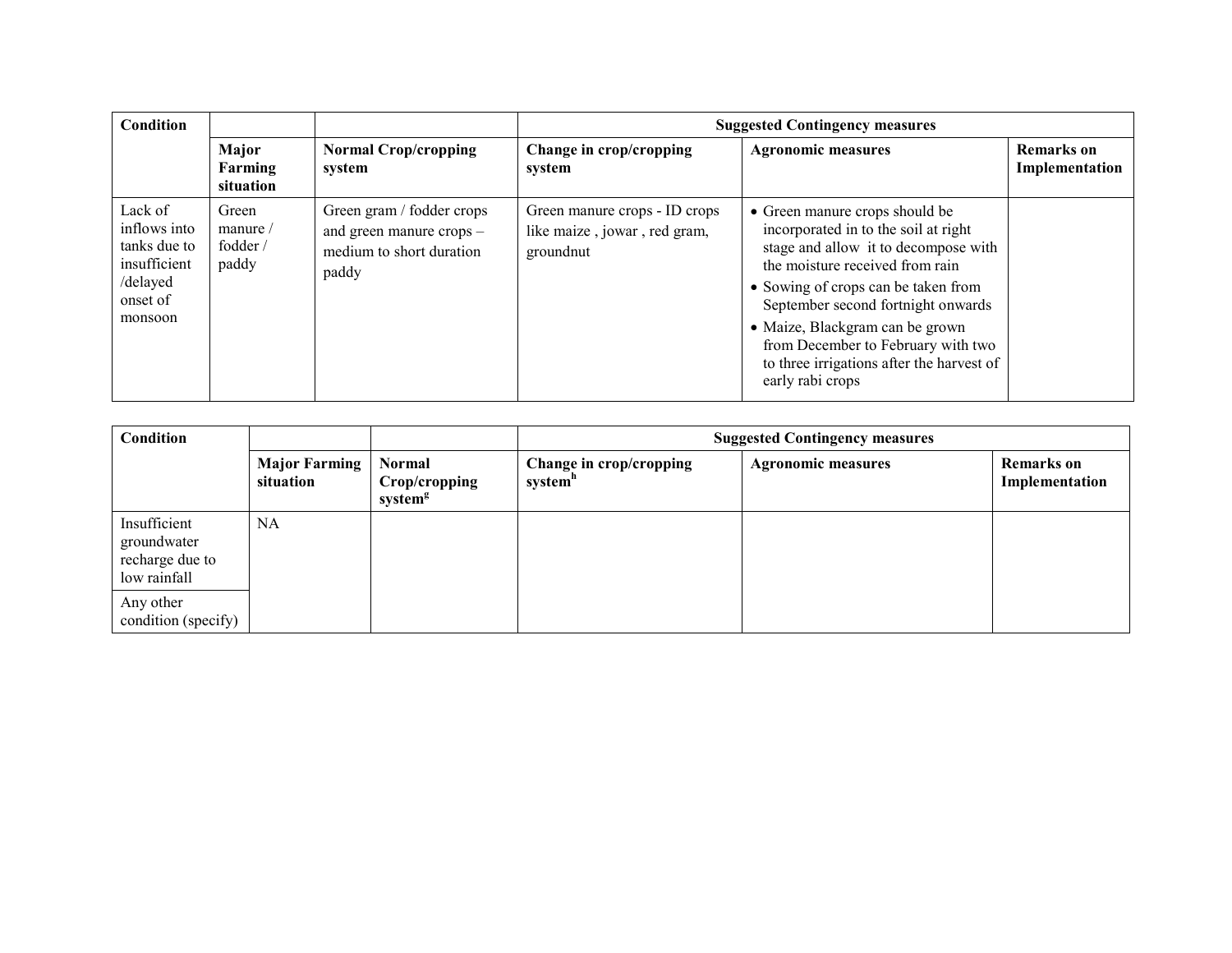2.2 Unusual rains (untimely, unseasonal etc) (for both rainfed and irrigated situations)

| Condition - Continuous high rainfall in a short span leading to water logging and Heavy rainfall with high speed winds in a short span |                                                                                                                                                                                                                                                                                                                                                                                                                                                                                                                                                                                                                          |                                                                                                                                                                                                                                                                                                                                                                                                                                                                                                  |                                                                                                                                                                                                                                                                                                                                                                                                                                     |                                                                                                                                                                                                                                                                                                                          |  |  |
|----------------------------------------------------------------------------------------------------------------------------------------|--------------------------------------------------------------------------------------------------------------------------------------------------------------------------------------------------------------------------------------------------------------------------------------------------------------------------------------------------------------------------------------------------------------------------------------------------------------------------------------------------------------------------------------------------------------------------------------------------------------------------|--------------------------------------------------------------------------------------------------------------------------------------------------------------------------------------------------------------------------------------------------------------------------------------------------------------------------------------------------------------------------------------------------------------------------------------------------------------------------------------------------|-------------------------------------------------------------------------------------------------------------------------------------------------------------------------------------------------------------------------------------------------------------------------------------------------------------------------------------------------------------------------------------------------------------------------------------|--------------------------------------------------------------------------------------------------------------------------------------------------------------------------------------------------------------------------------------------------------------------------------------------------------------------------|--|--|
| Crop                                                                                                                                   | <b>Suggested contingency measure</b>                                                                                                                                                                                                                                                                                                                                                                                                                                                                                                                                                                                     |                                                                                                                                                                                                                                                                                                                                                                                                                                                                                                  |                                                                                                                                                                                                                                                                                                                                                                                                                                     |                                                                                                                                                                                                                                                                                                                          |  |  |
|                                                                                                                                        | <b>Vegetative stage</b>                                                                                                                                                                                                                                                                                                                                                                                                                                                                                                                                                                                                  | <b>Flowering stage</b>                                                                                                                                                                                                                                                                                                                                                                                                                                                                           | Crop maturity stage                                                                                                                                                                                                                                                                                                                                                                                                                 | Post harvest                                                                                                                                                                                                                                                                                                             |  |  |
| Rice                                                                                                                                   | Drain the excess water as early as<br>possible<br>Apply 20 kg $N + 10$ kg K /ha after<br>draining excess water<br>Take up gap filling either with<br>available nursery or by splitting the<br>tillers from the surviving hills<br>Take up suitable plant protection<br>Measures in anticipation of pest $\&$<br>disease out breaks                                                                                                                                                                                                                                                                                       | Drain the excess water as early as<br>possible<br>Apply 20 kg $N + 10$ kg K /ha<br>after draining excess water<br>Take up suitable plant protection<br>Measures in anticipation of pest $\&$<br>disease out breaks                                                                                                                                                                                                                                                                               | Drain the excess water as early as<br>possible<br>Take up suitable plant protection<br>measures in anticipation of pest $\&$<br>disease out breaks                                                                                                                                                                                                                                                                                  | Drain out water and spread<br>sheaves loosely in field or<br>field bunds where there is<br>no water stagnation<br>Spray common salt at 5%<br>on panicles to prevent<br>germination and spoilage<br>of straw from moulds<br>Thresh after drying the<br>sheaves properly<br>Ensure proper grain<br>moisture before storing |  |  |
| Cotton                                                                                                                                 | Drain the excess water as early as<br>possible<br>Apply 20 kg $N + 10$ kg K /ha after<br>draining excess water<br>Take up inter cultivation at optimum<br>soil moisture condition to loosen<br>and aerate the soil and to control<br>weeds<br>Spray $KNO_3$ 1 % or water soluble<br>fertilizers like 19-19-19, 20-20-20,<br>21-21-21 @ 1% to support nutrition<br>Spray fungicides like Copper oxy<br>chloride 0.3 % or Carbendazim 0.1<br>% or Mancozeb 0.25% two to three<br>times by rotating the chemicals<br>Take up timely control measures<br>against the out break of pests like<br>Spodoptera, Helicoverpa etc. | Drain the excess water as early as<br>possible<br>Apply 20 kg $N + 10$ kg K /ha after<br>draining excess water<br>Spray $KNO_3$ 1 % or water soluble<br>fertilizers like 19-19-19, 20-20-20,<br>21-21-21 at $1\%$ to support nutrition<br>Spray fungicides like Copper oxy<br>chloride 0.3 % or Carbendazim 0.1<br>% or Mancozeb 0.25% two to three<br>times by rotating the chemicals<br>Take up timely control measures<br>against the out break of pests like<br>Spodoptera, Helicoverpa etc. | Drain the excess water as early as<br>possible<br>Pray $KNO_3$ 1 % or water soluble<br>fertilizers like 19-19-19, 20-20-<br>20, 21-21-21 at 1% to support<br>nutrition<br>Spray fungicides like Copper oxy<br>chloride 0.3 % or Carbendazim<br>0.1 % or Mancozeb 0.25% two to<br>three times by rotating the<br>chemicals<br>Take up timely control measures<br>against the out break of pests like<br>Spodoptera, Helicoverpa etc. | Dry the produce properly<br>before packing and sending<br>to market                                                                                                                                                                                                                                                      |  |  |
| Redgram                                                                                                                                | Drain the excess water as early as                                                                                                                                                                                                                                                                                                                                                                                                                                                                                                                                                                                       | Drain the excess water as early as                                                                                                                                                                                                                                                                                                                                                                                                                                                               | Drain the excess water as early as                                                                                                                                                                                                                                                                                                                                                                                                  | Spread the bundles                                                                                                                                                                                                                                                                                                       |  |  |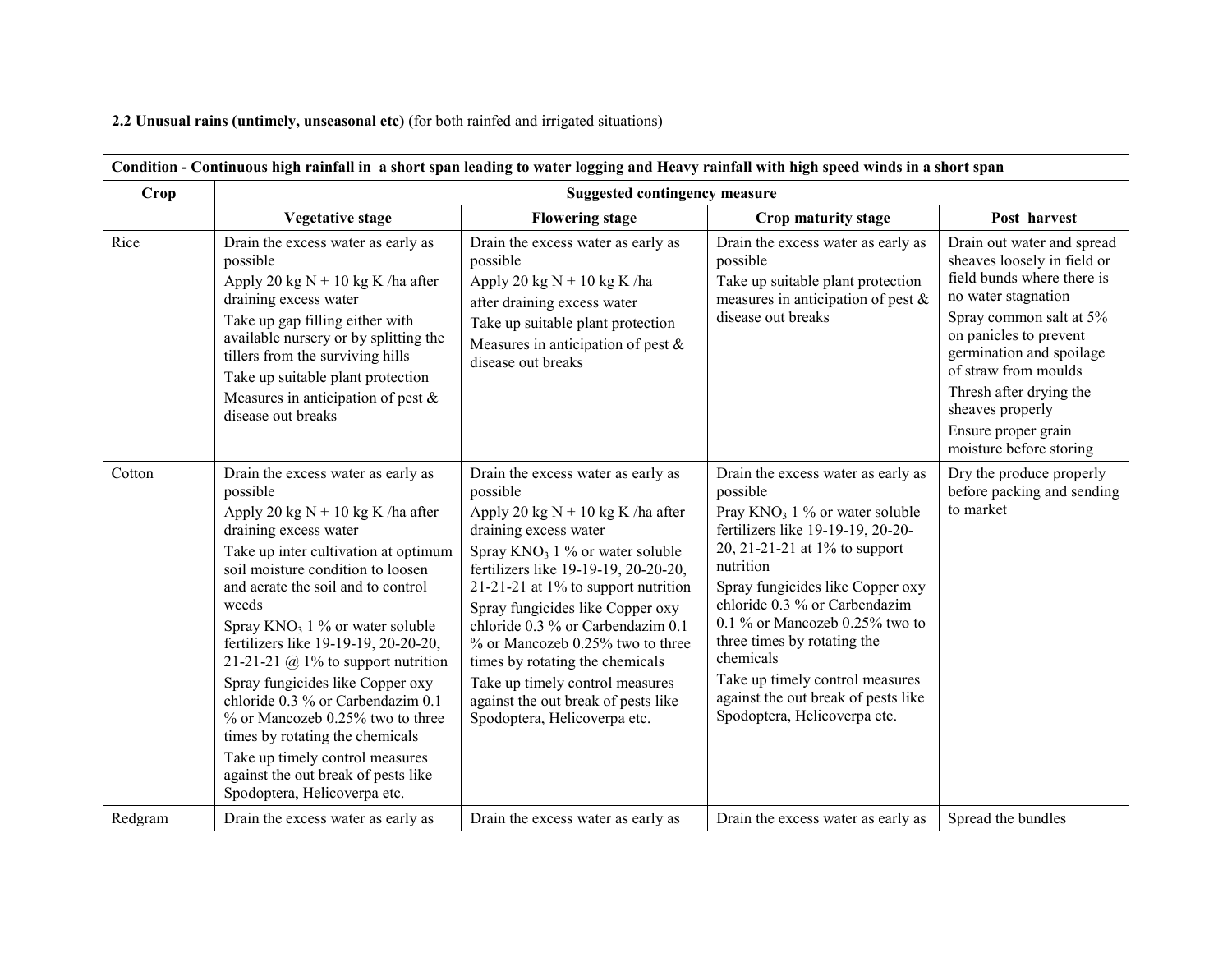|           | possible<br>Apply 20 kg $N + 10$ kg K /ha<br>after draining excess water<br>Take up inter cultivation at optimum<br>soil moisture condition to loosen<br>and aerate the soil and to control<br>weeds<br>Spray $KNO_3$ 1 % or water soluble<br>fertilizers like 19-19-19, 20-20-20,<br>21-21-21 at $1\%$ to support nutrition                                                                                                                                          | possible<br>Spray $KNO_3$ 1 % or water soluble<br>fertilizers like 19-19-19, 20-20-20,<br>21-21-21 at $1\%$ to support nutrition<br>Take up timely control measures<br>against the out break of pests like<br>Spodoptera, Helicoverpa etc.                                                                                                                                                                                                                            | possible<br>Allow the crop to dry completely<br>before harvesting                                       | drenched in rain on field<br>bunds or drying floors to<br>quicken the drying<br>Thresh the bundles after<br>they are dried properly<br>Dry the grain to proper<br>moisture per cent before<br>bagging and storing to<br>prevent deterioration in<br>quality during storage                       |
|-----------|-----------------------------------------------------------------------------------------------------------------------------------------------------------------------------------------------------------------------------------------------------------------------------------------------------------------------------------------------------------------------------------------------------------------------------------------------------------------------|-----------------------------------------------------------------------------------------------------------------------------------------------------------------------------------------------------------------------------------------------------------------------------------------------------------------------------------------------------------------------------------------------------------------------------------------------------------------------|---------------------------------------------------------------------------------------------------------|--------------------------------------------------------------------------------------------------------------------------------------------------------------------------------------------------------------------------------------------------------------------------------------------------|
| Blackgram | Drain the excess water as early as<br>possible<br>Apply 4-5 kg N /ha<br>after draining excess water<br>Spray $KNO_3$ 1 % or water soluble<br>fertilizers like 19-19-19, 20-20-20,<br>21-21-21 at 1% to support nutrition<br>Spray fungicides like Copper oxy<br>chloride 0.3 % or Carbendazim 0.1<br>% or Mancozeb 0.25% two to three<br>times by rotating the chemicals<br>Take up timely control measures<br>against the out break of pests like<br>Spodoptera etc. | Drain the excess water as early as<br>possible<br>Apply 4-5 kg N /ha<br>after draining excess water<br>Spray $KNO_3$ 1 % or water soluble<br>fertilizers like 19-19-19, 20-20-20,<br>21-21-21 at 1% to support nutrition<br>Spray fungicides like Copper oxy<br>chloride 0.3 % or Carbendazim 0.1<br>% or Mancozeb 0.25% two to three<br>times by rotating the chemicals<br>Take up timely control measures<br>against the out break of pests like<br>Spodoptera etc. | Drain the excess water as early as<br>possible<br>Allow the crop to dry completely<br>before harvesting | Spread the bundles<br>drenched in rain on field<br>bunds or drying floors to<br>quicken the drying<br>Thresh the bundles after<br>they are dried properly<br>Dry the grain to proper<br>moisture per cent before<br>bagging and storing to<br>prevent deterioration in<br>quality during storage |
| Maize     | Drain the excess water as early as<br>possible<br>Apply 20 kg $N + 10$ kg K /ha after<br>draining excess water<br>Take up inter cultivation and at<br>optimum soil moisture condition to<br>loosen and aerate the soil and to<br>control weeds<br>Earthenup the crop for anchorage<br>Spray $KNO_3$ 1 % or water soluble<br>fertilizers like 19-19-19, 20-20-20,<br>21-21-21 at 1% to support nutrition<br>Take up timely control measures for                        | Drain the excess water as early as<br>possible<br>Apply 20 kg $N + 10$ kg K /ha after<br>draining excess water<br>Spray $KNO_3$ 1 % or water soluble<br>fertilizers like 19-19-19, 20-20-20,<br>21-21-21 at 1% to support nutrition<br>Take up timely control measures for<br>sheath blight and post flowering<br>stalk rots                                                                                                                                          | Drain the excess water as early as<br>possible<br>Allow the crop to dry completely<br>before harvesting | Harvest the cobs after the<br>they are dried up properly.<br>Dry the grain to optimum<br>moisture condition before<br>storing                                                                                                                                                                    |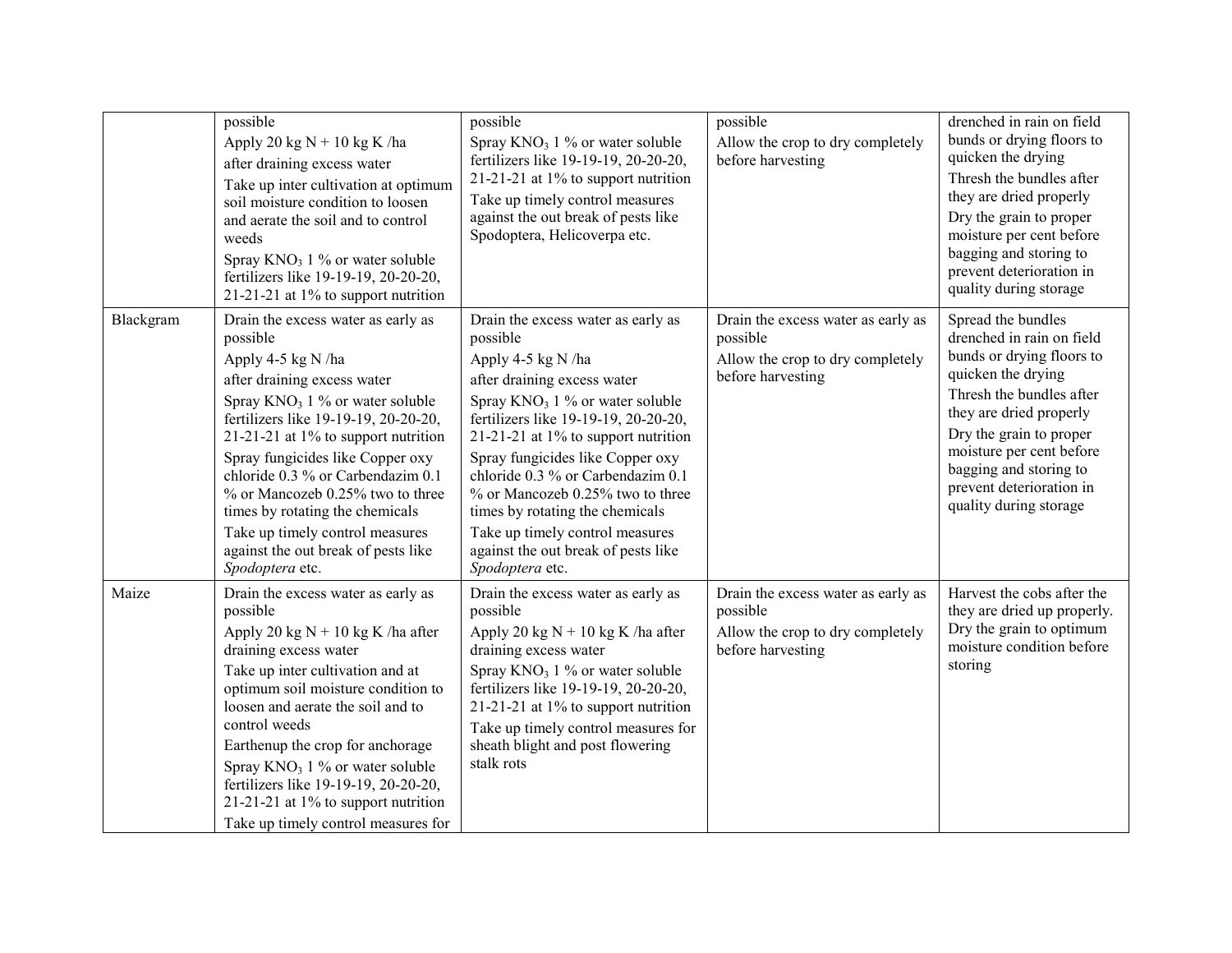|                                    | Pink stem borer, sheath blight and<br>Turcicum leaf blight                                                                                                                                                                                                                                                                                                                                                                                                                                                                                      |                                                                                                                                                                                                                                                                                                                                                                                                                                                                              |                                                                                                                                                                                                                                                                       |                                                                                                                                        |
|------------------------------------|-------------------------------------------------------------------------------------------------------------------------------------------------------------------------------------------------------------------------------------------------------------------------------------------------------------------------------------------------------------------------------------------------------------------------------------------------------------------------------------------------------------------------------------------------|------------------------------------------------------------------------------------------------------------------------------------------------------------------------------------------------------------------------------------------------------------------------------------------------------------------------------------------------------------------------------------------------------------------------------------------------------------------------------|-----------------------------------------------------------------------------------------------------------------------------------------------------------------------------------------------------------------------------------------------------------------------|----------------------------------------------------------------------------------------------------------------------------------------|
| <b>Horticulture crops - Fruits</b> |                                                                                                                                                                                                                                                                                                                                                                                                                                                                                                                                                 |                                                                                                                                                                                                                                                                                                                                                                                                                                                                              |                                                                                                                                                                                                                                                                       |                                                                                                                                        |
| Mango                              | Drain the excess water as soon as<br>possible<br>Spray 1% KNO <sub>3</sub> or Urea 2%<br>solution 2-3 times.                                                                                                                                                                                                                                                                                                                                                                                                                                    | Drain the excess water as soon as<br>possible<br>Spray 1% KNO <sub>3</sub> or Urea 2%<br>solution 2-3 times.                                                                                                                                                                                                                                                                                                                                                                 | Drain the excess water as soon as<br>possible<br>Harvest the mature produce in a<br>clear sunny day'                                                                                                                                                                  | Store the fruits in well<br>ventilated place<br>temporarily before it can be<br>marketed.<br>Market the fruits as soon as<br>possible. |
| Banana                             | Drain the excess water as soon as<br>possible<br>Inter-cultivate the soil with gorru for<br>aeration.<br>Spray $0.5\%$ KNO <sub>3</sub> or Urea $2\%$<br>solution 2-3 times.<br>Topdressing of booster dose of 80 g<br>$MOP + 100$ g Urea per plant at two<br>to three times intervals.<br>Gap filling may be taken up if the<br>plants are two weeks old and sowing<br>window is still available for the<br>crop.<br>If the age of the plant is less than<br>three months and submergence up to<br>three feet better to replant the<br>garden. | Drain the excess water as soon as<br>possible<br>Spray 0.5 % KNO <sub>3</sub> or Urea 2%<br>solution 2-3 times.<br>Topdressing of booster dose of 80 g<br>$MOP + 100$ g Urea per plant at two<br>to three times intervals.<br>If the age the plant is more than<br>three months and less than seven<br>months allow one sword sucker for<br>ratoon and take up fertilization at<br>monthly intervals for four months.<br>Staking with bamboos to prevent<br>further lodging. | Drain the excess water as soon as<br>possible<br>Harvest the marketable bunches<br>in a clear sunny day.<br>Spray 0.5 % KNO3 or Urea 2%<br>solution 2-3 times for quick<br>development of immature<br>bunches.<br>Staking with bamboos to prevent<br>further lodging. | Use ripening chambers for<br>quick ripening<br>Market the produce as soon<br>as possible.                                              |
| Guava                              | Drain the excess water as soon as<br>possible<br>Spray 1% KNO3 or Urea 2%<br>solution 2-3 times.                                                                                                                                                                                                                                                                                                                                                                                                                                                | Drain the excess water as soon as<br>possible<br>Spray 1% KNO <sub>3</sub> or Urea 2%<br>solution 2-3 times.                                                                                                                                                                                                                                                                                                                                                                 | Drain the excess water as soon as<br>possible<br>Harvest the mature produce as<br>soon as possible.                                                                                                                                                                   | Store the produce in well-<br>ventilated place temporarily<br>before it can be marketed.<br>Market the produce as soon<br>as possible. |
| Horticultural crops - Vegetables   |                                                                                                                                                                                                                                                                                                                                                                                                                                                                                                                                                 |                                                                                                                                                                                                                                                                                                                                                                                                                                                                              |                                                                                                                                                                                                                                                                       |                                                                                                                                        |
| Chillies                           | Drain the excess water as soon as<br>possible<br>Spray Urea 2% solution 2-3 times.<br>Topdressing of booster dose of 15 kg                                                                                                                                                                                                                                                                                                                                                                                                                      | Drain the excess water as soon as<br>possible<br>Spray Urea 2% solution 2-3 times.<br>Topdressing of booster dose of 15 kg                                                                                                                                                                                                                                                                                                                                                   | Drain the excess water as soon as<br>possible<br>Harvest the matured fruits in a<br>clear sunny day.                                                                                                                                                                  | Dry the pods on concrete<br>floor immediately after the<br>appearance of sunlight (or).<br>Use poly house solar driers                 |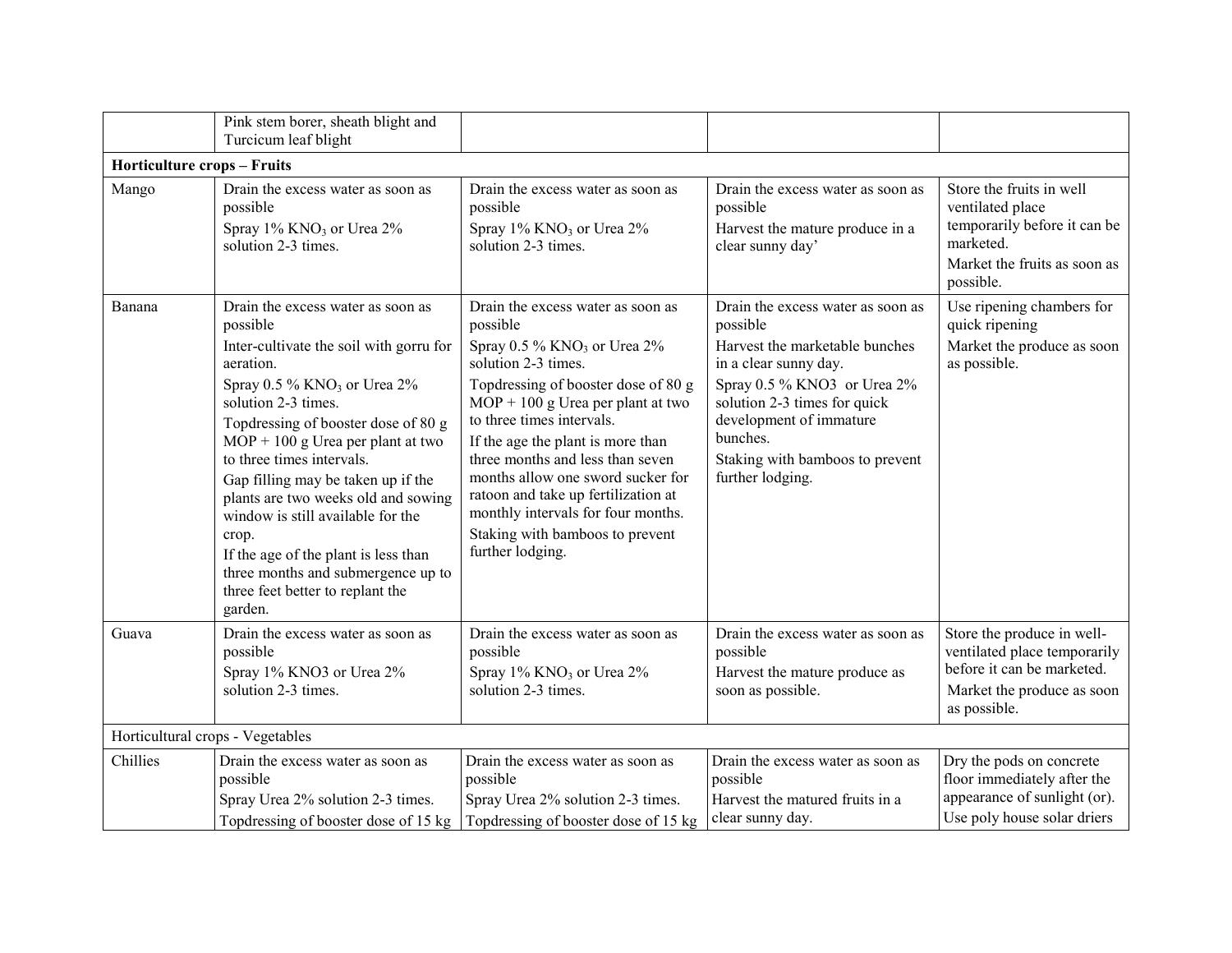|          | $MOP + 30$ kg Urea per acre as soon<br>as possible.<br>Gap filling may be taken up if the<br>plants are two weeks old and sowing<br>window is still available for the crop.<br>In case of severe damage (considered<br>as complete economical loss), and<br>the contingency period is between<br>June to August, sowing of best<br>alternative crop must be taken up.                                                                                                                                                                                                         | $MOP + 30$ kg Urea per acre as soon<br>as possible.                                                                                                                                                                                                        |                                                                                                         | for quick drying<br>Grade the pods and market<br>as soon as possible.<br>Do not store such produce<br>for long periods.                                                                                                                       |
|----------|-------------------------------------------------------------------------------------------------------------------------------------------------------------------------------------------------------------------------------------------------------------------------------------------------------------------------------------------------------------------------------------------------------------------------------------------------------------------------------------------------------------------------------------------------------------------------------|------------------------------------------------------------------------------------------------------------------------------------------------------------------------------------------------------------------------------------------------------------|---------------------------------------------------------------------------------------------------------|-----------------------------------------------------------------------------------------------------------------------------------------------------------------------------------------------------------------------------------------------|
| Tomato   | Drain the excess water as soon as<br>possible<br>Spray Urea 2% solution 2-3 times.<br>Topdressing of booster dose of 12 kg<br>$MOP + 30$ kg Urea per acre as soon<br>as possible.<br>Spray COC 30 g in 10 liters of water,<br>2-3 times against leaf spots.<br>Gap filling may be taken up if the<br>plants are two weeks old and sowing<br>window is still available for the crop.<br>In case of severe damage (considered<br>as complete economical loss), and<br>the contingency period is between<br>June to August, sowing of best<br>alternative crop must be taken up. | Drain the excess water as soon as<br>possible<br>Spray Urea 2% solution 2-3 times.<br>Topdressing of booster dose of 10 kg<br>$MOP + 30$ kg Urea per acre as soon<br>as possible.<br>Spray COC 30 g in 10 liters of water,<br>2-3 times against leaf spots | Drain the excess water as soon as<br>possible<br>Harvest the marketable fruits in a<br>clear sunny day' | Store the harvested fruits in<br>well ventilated place<br>temporarily before it can be<br>marketed.<br>Market the fruits as soon as<br>possible.                                                                                              |
| Cucumber | Drain the excess water as soon as<br>possible<br>Spray Urea 2% solution 2-3 times.<br>Topdressing of booster dose of 10 kg<br>$MOP + 30$ kg Urea per acre as soon<br>as possible.<br>Gap filling may be taken up if the<br>plants are two weeks old and sowing<br>window is still available for the crop.<br>In case of severe damage (considered<br>as complete economical loss), and                                                                                                                                                                                        | Drain the excess water as soon as<br>possible<br>Spray Urea 2% solution 2-3 times.<br>Topdressing of booster dose of 10 kg<br>$MOP + 30$ kg Urea per acre as soon<br>as possible.                                                                          | Drain the excess water as soon as<br>possible<br>Spray Urea 2% solution once.                           | Drain the excess water as<br>soon as possible.<br>Harvest the mature produce<br>as soon as possible.<br>Store the produce in well<br>ventilated place temporarily<br>before it can be marketed.<br>Market the produce as soon<br>as possible. |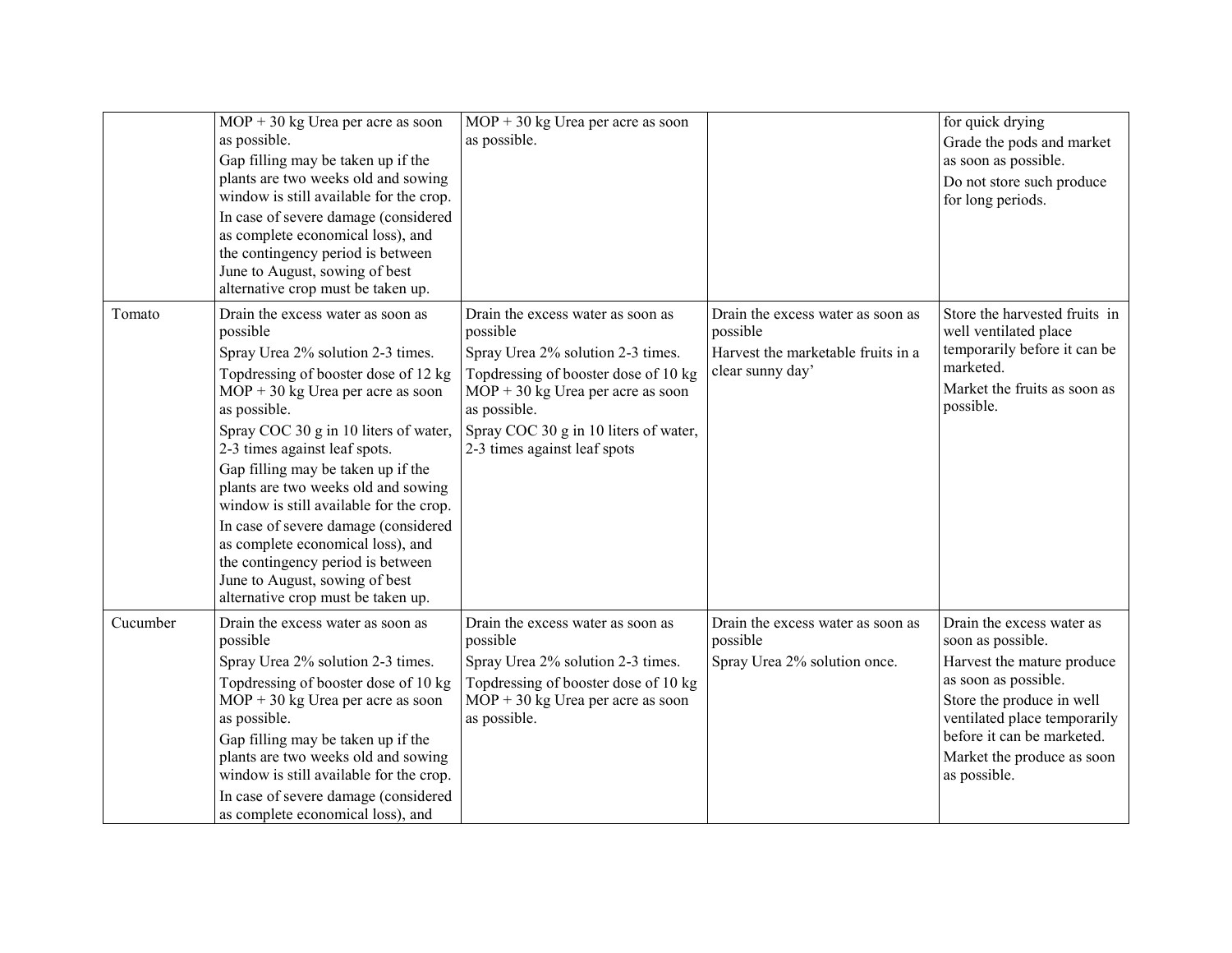|                  | the contingency period is between<br>June to August, sowing of best<br>alternative crop must be taken up.                                                                                                                                                                                                                                                                                                |                                                                                                    |                                                                                                                                              |                                                                                                                                                                                                                                                                                                   |
|------------------|----------------------------------------------------------------------------------------------------------------------------------------------------------------------------------------------------------------------------------------------------------------------------------------------------------------------------------------------------------------------------------------------------------|----------------------------------------------------------------------------------------------------|----------------------------------------------------------------------------------------------------------------------------------------------|---------------------------------------------------------------------------------------------------------------------------------------------------------------------------------------------------------------------------------------------------------------------------------------------------|
| Plantation crops |                                                                                                                                                                                                                                                                                                                                                                                                          |                                                                                                    |                                                                                                                                              |                                                                                                                                                                                                                                                                                                   |
| Oil palm         | Planting should be done on mounts<br>or bunds<br>Drainage system, suited to local<br>conditions may be provided to<br>remove surplus water from root zone<br>Relief drains [shallow] channels are<br>opened at places where water<br>accumulates and connected with<br>main drain to remove water from the<br>surface                                                                                    | Drain the excess water as soon as<br>possible<br>Apply<br>booster<br>of NPK<br>dose<br>fertilizers | Drain the excess water as soon as<br>possible<br>Apply booster dose of NPK<br>fertilizers<br>Harvest the mature nuts as soon as<br>possible  | Store the produce in well<br>ventilated place temporarily<br>before it can be market<br>Market the nuts as soon as<br>possible.                                                                                                                                                                   |
| Turmeric         | Drain the excess water as soon as<br>possible<br>Spray Urea 2% or 1% KNO3<br>followed by Ferrous Sulphate $0.5\%$ +<br>Citric Acid 0.1 % solution 2-3 times.<br>In case of severe damage (considered<br>as complete economical loss or if<br>inundation is more than for four<br>days), and the contingency period is<br>between June to August, sowing of<br>best alternative crop must be taken<br>up. | Drain the excess water as soon as<br>possible<br>Spray Urea 2% or 1% KNO3<br>solution 2-3 times.   | Drain the excess water as soon as<br>possible<br>Harvest the rhizomes when field<br>comes to normal                                          | Dry the rhizomes on<br>concrete floor or use boilers<br>(if available) for processing<br>immediately<br>Grade and separate the<br>rotten and mould affected<br>rhizomes.<br>Pack the dried material in<br>gunny bags disinfected with<br>safe insecticides<br>Store in a well ventilated<br>rooms |
| Coconut          | Planting should be done on mounts<br>or bunds<br>Drainage system, suited to local<br>conditions may be provided to<br>remove surplus water from root zone<br>Relief drains [shallow] channels are<br>opened at places where water<br>accumulates and connected with<br>main drain to remove water from the<br>surface                                                                                    | Drain the excess water as soon as<br>possible<br>booster<br>of NPK<br>Apply<br>dose<br>fertilizers | Drain the excess water as soon as<br>possible<br>Apply booster dose of NPK<br>fertilizers<br>Harvest the mature nuts as soon as<br>possible. | Store the produce in well<br>ventilated place temporarily<br>before it can be market<br>Market the nuts as soon as<br>possible.                                                                                                                                                                   |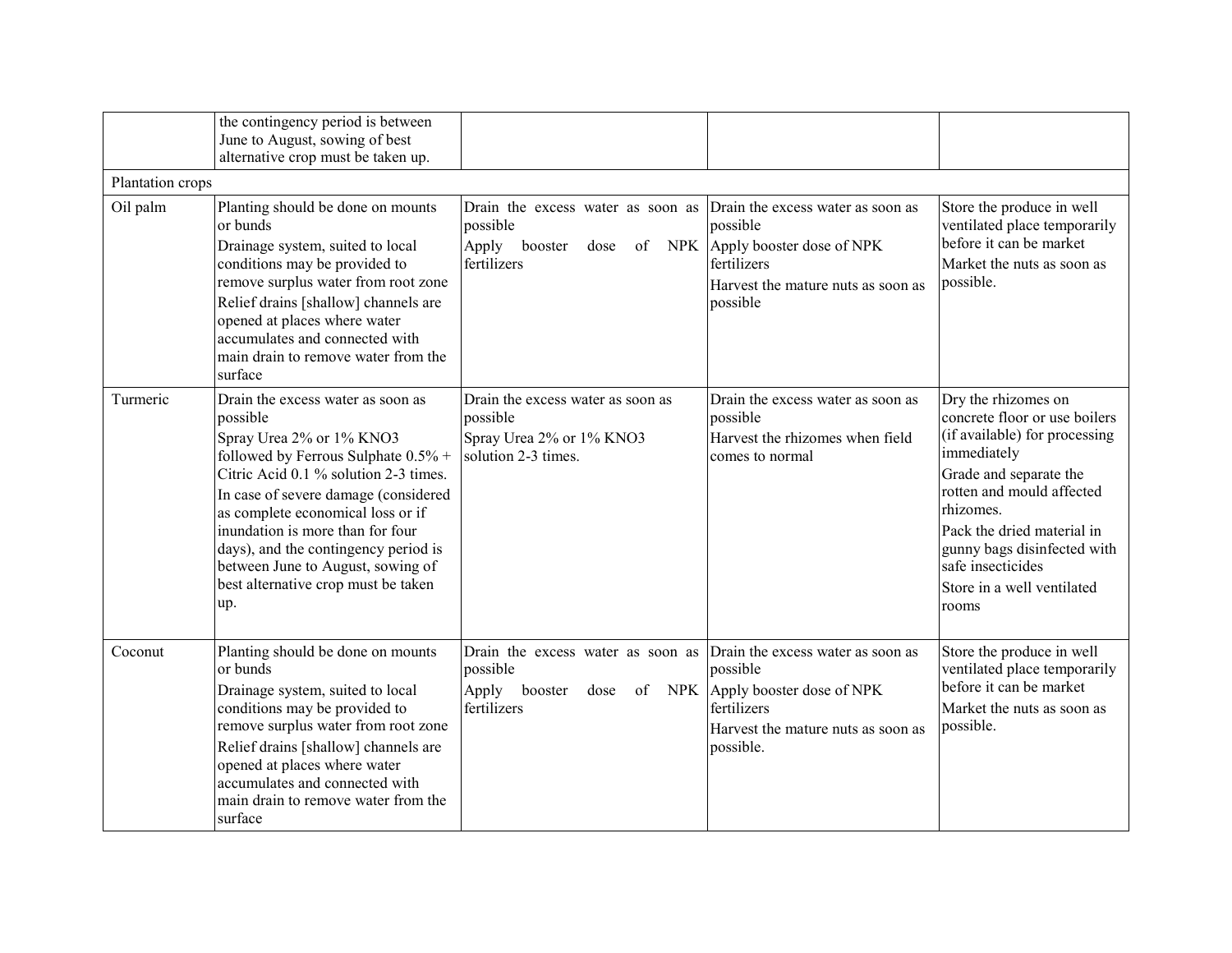|           | Condition - Outbreak of pests and diseases due to unseasonal rains                                                   |                                                                                                                                             |                                                                                            |                                                                                               |
|-----------|----------------------------------------------------------------------------------------------------------------------|---------------------------------------------------------------------------------------------------------------------------------------------|--------------------------------------------------------------------------------------------|-----------------------------------------------------------------------------------------------|
| Rice      | Stem rot and Sheath blight - need<br>based plant protection measures to<br>be initiated based on incidence<br>levels | BPH, Blast, Sheath blight<br>incidence may increase due to<br>unseasonal rains - need based<br>plant protection measures to be<br>initiated | Climbing cutworm and neck blast                                                            |                                                                                               |
| Cotton    | Jassids, Wilt and root rot, Bacterial<br>leaf blight - Need based plant<br>protection measures to be initiated       | Jassids, Spodoptera, Wilt and root<br>rot, Bacterial leaf blight, Grey<br>mildew - Need based plant<br>protection measures to be initiated  | Dusky cotton bug, Grey mildew -<br>Need based plant protection<br>measures to be initiated | Dry the seed cotton<br>properly after picking and<br>store it under shade in<br>aerated place |
| Redgram   | Wilt and root rot - Need based<br>plant protection measures to be<br>initiated                                       | Wilt and root rot. Need based plant<br>protection measures to be initiated                                                                  |                                                                                            |                                                                                               |
| Blackgram | Spodoptera - Need based plant<br>protection measures to be initiated                                                 | Spodoptera, Leaf spots, Powdery<br>mildew - Need based plant<br>protection measures to be initiated                                         | Spodoptera, Rust - Need based<br>plant protection measures to be<br>initiated              |                                                                                               |
| Maize     |                                                                                                                      | Jassids, Wilt and Stalk rot                                                                                                                 | Post flowering Stalk rots may<br>aggravate if unseasonal rains<br>occurs                   |                                                                                               |

#### 2.3 Floods

| <b>Condition</b> | Transient water logging/ partial inundation and Continuous submergence for more than 2 days                                                                                                                                |                                                                                                                                                                                                                                                                                                                                |                                                                                                 |                                                                                                                                                                                                                                                                  |  |  |  |
|------------------|----------------------------------------------------------------------------------------------------------------------------------------------------------------------------------------------------------------------------|--------------------------------------------------------------------------------------------------------------------------------------------------------------------------------------------------------------------------------------------------------------------------------------------------------------------------------|-------------------------------------------------------------------------------------------------|------------------------------------------------------------------------------------------------------------------------------------------------------------------------------------------------------------------------------------------------------------------|--|--|--|
|                  |                                                                                                                                                                                                                            | <b>Suggested contingency measure</b>                                                                                                                                                                                                                                                                                           |                                                                                                 |                                                                                                                                                                                                                                                                  |  |  |  |
|                  | Seedling / nursery stage                                                                                                                                                                                                   | Vegetative stage                                                                                                                                                                                                                                                                                                               | <b>Reproductive stage</b>                                                                       | At harvest                                                                                                                                                                                                                                                       |  |  |  |
| Rice             | Drain out the excess water at<br>the earliest<br>Apply booster dose of 0.2 kg<br>$N/40$ sq. m<br>Spray micronutrients like Zn,<br>Fe two to three times at 4 -5<br>days interval<br>Takeup proper weed control<br>measures | Drain out the excess water at the earliest<br>Take up gap filling either with available<br>nursery or by splitting the tillers from<br>the surviving hills<br>Apply a booster dose of 20 kg N/acre<br>Spray $ZnSO_4$ 0.2 % if it is less than 45<br>days after transplanting<br>Takeup need based plant protection<br>measures | Drain out the excess water<br>at the earliest<br>Takeup need based plant<br>protection measures | Drain out water .Spread sheaves<br>loosely in field or field bunds<br>where there is no water stagnation<br>Spray common salt at 5% on<br>panicles to prevent germination<br>and spoilage of straw from<br>moulds<br>Thresh after drying the sheaves<br>properly |  |  |  |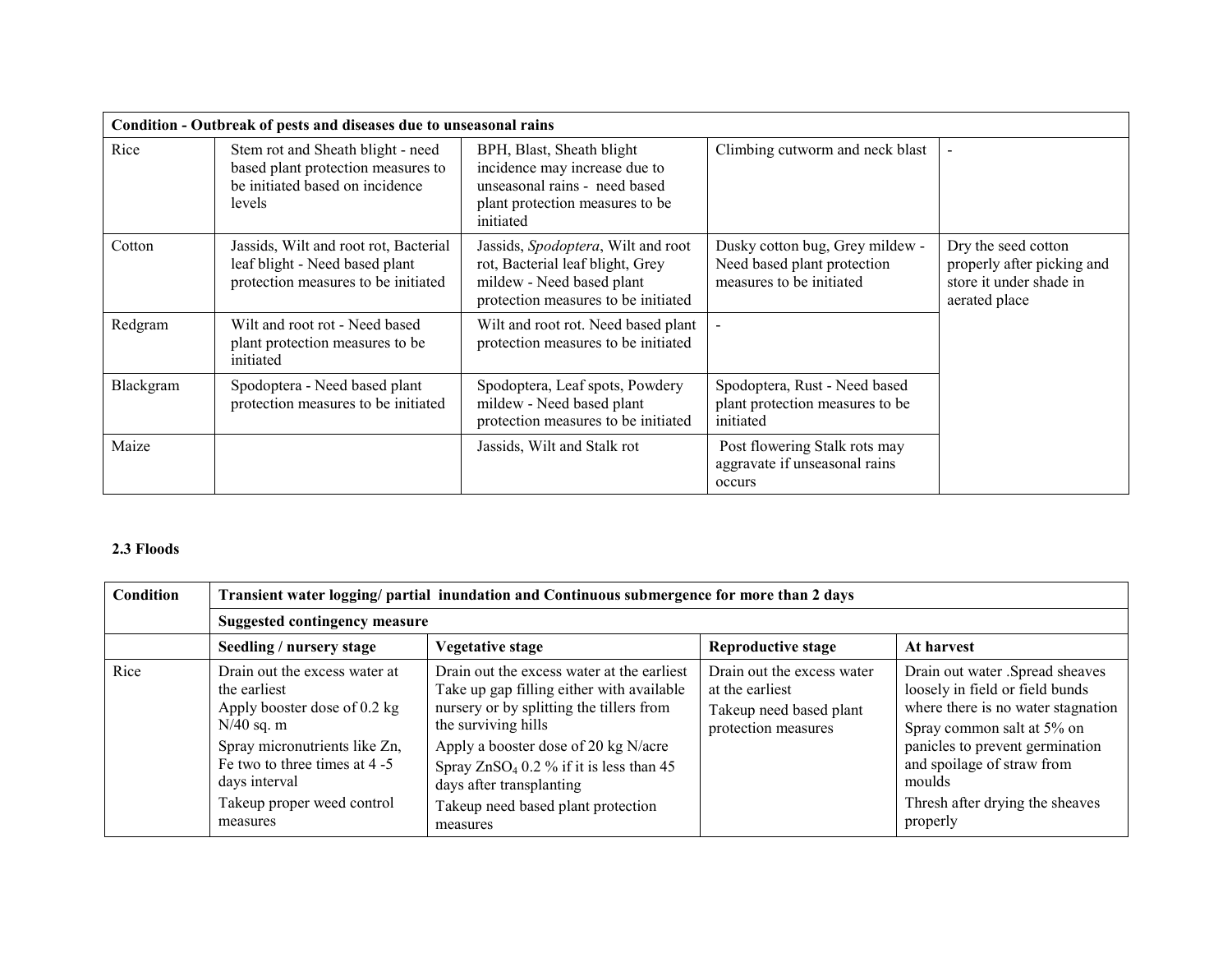|           | Spray of ZnSO <sub>4</sub> FeSO <sub>4</sub> to<br>correct micronutrient<br>deficiencies                                                                                                                                                                                                                                                                                                                                                                                                                                                                                                     |                                                                                                                                                                                                                                                                                                                                                                                                                                                           |                                                                                                                                                                                                                                                                            | Ensure proper grain moisture<br>before storing                                                                                                                                                                            |
|-----------|----------------------------------------------------------------------------------------------------------------------------------------------------------------------------------------------------------------------------------------------------------------------------------------------------------------------------------------------------------------------------------------------------------------------------------------------------------------------------------------------------------------------------------------------------------------------------------------------|-----------------------------------------------------------------------------------------------------------------------------------------------------------------------------------------------------------------------------------------------------------------------------------------------------------------------------------------------------------------------------------------------------------------------------------------------------------|----------------------------------------------------------------------------------------------------------------------------------------------------------------------------------------------------------------------------------------------------------------------------|---------------------------------------------------------------------------------------------------------------------------------------------------------------------------------------------------------------------------|
| Cotton    | Drain out the excess water at<br>the earliest.<br>Takeup the gap filling at the<br>earliest.<br>Inter cultivate at optimum field<br>moisture condition.<br>Apply 20 kg $N + 10$ kg K /ha<br>after draining excess water.<br>To spray $KNO_3$ 1 % or water<br>soluble fertilizers like 19-19-<br>19, 20-20-20, 21-21-21 at 1%<br>to support nutrition.<br>Take up plant protection<br>measures against possible pests<br>and disease incidence.<br>Mortality is most likely hence<br>resowing to be taken up.<br>With short duration hybrids<br>Adopt closer spacing of 90X45<br>or 90X30 cm. | Drain out the excess water at the earliest<br>Inter cultivate at optimum field moisture<br>condition.<br>Apply 20 kg $N + 10$ kg K /ha after<br>draining excess water.<br>To spray $KNO_3$ 1 % or water soluble<br>fertilizers like 19-19-19, 20-20-20, 21-<br>21-21 at 1% to support nutrition.<br>Spray of micronutrients two times at 7-<br>10 days interval.<br>Take up plant protection measures<br>against possible pests and disease<br>incidence. | Drain out the excess water<br>at the earliest.<br>To spray $KNO_3$ 1 % or<br>water soluble fertilizers like<br>19-19-19, 20-20-20, 21-21-<br>21 at $1\%$ to support<br>nutrition.<br>Take up plant protection<br>measures against possible<br>pests and disease incidence. | Kapas picking should be done<br>carefully to prevent admixtures<br>with waste plant material.<br>To spray $KNO_3$ 1 % or water<br>soluble fertilizers like 19-19-19,<br>20-20-20, 21-21-21 at 1% to<br>support nutrition. |
| Sugarcane | Drain out the excess water at<br>the earliest                                                                                                                                                                                                                                                                                                                                                                                                                                                                                                                                                | Drain out the excess water at the earliest<br>Apply 50 kg N urea and 25k / ha                                                                                                                                                                                                                                                                                                                                                                             | Drain out the excess water<br>at the earliest<br>Apply 50 kg N urea and<br>20k/ha                                                                                                                                                                                          | Drain out the excess water at the<br>earliest<br>Harvest the crop as early as<br>possible                                                                                                                                 |
| Redgram   | Drain out the excess water at<br>the earliest<br>Takeup the gap filling at the<br>earliest<br>Inter cultivate at optimum field<br>moisture condition                                                                                                                                                                                                                                                                                                                                                                                                                                         | Drain out the excess water at the earliest<br>Takeup the gap filling at the earliest<br>Inter cultivate at optimum field moisture<br>condition<br>Apply 4-5 kg N/acre after draining<br>excess water<br>Spray $KNO_3$ 1 % or water soluble                                                                                                                                                                                                                | Drain out the excess water<br>at the earliest<br>To spray $KNO_3$ 1 % or<br>water soluble fertilizers like<br>19-19-19, 20-20-20, 21-21-<br>21 at 1% to support<br>nutrition<br>Take up plant protection<br>measures against possible                                      | Drain out the excess water at the<br>earliest<br>Harvest the crop when the field<br>condition permits<br>Drying of bundles should be done<br>on elevated places like filed<br>bunds or drying floors                      |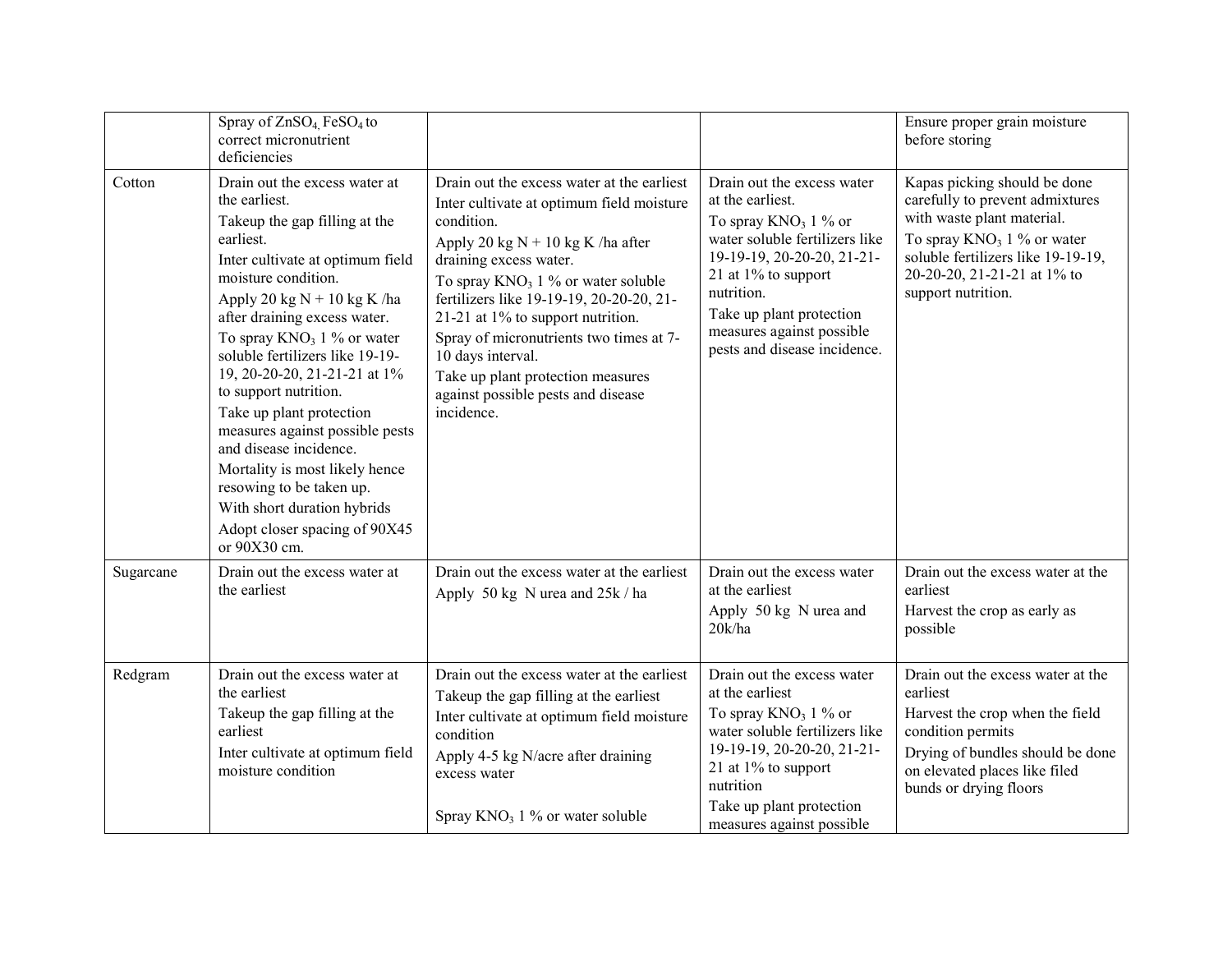|              | Apply 4-5 kg N/acre after<br>draining excess water                                                                                                                                                                                                                                                                                                                             | fertilizers like 19-19-19, 20-20-20, 21-<br>21-21 at $1\%$ to support nutrition<br>Proper weed control measures to be<br>taken up<br>Need based plant protection measures to<br>be taken up                                                                                                                                                                                                                                                                                                                                    | pests and disease incidence<br>Apply 20 kg $N + 10$ kg K<br>/acre after draining excess<br>water<br>Need based plant protection<br>measures to be taken up                                                                                                                                                                                                                                           |                                                                                                                                                                                                                          |
|--------------|--------------------------------------------------------------------------------------------------------------------------------------------------------------------------------------------------------------------------------------------------------------------------------------------------------------------------------------------------------------------------------|--------------------------------------------------------------------------------------------------------------------------------------------------------------------------------------------------------------------------------------------------------------------------------------------------------------------------------------------------------------------------------------------------------------------------------------------------------------------------------------------------------------------------------|------------------------------------------------------------------------------------------------------------------------------------------------------------------------------------------------------------------------------------------------------------------------------------------------------------------------------------------------------------------------------------------------------|--------------------------------------------------------------------------------------------------------------------------------------------------------------------------------------------------------------------------|
| Blackgram    | Drain out the excess water at<br>the earliest<br>Take up the gap filling at the<br>earliest<br>Take up weed control either<br>mechanically or through<br>weedicides<br>Apply 4-5 kg N/acre after<br>draining excess water<br>Take up plant protection<br>measures against possible pests<br>and disease incidence                                                              | Drain out the excess water at the earliest<br>Take up weed control either<br>mechanically or through weedicides<br>Apply 4-5 kg N/acre after draining<br>excess water<br>To spray $KNO_3$ 1 % or water soluble<br>fertilizers like 19-19-19, 20-20-20, 21-<br>21-21 at $1\%$ to support nutrition<br>Take up plant protection measures<br>against possible pests and disease<br>incidence                                                                                                                                      | Ddrain out the excess water<br>at the earliest Apply 4-5 kg<br>N/acre after draining excess<br>water<br>To spray $KNO_3$ 1 % or<br>water soluble fertilizers like<br>19-19-19, 20-20-20, 21-21-<br>21 at 1% to support<br>nutrition<br>Take up plant protection<br>measures against possible<br>pests and disease                                                                                    | Drain out the excess water at the<br>earliest<br>Harvest the crop after the fields<br>are dried up<br>Dry the bundles on field bunds<br>and drying floors Dry the grain to<br>optimum moisture content before<br>storage |
| Maize        | Drain out the excess water at<br>the earliest<br>Takeup weed control either<br>mechanically or through<br>weedicides<br>Intercultivation and earthing up<br>to be done<br>Apply 20 kg $N + 10$ kg K /ha<br>after draining excess water<br>Take up plant protection<br>measures against possible pests<br>and disease incidence<br>Re - sow the crop if mortality is<br>$>15\%$ | Drain out the excess water at the earliest<br>Takeup weed control either<br>mechanically or through weedicides<br>Intercultivation and earthing up to be<br>done<br>Apply 20 kg $N + 10$ kg K /ha after<br>draining excess water<br>Take up plant protection measures<br>against possible pests and disease<br>incidence<br>Spray $KNO_{3\text{ }\omega}$ 1 % or water soluble<br>fertilizers like 19-19-19, 20-20-20, 21-<br>21-21 $\omega$ 1% to support nutrition<br>Need based plant protection measures to<br>be taken up | Drain out the excess water<br>at the earliest<br>Take up plant protection<br>measures against possible<br>pests and disease incidence<br>Apply 20 kg $N + 10$ kg K<br>/acre after draining excess<br>water<br>Spray $KNO_3$ (a) 1 % or water<br>soluble fertilizers like 19-<br>19-19, 20-20-20, 21-21-21<br>$(a)$ 1% to support nutrition<br>Need based plant protection<br>measures to be taken up | Drain out the excess water at the<br>earliest<br>Cob picking to be done after they<br>are dried fully                                                                                                                    |
| Horticulture |                                                                                                                                                                                                                                                                                                                                                                                |                                                                                                                                                                                                                                                                                                                                                                                                                                                                                                                                |                                                                                                                                                                                                                                                                                                                                                                                                      |                                                                                                                                                                                                                          |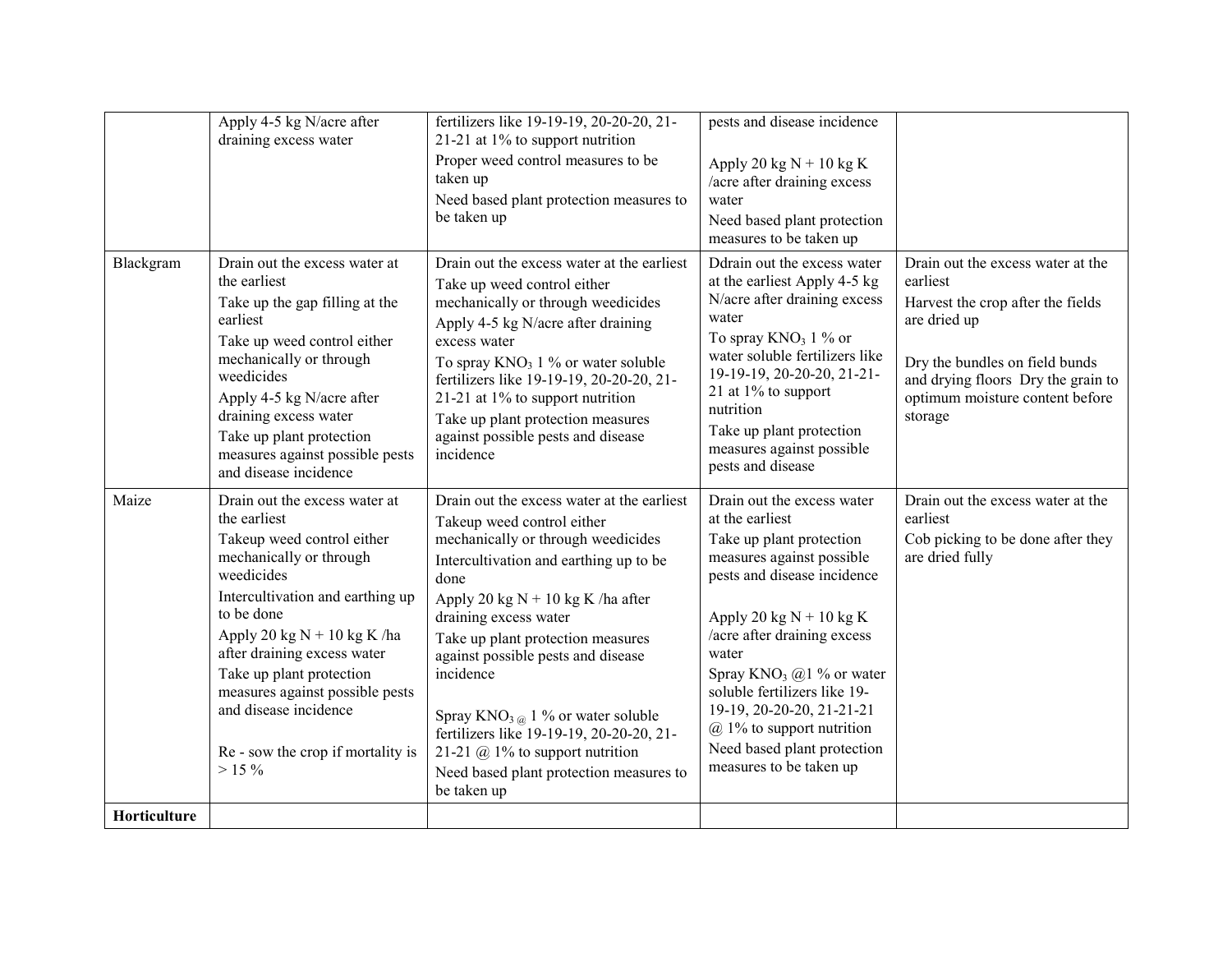| mango  | Drain the excess water as soon                  | Drain the excess water as soon as                | Drain the excess water as                       | Drain the excess water as soon as                                                                                              |
|--------|-------------------------------------------------|--------------------------------------------------|-------------------------------------------------|--------------------------------------------------------------------------------------------------------------------------------|
| banana | as possible                                     | possible                                         | soon as possible                                | possible.                                                                                                                      |
| guava  | Spray 1% KNO3 or Urea 2%<br>solution 2-3 times. | Spray 1% KNO3 or Urea 2% solution 2-<br>3 times. | Spray 1% KNO3 or Urea<br>2% solution 2-3 times. | Harvest the mature fruits as soon<br>as possible.<br>Store the fruits in well ventilated<br>place temporarily before it can be |
|        |                                                 |                                                  |                                                 | marketed.                                                                                                                      |
|        |                                                 |                                                  |                                                 | Market the fruits as soon as<br>possible.                                                                                      |
|        |                                                 |                                                  |                                                 | Spray Dithane M-45 3.0% or                                                                                                     |
|        |                                                 |                                                  |                                                 | bavistin 1.0% against                                                                                                          |
|        |                                                 |                                                  |                                                 | Anthracnose                                                                                                                    |
|        |                                                 |                                                  |                                                 |                                                                                                                                |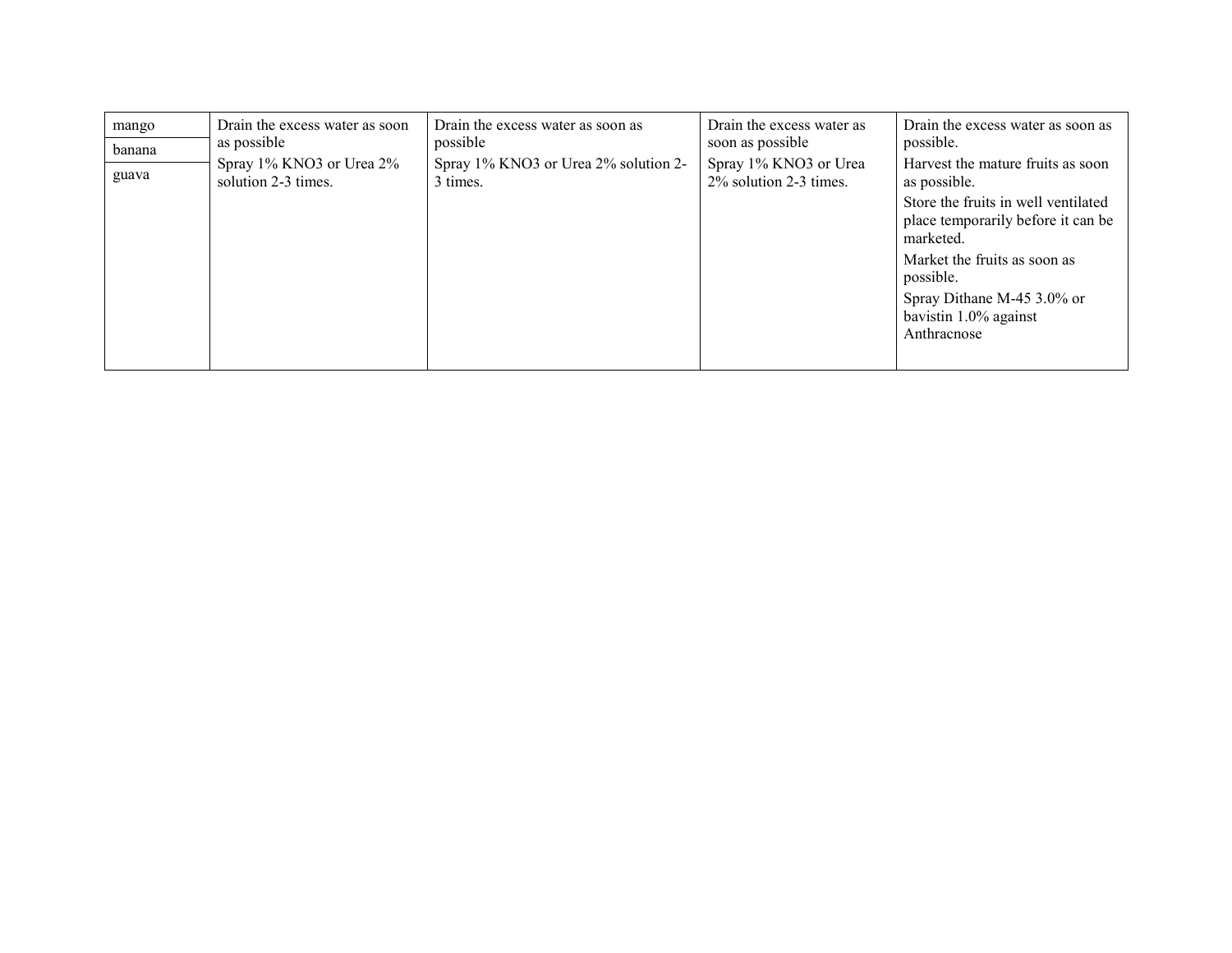#### **2.4 Extreme events:** Heat wave / Cold wave / Frost / Hailstorm / Cyclone  $\sqrt{}$

| <b>Extreme event type</b> | <b>Suggested contingency measure</b>                                                                                                                                                                           |                                                                                                                                                                                                                                                                                                                                                                                                                             |                                                                                                                                                                                                                                                                                                                                                                                 |                                                                                                                                                                                                                                                                                                               |
|---------------------------|----------------------------------------------------------------------------------------------------------------------------------------------------------------------------------------------------------------|-----------------------------------------------------------------------------------------------------------------------------------------------------------------------------------------------------------------------------------------------------------------------------------------------------------------------------------------------------------------------------------------------------------------------------|---------------------------------------------------------------------------------------------------------------------------------------------------------------------------------------------------------------------------------------------------------------------------------------------------------------------------------------------------------------------------------|---------------------------------------------------------------------------------------------------------------------------------------------------------------------------------------------------------------------------------------------------------------------------------------------------------------|
|                           | Seedling / nursery stage                                                                                                                                                                                       | <b>Vegetative stage</b>                                                                                                                                                                                                                                                                                                                                                                                                     | <b>Reproductive stage</b>                                                                                                                                                                                                                                                                                                                                                       | At harvest                                                                                                                                                                                                                                                                                                    |
| <b>Heat Wave</b>          |                                                                                                                                                                                                                |                                                                                                                                                                                                                                                                                                                                                                                                                             |                                                                                                                                                                                                                                                                                                                                                                                 |                                                                                                                                                                                                                                                                                                               |
|                           |                                                                                                                                                                                                                | Cyclones are common in this district, lot of damage occurred in all crops                                                                                                                                                                                                                                                                                                                                                   |                                                                                                                                                                                                                                                                                                                                                                                 |                                                                                                                                                                                                                                                                                                               |
| Cold wave                 |                                                                                                                                                                                                                |                                                                                                                                                                                                                                                                                                                                                                                                                             |                                                                                                                                                                                                                                                                                                                                                                                 |                                                                                                                                                                                                                                                                                                               |
| Frost                     |                                                                                                                                                                                                                |                                                                                                                                                                                                                                                                                                                                                                                                                             |                                                                                                                                                                                                                                                                                                                                                                                 |                                                                                                                                                                                                                                                                                                               |
| <b>Hailstorm</b>          |                                                                                                                                                                                                                |                                                                                                                                                                                                                                                                                                                                                                                                                             |                                                                                                                                                                                                                                                                                                                                                                                 |                                                                                                                                                                                                                                                                                                               |
| Cyclone                   |                                                                                                                                                                                                                |                                                                                                                                                                                                                                                                                                                                                                                                                             |                                                                                                                                                                                                                                                                                                                                                                                 |                                                                                                                                                                                                                                                                                                               |
| Rice                      | Drain out the excess water at the<br>earliest<br>Apply booster dose of 0.2 kg<br>$N/40$ sq. m<br>Spray micronutrients like Zn, Fe<br>2-3 times at 4 -5 days interval<br>Takeup proper weed control<br>measures | Drain out the excess water at the<br>earliest<br>Apply booster dose of 20 kg<br>N/Acre<br>Spray $ZnSO_4$ 0.2 % if it is less<br>than 45 days after transplanting<br>Takeup need based plant<br>protection measures                                                                                                                                                                                                          | Drain out the excess<br>water at the earliest<br>Takeup need based plant<br>protection measures<br>Lodged plants to be lifted<br>and tied together to make<br>them stand erect                                                                                                                                                                                                  | Drain out water spread sheaves<br>loosely in field or field bunds where<br>there is no water stagnation<br>Spray common salt at 5% to prevent<br>germination of seed and spoilage of<br>straw from moulds<br>Thresh after drying the sheaves<br>properly<br>4. Ensure proper grain moisture<br>before storing |
| Cotton                    | Drain out the excess water at the<br>earliest<br>Inter cultivate at optimum field<br>moisture condition<br>Apply 20 kg $N + 10$ kg K /ha<br>after draining excess water                                        | Drain out the excess water at the<br>earliest<br>Inter cultivate at optimum field<br>moisture condition<br>Earhting up to be done to<br>provide anchorage to plants<br>Apply 20 kg $N + 10$ kg K /ha<br>after draining excess water<br>To spray $KNO_3@1\%$ or water<br>soluble fertilizers like 19-19-19,<br>20-20-20, 21-21-21 @ 1% to<br>support nutrition<br>Spray of micronutrients two<br>times at 7-10 days interval | Drain out the excess<br>water at the earliest<br>Spray KNO <sub>3</sub> $@1$ % or<br>water soluble fertilizers<br>like 19-19-19, 20-20-20,<br>21-21-21 @ $1\%$ to<br>support nutrition<br>Earhting up to be done to<br>provide anchorage to<br>plants<br>Spray of micronutrients<br>two times at 7-10 days<br>interval<br>Take up plant protection<br>measures against possible | Kapas picking should be done<br>carefully to prevent admixtures with<br>waste plant material                                                                                                                                                                                                                  |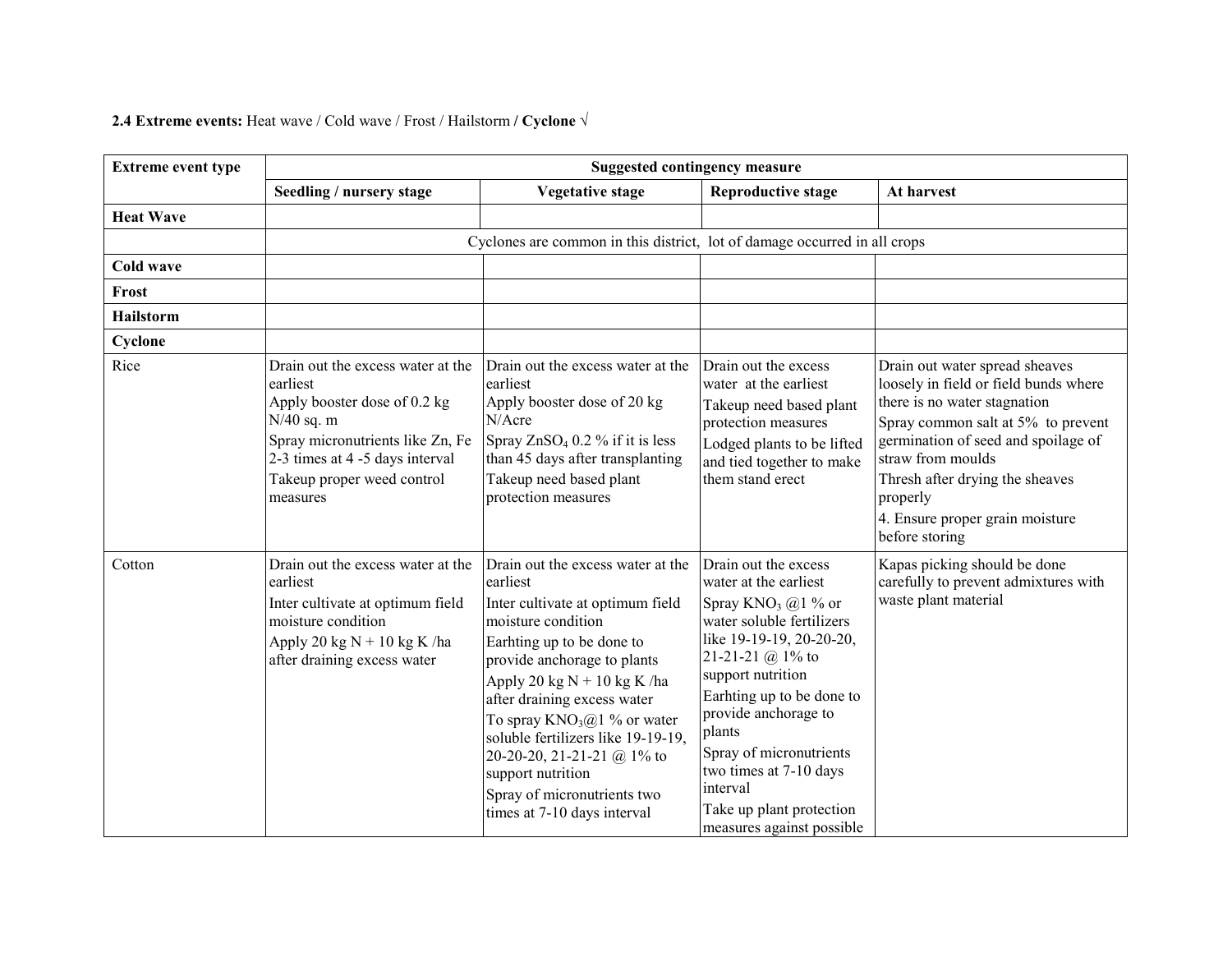|           |                                                                                                                                                                                                                                                         | Take up plant protection<br>measures against possible pests<br>and disease incidence                                                                                                                                                                                                                                                                                                       | pests and disease<br>incidence                                                                                                                                                                                                                                                                                                         |                                                                                                                                                                                                      |
|-----------|---------------------------------------------------------------------------------------------------------------------------------------------------------------------------------------------------------------------------------------------------------|--------------------------------------------------------------------------------------------------------------------------------------------------------------------------------------------------------------------------------------------------------------------------------------------------------------------------------------------------------------------------------------------|----------------------------------------------------------------------------------------------------------------------------------------------------------------------------------------------------------------------------------------------------------------------------------------------------------------------------------------|------------------------------------------------------------------------------------------------------------------------------------------------------------------------------------------------------|
| Redgram   | Drain out the excess water at the<br>earliest<br>Inter cultivate at optimum field<br>moisture condition<br>Apply 4-5 kg N/acre after<br>draining excess water                                                                                           | Drain out the excess water at the<br>earliest<br>Inter cultivate at optimum field<br>moisture condition<br>Apply 4-5 kg N/acre after<br>draining excess water                                                                                                                                                                                                                              | Drain out the excess<br>water at the earliest<br>To spray $KNO_{3\textcircled{a}}$ 1 % or<br>water soluble fertilizers<br>like 19-19-19, 20-20-20,<br>21-21-21 @ $1\%$ to<br>support nutrition<br>3. Take up plant<br>protection measures<br>against possible pests and<br>disease incidence                                           | Drain out the excess water at the<br>earliest<br>Harvest the crop when the field<br>condition permits<br>Drying of bundles should be done on<br>elevated places like filed bunds or<br>drying floors |
| Blackgram | Drain out the excess water at the<br>earliest<br>Takeup weed control either<br>mechanically or through<br>weedicides<br>Apply 4-5 kg N/acre after<br>draining excess water                                                                              | Drain out the excess water at the<br>earliest<br>Takeup weed control either<br>mechanically or through<br>weedicides<br>Apply 4-5 kg N/acre after<br>draining excess water<br>Spray $KNO_3$ @1 % or water<br>soluble fertilizers like 19-19-19,<br>20-20-20, 21-21-21 @ 1% to<br>support nutrition<br>Take up plant protection<br>measures against possible pests<br>and disease incidence | Drain out the excess<br>water at the earliest<br>Apply 4-5 kg N/acre after<br>draining excess water<br>Spray KNO <sub>3</sub> $@1%$ or<br>water soluble fertilizers<br>like 19-19-19, 20-20-20,<br>21-21-21 @ $1\%$ to<br>support nutrition<br>Take up plant protection<br>measures against possible<br>pests and disease<br>incidence | Drain out the excess water at the<br>earliest<br>Harvest the crop after the fields are<br>dried up                                                                                                   |
| Maize     | Drain out the excess water at the<br>earliest<br>Intercultivation and earthing up<br>to be done<br>Apply 20 kg $N + 10$ kg K /ha<br>after draining excess water<br>Take up plant protection<br>measures against possible pests<br>and disease incidence | Drain out the excess water at the<br>earliest<br>Takeup weed control either<br>mechanically or through<br>weedicides<br>Intercultivation and earthing up<br>to be done<br>Apply 20 kg $N + 10$ kg K /ha<br>after draining excess water                                                                                                                                                     | Drain out the excess<br>water at the earliest<br>Take up plant protection<br>measures against possible<br>pests and disease<br>incidence                                                                                                                                                                                               | Drain out the excess water at the<br>earliest<br>Cob picking to be done after they are<br>dried fully                                                                                                |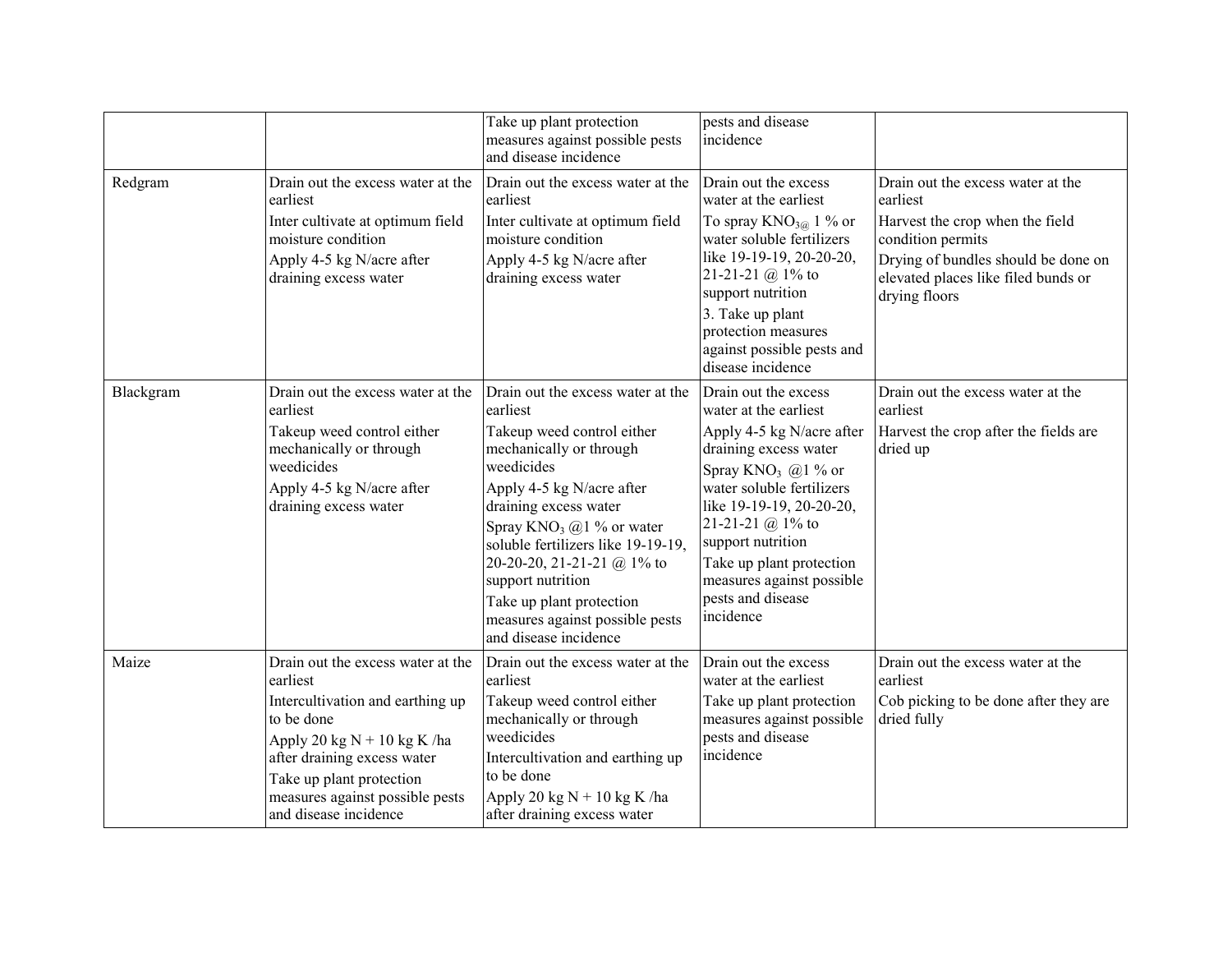|                                    |                                                | Take up plant protection<br>measures against possible pests<br>and disease incidence                                                                                                                                                                                                                                                                                                                                                                                                                                                                                                                           |                                                                                                                                                                                                                                                                                                                                                                                                                                                                                  |                                                                                                                                                                                                                                                                                                                                                                                                                                                                                                                                                                                         |
|------------------------------------|------------------------------------------------|----------------------------------------------------------------------------------------------------------------------------------------------------------------------------------------------------------------------------------------------------------------------------------------------------------------------------------------------------------------------------------------------------------------------------------------------------------------------------------------------------------------------------------------------------------------------------------------------------------------|----------------------------------------------------------------------------------------------------------------------------------------------------------------------------------------------------------------------------------------------------------------------------------------------------------------------------------------------------------------------------------------------------------------------------------------------------------------------------------|-----------------------------------------------------------------------------------------------------------------------------------------------------------------------------------------------------------------------------------------------------------------------------------------------------------------------------------------------------------------------------------------------------------------------------------------------------------------------------------------------------------------------------------------------------------------------------------------|
| <b>Horticulture crops - Fruits</b> |                                                |                                                                                                                                                                                                                                                                                                                                                                                                                                                                                                                                                                                                                |                                                                                                                                                                                                                                                                                                                                                                                                                                                                                  |                                                                                                                                                                                                                                                                                                                                                                                                                                                                                                                                                                                         |
| Mango                              | If the damage is severe, go for<br>replanting. | Trees fallen on ground may be<br>lifted and earthed up<br>Manuring and plant protection<br>measures have to be taken up.<br>Broken and damaged branches<br>may be pruned and applied with<br>Bordeaux paste                                                                                                                                                                                                                                                                                                                                                                                                    | Tress fallen on ground<br>may be lifted and earthed<br>up<br>Manuring and plant<br>protection measures have<br>to be taken up.<br>Broken and damaged<br>branches may be pruned<br>and applied with<br>Bordeaux paste                                                                                                                                                                                                                                                             | Drain the excess water as soon as<br>possible.<br>Harvest the mature fruits as soon as<br>possible.<br>Collect the fallen fruits and sell<br>immediately or go for preparation of<br>processed products.<br>If to store, store the produce in well-<br>ventilated place temporarily before it<br>can be marketed.<br>Broken and damaged branches may<br>be pruned and applied with Bordeaux<br>paste                                                                                                                                                                                    |
| Banana                             |                                                | Wind damaged plants should be<br>pruned using disinfected<br>secaetures and cut ends must be<br>smeared with Bordeaux paste<br>Drain the excess water as soon<br>as possible<br>The fallen tress may be cut<br>leaving two suckers<br>Inter-cultivate the soil with gorru<br>for aeration.<br>Spray 0.5 % KNO3 or Urea 2%<br>solution 2-3 times.<br>Topdressing of booster dose of<br>$80 g MOP + 100 g U$ rea per<br>plant at two to three times<br>intervals.<br>Spray Propiconazole 1ml in one<br>litre, 2-3 times against leaf spots.<br>Soil drenching with COC $@3$<br>g/litre to avoid rhizome rotting. | Wind damaged plants<br>should be pruned using<br>disinfected secaetures and<br>cut ends must be smeared<br>with Bordeaux paste<br>Drain the excess water as<br>soon as possible<br>The fallen tress may be<br>cut leaving two suckers<br>Topdressing of booster<br>dose of $80 \text{ g MOP} + 100$<br>g Urea per plant at two to<br>three times intervals<br>Mature bunches on the<br>completely damaged<br>plants be covered with<br>Leaves and harvested<br>with in 15-20days | Wind damaged plants should be<br>pruned using disinfected secaetures<br>and cut ends must be smeared with<br>Bordeaux paste<br>Drain the excess water as soon as<br>possible.<br>Harvest the mature bunches as soon<br>as possible. use ripening chambers<br>for quick and uniform ripening<br>Store the harvested bunches in well<br>ventilated place temporarily before it<br>can be marketed.<br>Market the produce as soon as<br>possible.<br>3-4 foliar application of KNO3on<br>immature/developing bunches and<br>leaves at weekly intervals.<br>Staking with bamboo for support |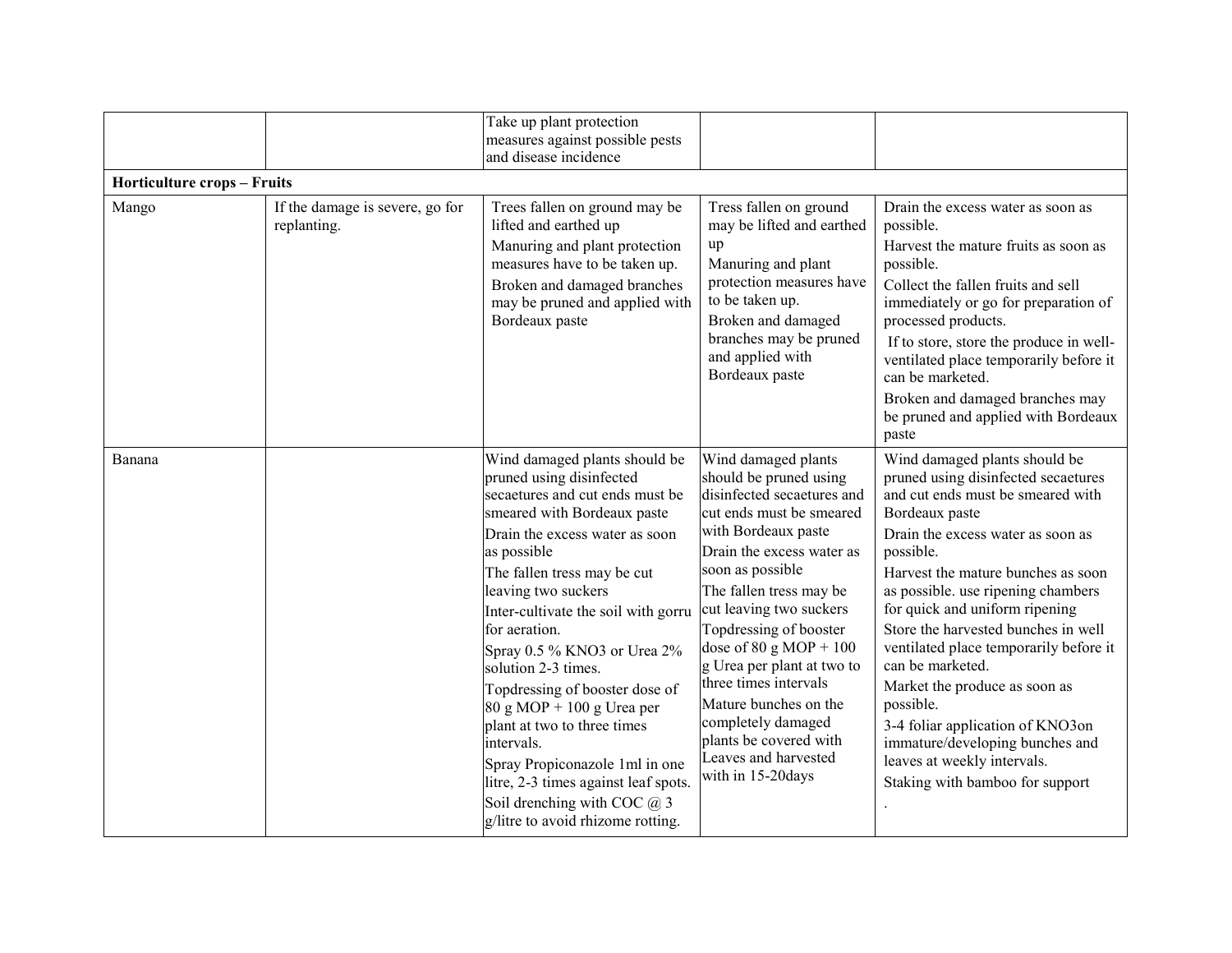|                               |                                                                                                                                             | Gap filling may be taken up if<br>the plants are two weeks old and<br>sowing window is still available<br>for the crop.<br>If the age of the plant is less than<br>three months and submergence<br>up to three feet better to replant<br>the garden.                                                                      |                                                                                                                                                                                                                                          |                                                                                                                                                                                                                                                                                                                                                                                                                                      |
|-------------------------------|---------------------------------------------------------------------------------------------------------------------------------------------|---------------------------------------------------------------------------------------------------------------------------------------------------------------------------------------------------------------------------------------------------------------------------------------------------------------------------|------------------------------------------------------------------------------------------------------------------------------------------------------------------------------------------------------------------------------------------|--------------------------------------------------------------------------------------------------------------------------------------------------------------------------------------------------------------------------------------------------------------------------------------------------------------------------------------------------------------------------------------------------------------------------------------|
| Guava                         | Drain the excess water as soon<br>as possible<br>Spray 1% KNO3 or Urea 2%<br>solution 2-3 times.<br>Provide support to the young<br>plants. | Wind damaged branches should<br>be pruned using disinfected<br>secaetures and cut ends must be<br>smeared with Bordeaux paste<br>Drain the excess water as soon<br>as possible<br>Spray 1% KNO3 or Urea 2%<br>solution 2-3 times.                                                                                         | Wind damaged branches<br>should be pruned using<br>disinfected secaetures and<br>cut ends must be smeared<br>with Bordeaux paste<br>Drain the excess water as<br>soon as possible<br>Spray 1% KNO3 or Urea<br>2% solution 2-3 times.     | Wind damaged branches should be<br>pruned using disinfected secaetures<br>and cut endsmust be smeared with<br>Bordeaux paste<br>Drain the excess water as soon as<br>possible.<br>Harvest the mature fruits as soon as<br>possible.<br>Store the fruits in well-ventilated<br>place temporarily before it can be<br>marketed.<br>Market the fruits as soon as possible.<br>The unmarketable fruits may be<br>utilized for processing |
| Horticulture crops vegetables |                                                                                                                                             |                                                                                                                                                                                                                                                                                                                           |                                                                                                                                                                                                                                          |                                                                                                                                                                                                                                                                                                                                                                                                                                      |
| Chillies                      | Grow nursery on raised beds.                                                                                                                | Uprooted plants may be lifted<br>and earthed up<br>Drain the excess water as soon<br>as possible<br>Gap filling must be done<br>immediately<br>If damage is more go for<br>replanting Spray Urea 2%<br>solution 2-3 times.<br>Topdressing of booster dose of<br>15 kg $MOP + 30$ kg Urea per<br>acre as soon as possible. | Uprooted plants may be<br>lifted and earthed up<br>Drain the excess water as<br>soon as possible<br>Spray Urea 2% solution<br>2-3 times.<br>Topdressing of booster<br>dose of 15 kg MOP + 30<br>kg Urea per acre as soon<br>as possible. | Drain the excess water as soon as<br>possible.<br>Dry the pods on concrete floor/<br>tarpaulins immediately<br>Use poly house solar driers for quick<br>drying<br>Remove the pest and disease infected<br>pods.                                                                                                                                                                                                                      |
| Tomato                        | Grow nursery on raised beds.                                                                                                                | Uprooted plants may be lifted                                                                                                                                                                                                                                                                                             | Uprooted plants may be                                                                                                                                                                                                                   | Drain the excess water as soon as                                                                                                                                                                                                                                                                                                                                                                                                    |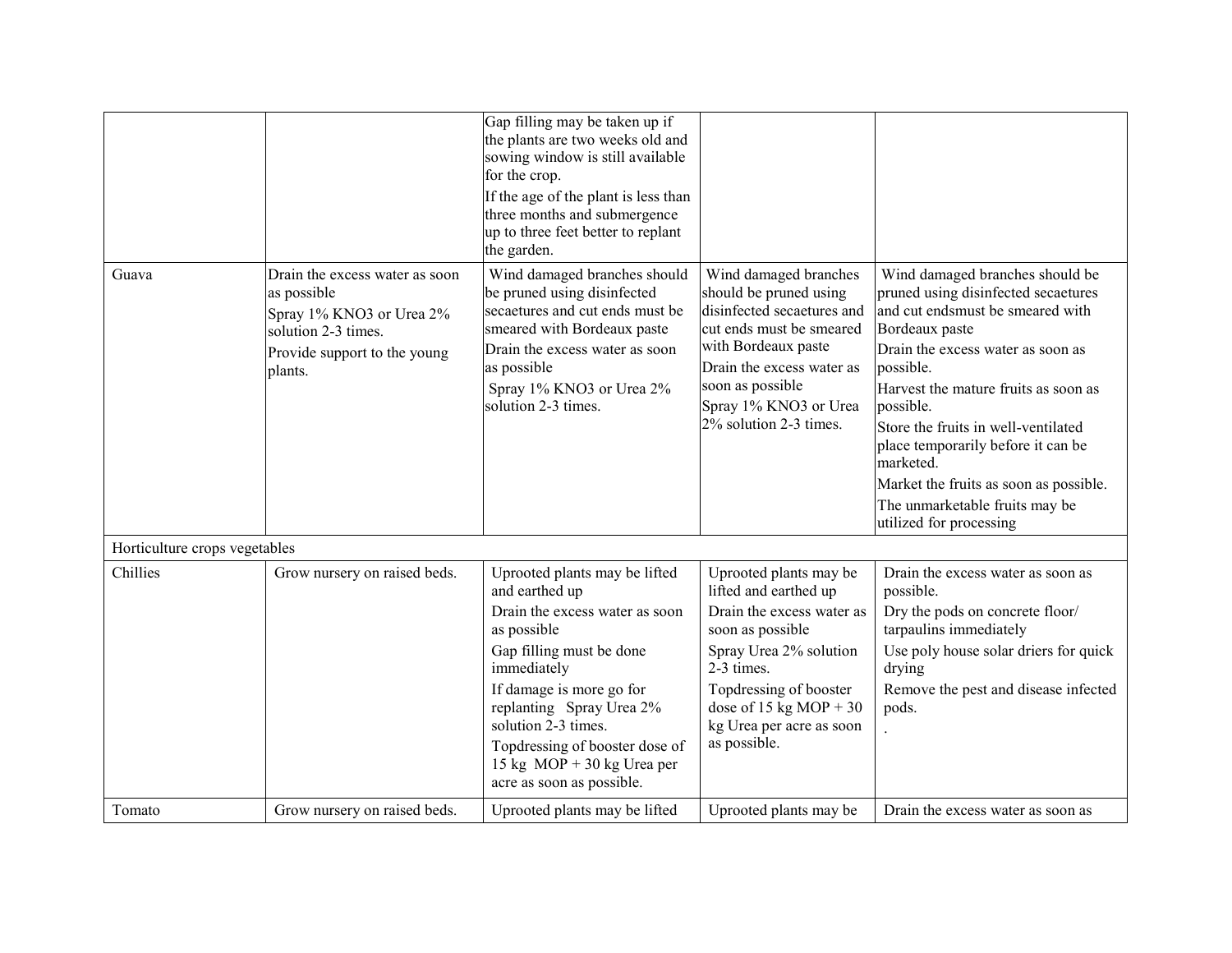|                             | If damage is more go for                                                                                    | and earthed up                                                                                                                                                                                                                                                                                                                                                                                                                                                                                          | lifted and earthed up                                                                                                                                                                                                                                        | possible.                                                                                                                                                                                                                                     |
|-----------------------------|-------------------------------------------------------------------------------------------------------------|---------------------------------------------------------------------------------------------------------------------------------------------------------------------------------------------------------------------------------------------------------------------------------------------------------------------------------------------------------------------------------------------------------------------------------------------------------------------------------------------------------|--------------------------------------------------------------------------------------------------------------------------------------------------------------------------------------------------------------------------------------------------------------|-----------------------------------------------------------------------------------------------------------------------------------------------------------------------------------------------------------------------------------------------|
|                             | resowing                                                                                                    | Drain the excess water as soon<br>as possible                                                                                                                                                                                                                                                                                                                                                                                                                                                           | Drain the excess water as<br>soon as possible                                                                                                                                                                                                                | Harvest the mature produce as soon<br>as possible.                                                                                                                                                                                            |
|                             |                                                                                                             | Gap filling must be done<br>immaditeatly<br>Spray Urea 2% solution 2-3<br>times.<br>Topdressing of booster dose of<br>15 kg MOP + 30 kg Urea per<br>acre as soon as possible.<br>If damage is more ,go for<br>replanting                                                                                                                                                                                                                                                                                | Spray Urea 2% solution<br>2-3 times.<br>Topdressing of booster<br>dose of 15 kg MOP + 30<br>kg Urea per acre as soon<br>as possible.<br>Spray COC 30 g in 10<br>liters of water, 2-3 times<br>against leaf spots. If<br>damage is more ,go for<br>replanting | Store the produce in well-ventilated<br>place temporarily before it can be<br>marketed.<br>Market the produce as soon as<br>possible.                                                                                                         |
| Cucumber                    |                                                                                                             | Drain the excess water as soon<br>as possible<br>Spray Urea 2% solution 2-3<br>times.<br>Topdressing of booster dose of<br>$10 \text{ kg} \text{ MOP} + 30 \text{ kg} \text{ Urea per}$<br>acre as soon as possible.<br>Gap filling may be taken up if<br>the plants are two weeks old<br>and sowing window is still<br>available for the crop.<br>In case of severe damage<br>(considered as complete<br>economical loss), and the<br>contingency period is between<br>June to August, go for resowing | Drain the excess water as<br>soon as possible<br>Spray Urea 2% solution<br>2-3 times.<br>Topdressing of booster<br>dose of 10 kg MOP + 30<br>kg Urea per acre as soon<br>as possible.                                                                        | Drain the excess water as soon as<br>possible.<br>Harvest the mature produce as soon<br>as possible.<br>Store the produce in well-ventilated<br>place temporarily before it can be<br>marketed.<br>Market the produce as soon as<br>possible. |
| Spices and Plantation crops |                                                                                                             |                                                                                                                                                                                                                                                                                                                                                                                                                                                                                                         |                                                                                                                                                                                                                                                              |                                                                                                                                                                                                                                               |
| Oil Palm                    | Planting should be done on<br>mounts or bunds                                                               | Drain the excess water as soon<br>as possible                                                                                                                                                                                                                                                                                                                                                                                                                                                           | Drain the excess water as<br>soon as possible                                                                                                                                                                                                                | Twisted leaves may be cut and<br>removed                                                                                                                                                                                                      |
| Coconut                     | Drainage system suited to local<br>conditions. may be provided to<br>remove surplus water from root<br>zone | Twisted leaves may be cut and<br>removed<br>Apply booster dose of NPK<br>fertilizers                                                                                                                                                                                                                                                                                                                                                                                                                    | Hanging bunches may be<br>provided with supports<br>wherever possible .Apply<br>booster dose of NPK                                                                                                                                                          | Hanging bunches may be provided<br>with supports wherever possible<br>Harvest the mature nuts as soon as<br>possible.                                                                                                                         |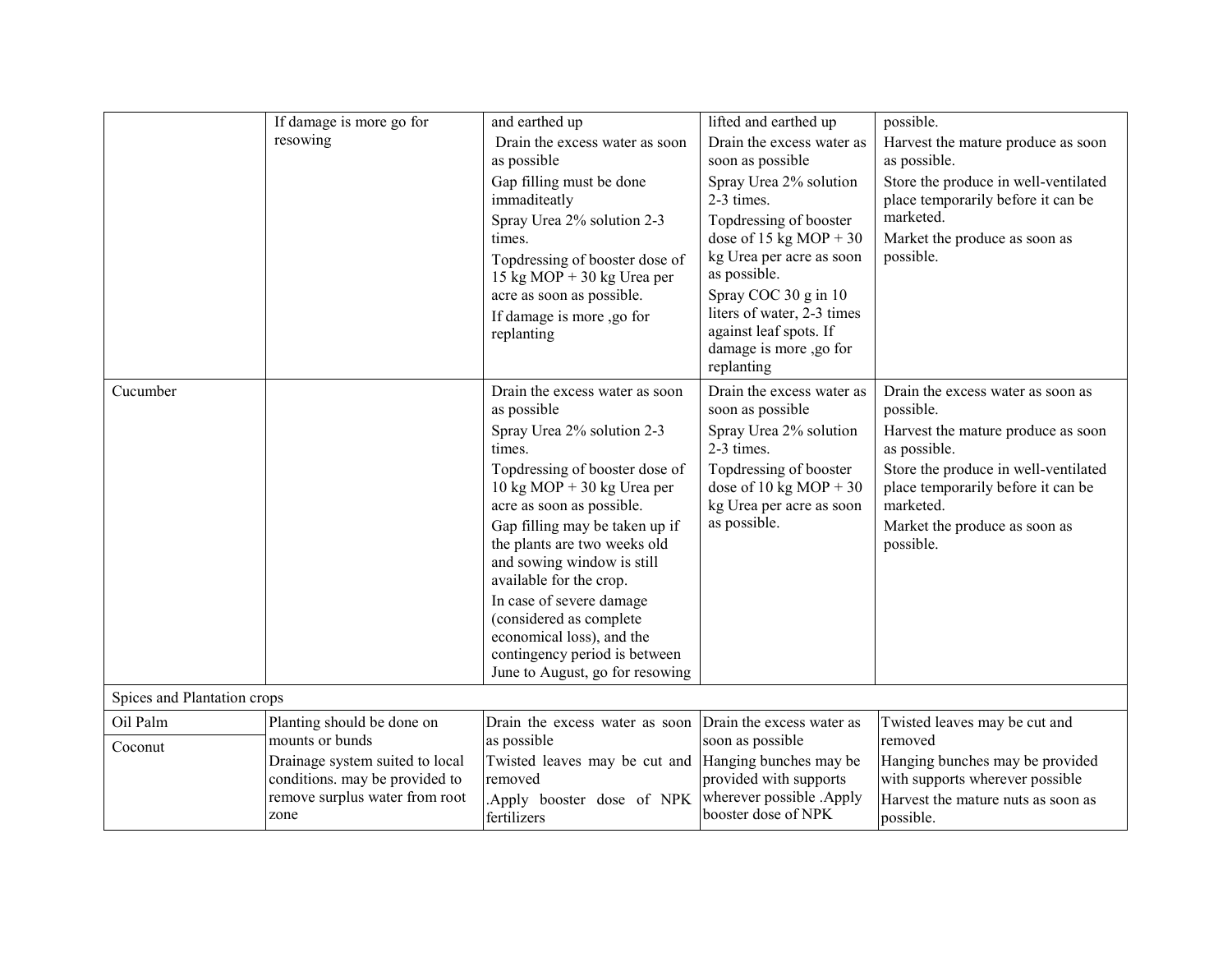|          | Relief drains [shallow] channels<br>are opened at places where<br>water accumulates and<br>connected with main drain to<br>remove water from the surface | The palms have fallen with root fertilizers<br>system still having contact with<br>the soil, they need to be brought<br>to position and provided with<br>soil mound and support                                                                                                                                                                                                                                                                                                                                                                                 | The palms have fallen<br>with root system still<br>having contact with soil<br>they need to be brought to<br>position and provided<br>with soil mound and<br>support                                                                                                                                 | Market the produce as soon as<br>possible.                                                                                                                                                                                                                                 |
|----------|----------------------------------------------------------------------------------------------------------------------------------------------------------|-----------------------------------------------------------------------------------------------------------------------------------------------------------------------------------------------------------------------------------------------------------------------------------------------------------------------------------------------------------------------------------------------------------------------------------------------------------------------------------------------------------------------------------------------------------------|------------------------------------------------------------------------------------------------------------------------------------------------------------------------------------------------------------------------------------------------------------------------------------------------------|----------------------------------------------------------------------------------------------------------------------------------------------------------------------------------------------------------------------------------------------------------------------------|
| Turmeric |                                                                                                                                                          | Drain the excess water as soon<br>as possible<br>Spray Urea 2% or 1% KNO3<br>followed by Ferrous Sulphate<br>$0.5\%$ + Citric Acid 0.1 %<br>solution 2-3 times.<br>Topdressing of booster dose of<br>$40 \text{ kg MOP} + 50 \text{ kg Urea along}$<br>with 250 kg of Neem Cake per<br>acre as soon as possible.<br>In case of severe damage<br>(considered as complete<br>economical loss or if inundation<br>is more than for four days), and<br>the contingency period is<br>between June to August, sowing<br>of best alternative crop must be<br>taken up. | Drain the excess water as<br>soon as possible<br>Spray Urea 2% or 1%<br>KNO3 followed by<br>Ferrous Sulphate $0.5\%$ +<br>Citric Acid 0.1 % solution<br>2-3 times.<br>Topdressing of booster<br>dose of 40 kg MOP + 50<br>kg Urea along with 250 kg<br>of Neem Cake per acre as<br>soon as possible. | Drain the excess water as soon as<br>possible.<br>Harvest the rhizomes when field<br>comes to normal<br>Use boilers and polishers for<br>processing<br>Remove and separate the rotten and<br>mould affected rhizomes.<br>Cook and dry the rhizomes as soon as<br>possible. |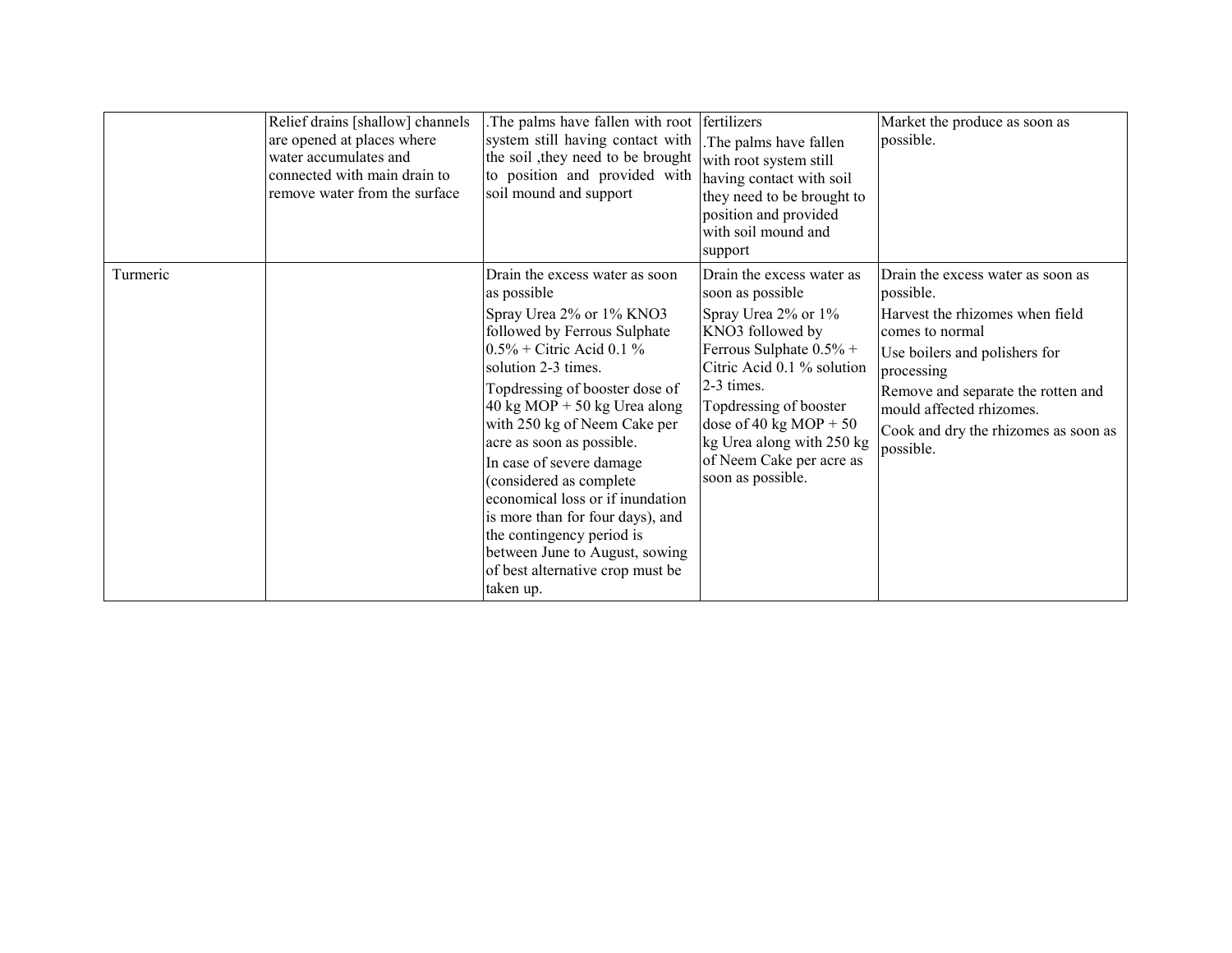### 2.5 Contingent strategies for Livestock, Poultry & Fisheries

### 2.5.1.1 Livestock

#### Guntur district experience moderate floods. Moderate drought and mild cyclones in coastal areas

#### General contingency plans

| <b>Before the event</b>                                                                                                                                                                                                                                                                                                                                                                                                                                                  | During the event                                                                                                                                                                                                                                                                                                                                                                                                                    | After the event                                                                                                                                                                                                                                                                                                                            |  |  |
|--------------------------------------------------------------------------------------------------------------------------------------------------------------------------------------------------------------------------------------------------------------------------------------------------------------------------------------------------------------------------------------------------------------------------------------------------------------------------|-------------------------------------------------------------------------------------------------------------------------------------------------------------------------------------------------------------------------------------------------------------------------------------------------------------------------------------------------------------------------------------------------------------------------------------|--------------------------------------------------------------------------------------------------------------------------------------------------------------------------------------------------------------------------------------------------------------------------------------------------------------------------------------------|--|--|
| Feed and fodder availability                                                                                                                                                                                                                                                                                                                                                                                                                                             |                                                                                                                                                                                                                                                                                                                                                                                                                                     |                                                                                                                                                                                                                                                                                                                                            |  |  |
| Conserving fodder/crop residues/ forest grass by<br>silage / hay making either by individual or on<br>community basis<br>Preparing complete diets and storing in strategic<br>locations<br>Organize procurement of dry fodders / feed<br>ingredients from surplus areas<br>Establish fodder banks and feed banks<br>Livestock relief camps during floods/cyclones must<br>be planned in the vicinity of relief camps for<br>people<br>Capacity building and preparedness | Organise relief camps 2. Supply silage / hay<br>to farmers with<br>productive stock on<br>subsidized rates<br>Segregate old, weak and unproductive stock<br>and send for slaughter<br>Supply mineral mixture to avoid<br>deficiencies<br>Dry fodder must be offered to the livestock<br>in little quantities for number of times<br>Concentrate feed or complete feed must be<br>offered to only productive and young stock<br>only | Capacity building to stake holders on drought /cyclone/flood<br>mitigation in livestock sector<br>Promote fodder cultivation.<br>Flushing the stock to recoup<br>Avoid soaked and mould infected feeds / fodders to livestock<br>Replenish the feed and fodder banks<br>Promote fodder preservation techniques like silage / hay<br>making |  |  |
| <b>Drinking water</b>                                                                                                                                                                                                                                                                                                                                                                                                                                                    |                                                                                                                                                                                                                                                                                                                                                                                                                                     |                                                                                                                                                                                                                                                                                                                                            |  |  |
| Construct drinking water tanks in herding places,<br>village junctions and in relief camp locations<br>Plan for sufficient number of tanks for water<br>transportation<br>Identify bore wells, which can sustain demand.<br>Procure sufficient quantities of water Sanitizers                                                                                                                                                                                            | Regular supply of clean drinking water to<br>all tanks 2. Cleaning the tanks in regular<br>intervals<br>Keep the livestock away from contaminated<br>flood/cyclone/stagnated waters<br>Add water sanitizers                                                                                                                                                                                                                         | Hand over the maintenance of the structures to panchayats<br>Sensitize the farming community about importance of<br>clean drinking water                                                                                                                                                                                                   |  |  |
| <b>Health and disease Management</b>                                                                                                                                                                                                                                                                                                                                                                                                                                     |                                                                                                                                                                                                                                                                                                                                                                                                                                     |                                                                                                                                                                                                                                                                                                                                            |  |  |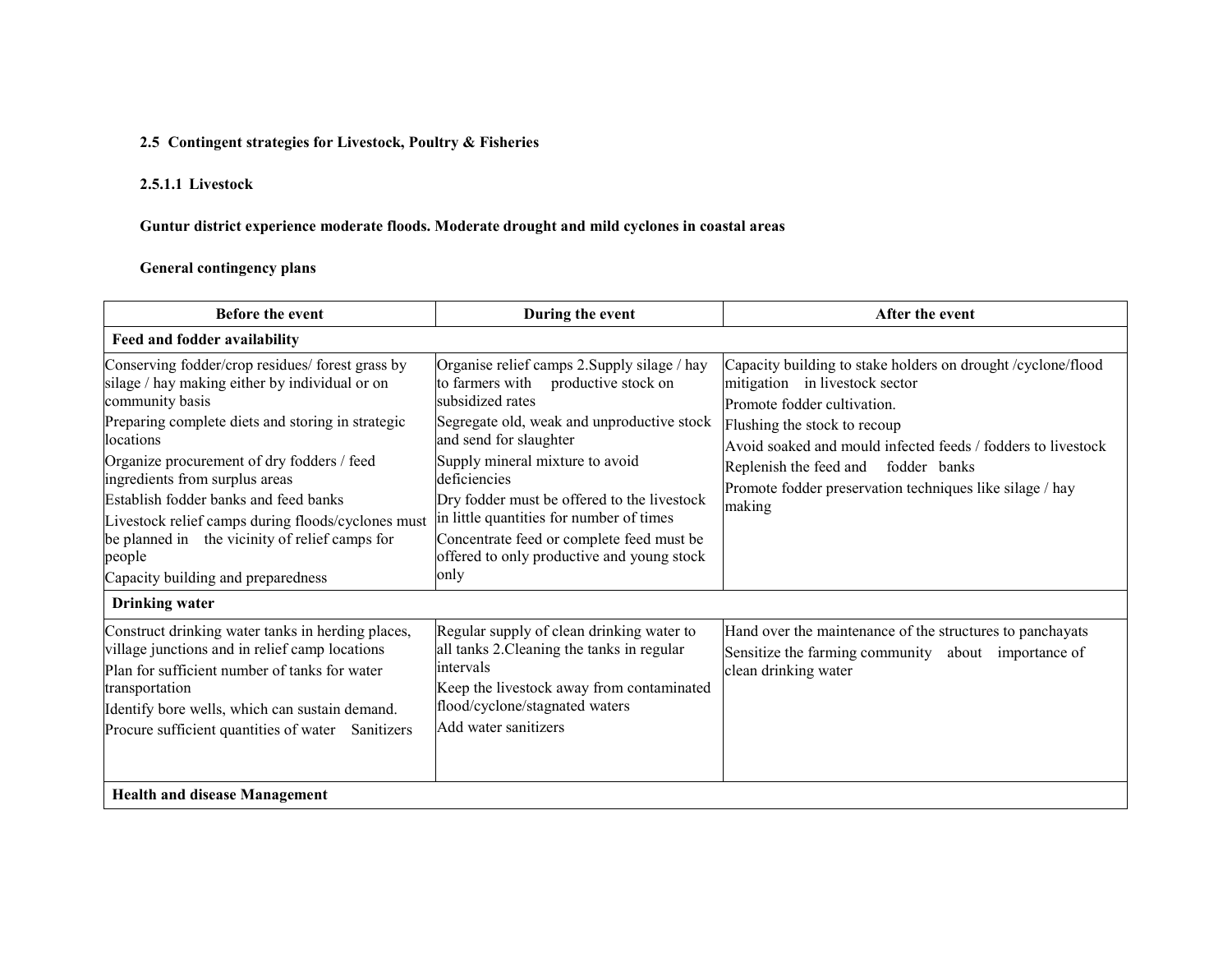| Procure and stock emergency medicines and            | Keep close watch on the health of the stock | Keep close surveillance on disease outbreak.         |
|------------------------------------------------------|---------------------------------------------|------------------------------------------------------|
| vaccines for important endemic diseases of the       | Sick animals must be isolated and treated   | Undertake the vaccination depending on need          |
| area                                                 | Separately.                                 | Keep the animal houses clean and spray disinfectants |
| All the stock must be immunized for endemic          | Carry out deworming and spraying to all     |                                                      |
| diseases of the area                                 | animals entering into relief camps          |                                                      |
| Carry out deworming to all young stock               | Clean the animal houses regularly and       |                                                      |
| Keep stock of bleaching powder and lime              | apply disinfectants.                        |                                                      |
| Carry out Butax spray for control of external        | Safe and hygienic disposal of dead animal   |                                                      |
| parasites                                            | carcasses                                   |                                                      |
| Identify the Clinical staff and trained paravets and | Organize with community daily lifting of    |                                                      |
| indent for their services as per schedules           | dung from relief camps                      |                                                      |
| Identify the volunteers who can serve in need of     |                                             |                                                      |
| emergency                                            |                                             |                                                      |

|         |                                                                                                                                                                                                                                                                                                                                                                                                                                                                                                                                                                                                                                 | <b>Suggested contingency measures</b>                                                                                                                                                                                                                                                                                                                                                                     |                                                                                                                                                                                                                                                                                                                                                                                                                                                                                                                                                                                                                                                                    |
|---------|---------------------------------------------------------------------------------------------------------------------------------------------------------------------------------------------------------------------------------------------------------------------------------------------------------------------------------------------------------------------------------------------------------------------------------------------------------------------------------------------------------------------------------------------------------------------------------------------------------------------------------|-----------------------------------------------------------------------------------------------------------------------------------------------------------------------------------------------------------------------------------------------------------------------------------------------------------------------------------------------------------------------------------------------------------|--------------------------------------------------------------------------------------------------------------------------------------------------------------------------------------------------------------------------------------------------------------------------------------------------------------------------------------------------------------------------------------------------------------------------------------------------------------------------------------------------------------------------------------------------------------------------------------------------------------------------------------------------------------------|
|         | <b>Before the event</b>                                                                                                                                                                                                                                                                                                                                                                                                                                                                                                                                                                                                         | During the event                                                                                                                                                                                                                                                                                                                                                                                          | After the event                                                                                                                                                                                                                                                                                                                                                                                                                                                                                                                                                                                                                                                    |
| Cyclone | Harvest all the possible wetted grain<br>(Rice/maize/backgram/green gram etc) and<br>use as animal feed.<br>As the district is chronically prone for<br>cyclone, arrange for storing minimum<br>required quantity of hay (25-50 kg) and<br>concentrates (10-25 kg) per animal in<br>farmer's / LS keepers house/ shed for feeding<br>during cyclone.<br>Stock of anti-diarrheal drugs and electrolytes<br>should be made available for emergency<br>transport<br>Don't allow the animals for grazing in case<br>of early forewarning (EFW) of cyclone<br>Incase of EFW of severe cyclone, shift the<br>animals to safer places. | Treatment of the sick, injured and affected animals<br>through arrangement of mobile emergency veterinary<br>hospitals / rescue animal health workers.<br>Diarrhea out break may happen. Health camps should<br>be organized<br>In severe cases un-tether or let loose the animals<br>Arrange transportation of highly productive animals to<br>safer place<br>Spraying of fly repellants in animal sheds | Repair of animal shed<br>Deworm the animals through mass<br>camps<br>Vaccinate against possible disease out<br>breaks like HS, BQ, FMD and PPR<br>Proper dispose of the dead animals /<br>carcasses by burning / deep burying (4-8)<br>feet) with lime powder (1kg for small<br>ruminants and 5kg for large ruminants)<br>in pit<br>Bleach / chlorinate $(0.1\%)$ drinking<br>water or water resources<br>Collect drowned crop material, dry it<br>and store for future use<br>Sowing of short duration fodder crops in<br>unsown and water logged areas when<br>crops are damaged and no chance to<br>replant<br>Application of urea $(20-25\text{kg/ha})$ in the |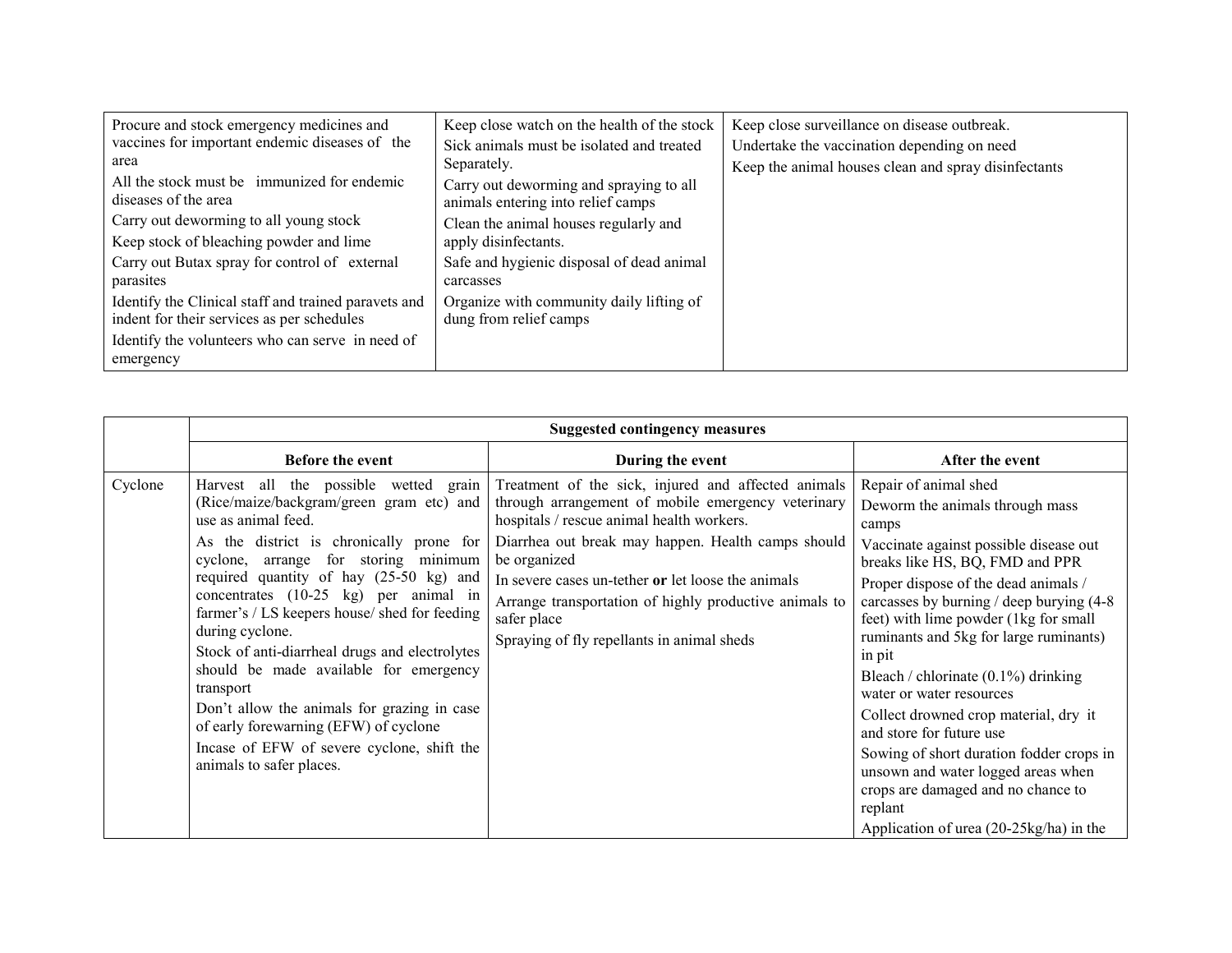|                                         |                                                                                                                                                                                                                                                                                                                                                                                                                                                                                                                                                                                                                                           |                                                                                                                                                                                                                                                                                                                                                              | inundated areas and CPR's to enhance<br>the bio mass production.                                                                                                                                                                                                                                                                                                                                                                                                                                                                                                     |
|-----------------------------------------|-------------------------------------------------------------------------------------------------------------------------------------------------------------------------------------------------------------------------------------------------------------------------------------------------------------------------------------------------------------------------------------------------------------------------------------------------------------------------------------------------------------------------------------------------------------------------------------------------------------------------------------------|--------------------------------------------------------------------------------------------------------------------------------------------------------------------------------------------------------------------------------------------------------------------------------------------------------------------------------------------------------------|----------------------------------------------------------------------------------------------------------------------------------------------------------------------------------------------------------------------------------------------------------------------------------------------------------------------------------------------------------------------------------------------------------------------------------------------------------------------------------------------------------------------------------------------------------------------|
| Floods                                  | In case of early forewarning (EFW), harvest<br>all the crops (Rice/maize/backgram/green<br>gram) that can be useful as fodder in future<br>(store properly)<br>Don't allow the animals for grazing if severe<br>floods are forewarned<br>As regularly flood prone district, arrange for<br>storing minimum required quantity of hay<br>(25-50kg) and concentrates (25kgs) per<br>animals in farmer / LS keepers house / shed<br>for feeding animals during floods<br>Arrangement for transportation of animals<br>from low lying area to safer places and also<br>for rescue animal health workers to get<br>involve in rescue operations | Transportation of animals to elevated areas<br>Stall feeding of animals with stored hay<br>and<br>concentrates<br>Proper hygiene and sanitation of the animal shed<br>In severe floods, un-tether or let loose the animals<br>Emergency outlet establishment for required medicines<br>or feed in each village<br>Spraying of fly repellants in animal sheds | Repair of animal shed<br>Bring back the animals to the shed<br>Cleaning and disinfection of the shed<br>Bleach $(0.1\%)$ drinking water / water<br>sources<br>Deworming<br>with<br>broad<br>spectrum<br>dewormers<br>Vaccination against possible disease out<br>breaks like HS, BQ, FMD and PPR<br>Proper disposable of the dead animals /<br>carcasses by burning / deep burying (4-8)<br>feet) with lime powder (1kg for small<br>ruminants and 5kg for large ruminants)<br>in pit<br>Drying the harvested crop material and<br>proper storage for use as fodder. |
| Health and<br>Disease<br>manageme<br>nt | List out the endemic diseases (species wise)<br>in that district and store vaccines for those<br>diseases<br>Timely vaccination (as per enclosed<br>vaccination schedule) against all endemic<br>diseases<br>Surveillance and disease monitoring network<br>to be established at Joint Director (Animal<br>Husbandry) office in the district                                                                                                                                                                                                                                                                                              | Constitution of Rapid Action Veterinary Force<br>Procurement of emergency medicines and medical kits<br>Rescue of sick and injured animals and their treatment                                                                                                                                                                                               | Conducting mass animal health camps<br>Conducting fertility camps<br>Mass deworming camps                                                                                                                                                                                                                                                                                                                                                                                                                                                                            |
| Insurance                               | Encouraging insurance of livestock                                                                                                                                                                                                                                                                                                                                                                                                                                                                                                                                                                                                        | Listing out the details of the dead animals                                                                                                                                                                                                                                                                                                                  | Submission for insurance claim and<br>availing insurance benefit<br>Purchase of new productive animals                                                                                                                                                                                                                                                                                                                                                                                                                                                               |
| Drinking<br>water                       | Identification of water resources<br>Rain water harvesting and create water<br>bodies/watering points (when water is scarce<br>use only as drinking water for animals)                                                                                                                                                                                                                                                                                                                                                                                                                                                                    | Restrict wallowing of animals in water bodies/resources                                                                                                                                                                                                                                                                                                      | Bleach (0.1%) drinking water / water<br>sources<br>Provide clean drinking water                                                                                                                                                                                                                                                                                                                                                                                                                                                                                      |
| Drought                                 |                                                                                                                                                                                                                                                                                                                                                                                                                                                                                                                                                                                                                                           |                                                                                                                                                                                                                                                                                                                                                              |                                                                                                                                                                                                                                                                                                                                                                                                                                                                                                                                                                      |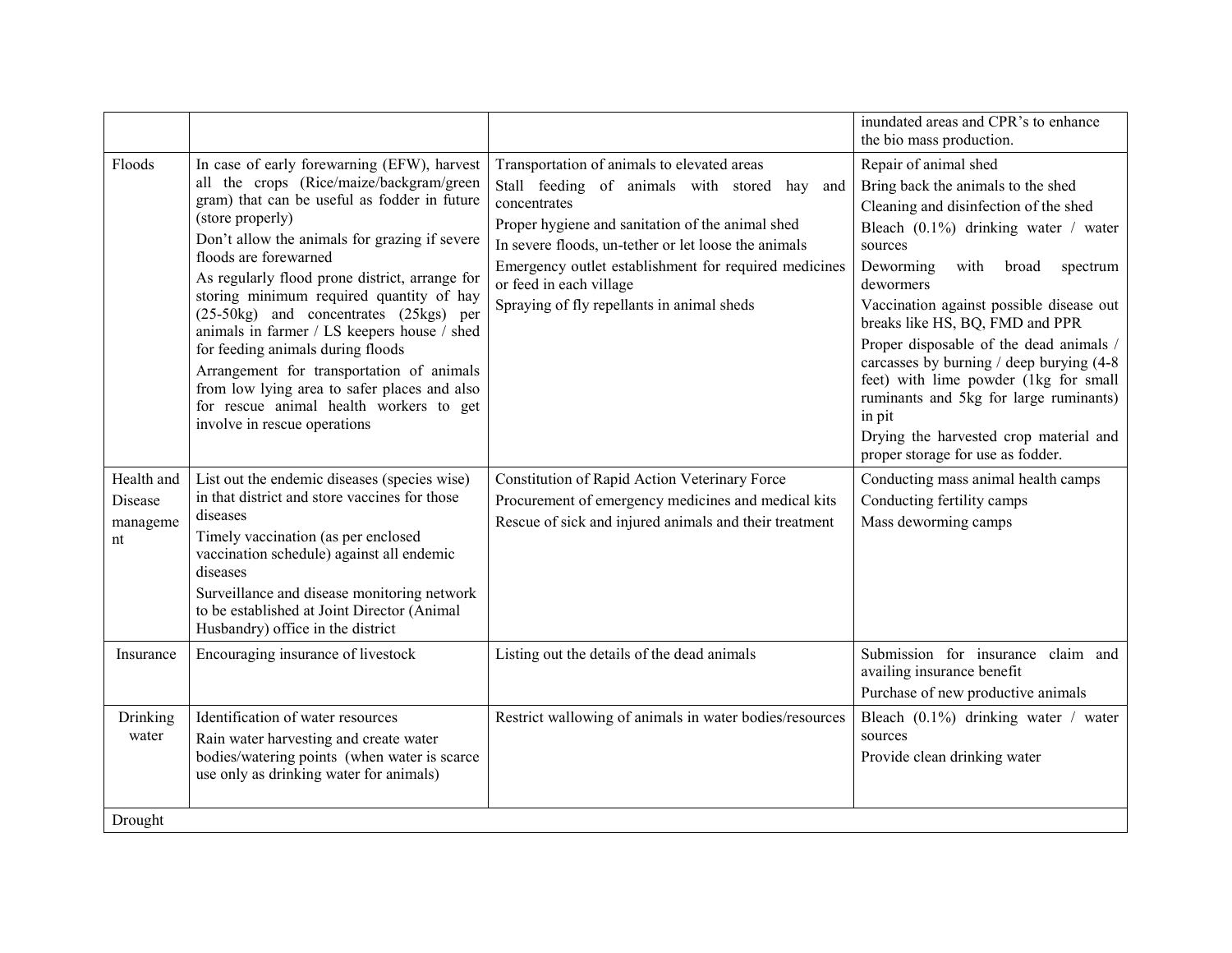| Feed &<br>Fodder | Available paddy straw and sugar cane tops<br>should be properly stored for future use.                                                                                                                                                                                                  | biomass<br>Harvest<br><sub>of</sub><br>dried<br>and<br>use<br>crops<br>up<br>(Rice/maize/greengram/blackgram) material as fodder.                                                                                                                                                                                                            | fodder<br>of<br><b>Short</b><br>duration<br>crops<br>sorghum/bajra/maize(UP<br>MP.<br>chari,                                                                                                                |
|------------------|-----------------------------------------------------------------------------------------------------------------------------------------------------------------------------------------------------------------------------------------------------------------------------------------|----------------------------------------------------------------------------------------------------------------------------------------------------------------------------------------------------------------------------------------------------------------------------------------------------------------------------------------------|-------------------------------------------------------------------------------------------------------------------------------------------------------------------------------------------------------------|
|                  | availability Chopping of fodder should be made as<br>mandatory in every village through supply<br>and establishment of good quality chaff<br>cutters.                                                                                                                                   | Harvest the tree fodder (Neem, Subabul, Acasia, Pipal<br>etc) and unconventional feeds resources available and<br>use as fodder for livestock (LS).                                                                                                                                                                                          | chari, HC-136, HD-2, GAINT BAJRA,<br>L-74, K-677, Ananad/African Tall, Kisan<br>composite, Moti, Manjari, B1-7 should<br>be sown in unsown and crop failed areas<br>where no further routine crop sowing is |
|                  | Harvesting and collection of perennial<br>vegetation particularly grasses which grow<br>during monsoon<br>Proper drying, bailing and densification of<br>harvested grass from previous season<br>Creation of permanent fodder, feed and fodder<br>seed banks in all drought prone areas | Available feed and fodder should be cut from CPRs and<br>stall fed in order to reduce the energy requirements of<br>the animals<br>Hay should be transported to the needy areas from the<br>near by districts in case of drought<br>Advise the farmers about the practice of mixing<br>available kitchen waste with dry fodder while feeding | not possible                                                                                                                                                                                                |

#### Vaccination programme for cattle and buffalo

| <b>Disease</b>                | Age and season at vaccination     |
|-------------------------------|-----------------------------------|
| Anthrax                       | In endemic areas only, Feb to May |
| Haemorrhagic septicaemia (HS) | May to June                       |
| Black quarter (BQ)            | May to June                       |
| Foot and mouth disease (FMD)  | July/August and November/December |

#### Vaccination schedule in small ruminants (Sheep & Goat)

| <b>Disease</b>                   | <b>Season</b>                 |
|----------------------------------|-------------------------------|
| Foot and mouth disease (FMD)     | Preferably in winter / autumn |
| Peste des Petits Ruminants (PPR) | Preferably in January         |
| Black quarter (BQ)               | May / June                    |
| Enterotoxaemia (ET)              | May                           |
| Haemorrhagic septicaemia (HS)    | March / June                  |
| Sheep pox $(SP)$                 | November                      |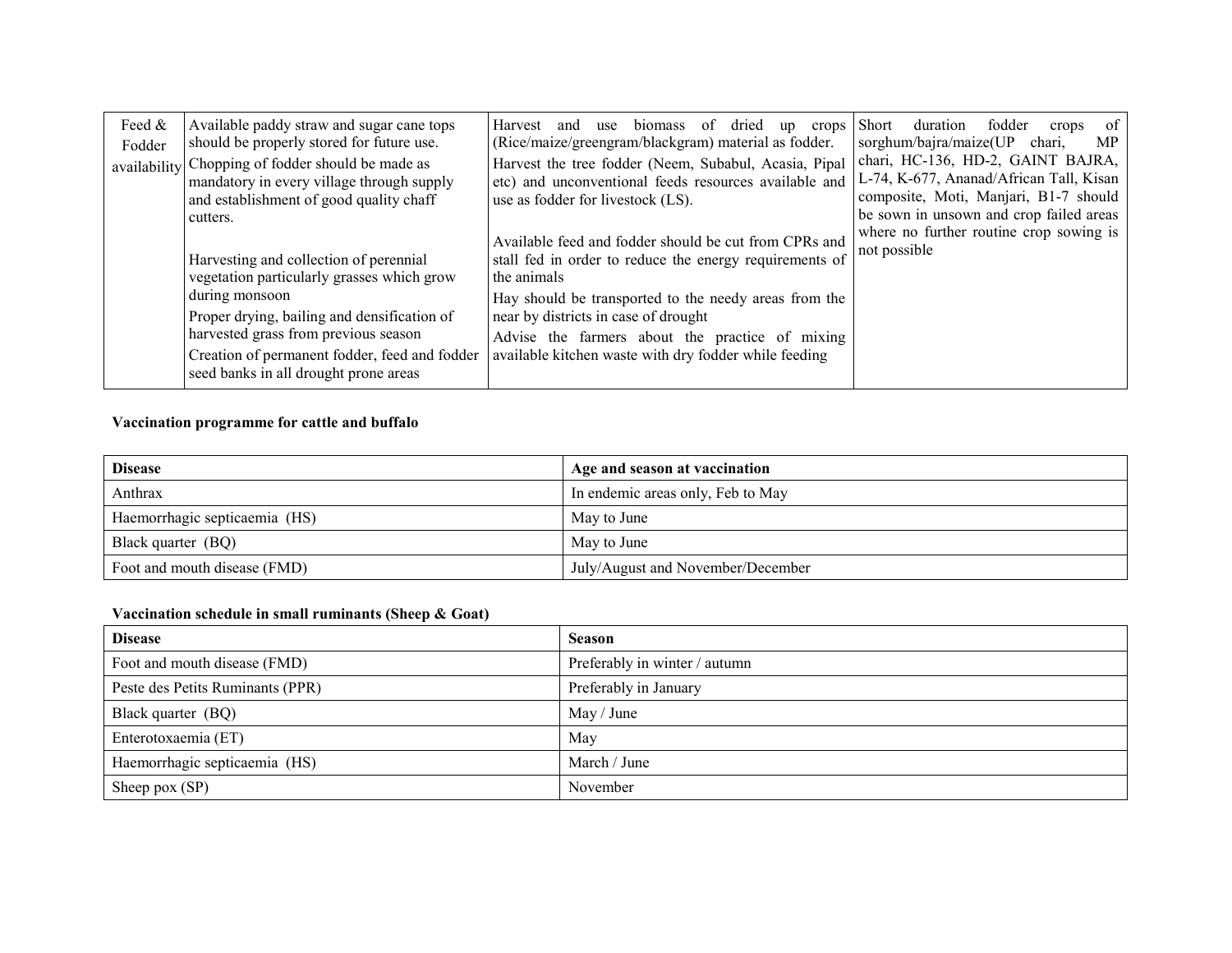## 2.5.2 Poultry

|                                  | <b>Suggested contingency measures</b>                                                                                                                     |                                                                                                                                                                                                                                         |                                                                                                                                                                                                                                                                                  |
|----------------------------------|-----------------------------------------------------------------------------------------------------------------------------------------------------------|-----------------------------------------------------------------------------------------------------------------------------------------------------------------------------------------------------------------------------------------|----------------------------------------------------------------------------------------------------------------------------------------------------------------------------------------------------------------------------------------------------------------------------------|
|                                  | Before the event                                                                                                                                          | During the event                                                                                                                                                                                                                        | After the event                                                                                                                                                                                                                                                                  |
| <b>Drought</b>                   |                                                                                                                                                           |                                                                                                                                                                                                                                         |                                                                                                                                                                                                                                                                                  |
| Shortage of feed ingredients     | Storing of house hold grain like<br>maize, broken rice etc, in to use as<br>feed in case of severe drought.                                               | Supplementation only for productive birds with<br>house holds grain.<br>Supplementation of shell grit (calcium) for laying<br>birds.<br>Culling of weak birds.                                                                          | Supplementation to all survived<br>birds.                                                                                                                                                                                                                                        |
| Drinking water                   |                                                                                                                                                           | Use water sanitizers or offer cool drinking<br>water                                                                                                                                                                                    |                                                                                                                                                                                                                                                                                  |
| Health and disease<br>management | Culling of sick birds.<br>Deworming and vaccination against<br>RD and fowl pox                                                                            | Mixing of Vit. A, D, E, K and B-complex<br>including vit C in drinking water (5ml in one litre<br>water).                                                                                                                               | Hygienic and sanitation of poultry<br>house.<br>Disposal of dead birds by burning<br>/ burying with lime powder in pit.                                                                                                                                                          |
| <b>Floods</b>                    |                                                                                                                                                           |                                                                                                                                                                                                                                         |                                                                                                                                                                                                                                                                                  |
| Shortage of feed ingredients     | In case of early forewarning of floods,<br>shift the birds to safer place.<br>Storing of house hold grain like<br>maize, broken rice, bajra etc,          | Use stored feed as supplement.<br>Don't allow for scavenging<br>Culling of weak birds.                                                                                                                                                  | Routine practices are followed<br>Deworming and vaccination<br>against RD.                                                                                                                                                                                                       |
| Drinking water                   |                                                                                                                                                           | Use water sanitizers or offer cool drinking water.                                                                                                                                                                                      |                                                                                                                                                                                                                                                                                  |
| Health and disease<br>management | In case of EFW, add antibiotic powder<br>(Terramycin/Ampicilline/Ampiclox<br>etc., 10g in one litre) in drinking<br>water to prevent any disease outbreak | Prevent water logging surrounding the sheds<br>through proper drainage facility.<br>Assure supply of electricity by generator or solar<br>energy or biogas.<br>Sprinkle lime powder to prevent ammonia<br>accumulation due to dampness. | Sanitation of poultry house.<br>Treatment of affected birds.<br>Disposal of dead birds by burning<br>/ burying with line powder in pit.<br>Disposal of poultry manure to<br>prevent protozoal problem<br>Supplementation of coccidiostats<br>in feed.<br>Vaccination against RD. |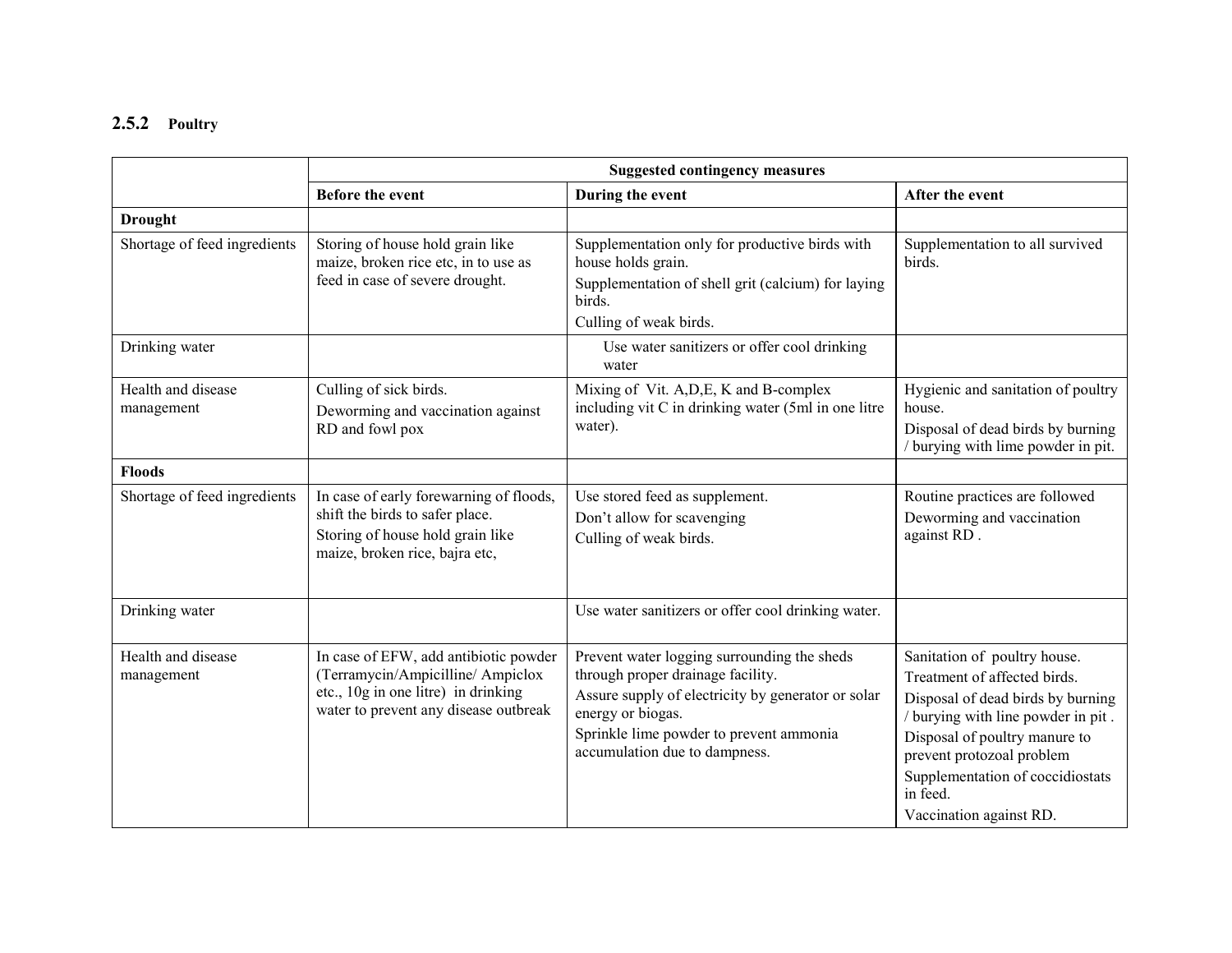| Cyclone                          |                                                                                                                                                     |                                                                                                                                                                                                                                                  |                                                                                                                                                                                                                                                        |
|----------------------------------|-----------------------------------------------------------------------------------------------------------------------------------------------------|--------------------------------------------------------------------------------------------------------------------------------------------------------------------------------------------------------------------------------------------------|--------------------------------------------------------------------------------------------------------------------------------------------------------------------------------------------------------------------------------------------------------|
| Shortage of feed ingredients     | In case of EFW, shift the birds to safer<br>place.<br>Storing of house hold grain like<br>maize, broken rice, bajra etc,.<br>Culling of weak birds. | Use stored feed as supplement<br>Don't allow for scavenging<br>Protect from thunder storms                                                                                                                                                       | Routine practices are followed                                                                                                                                                                                                                         |
| Drinking water                   |                                                                                                                                                     | Use water sanitizers or offer cool drinking water                                                                                                                                                                                                |                                                                                                                                                                                                                                                        |
| Health and disease<br>management | In case of EFW, add antibiotic powder<br>in drinking water to prevent any<br>disease outbreak.                                                      | Sanitation of poultry house.<br>Treatment of affected birds.<br>Prevent water logging surrounding the sheds<br>Assure supply of electricity.<br>Sprinkle lime powder (5-10g per square feet) to<br>prevent ammonia accumulation due to dampness. | Disposal of dead birds by burning<br>deep burying with lime powder<br>in pit.<br>Disposal of poultry manure to<br>prevent protozoal problem.<br>Supplementation of coccidiostats<br>in feed<br>Vaccination against Ranikhet<br>Disease $(0.5ml S/c)$ . |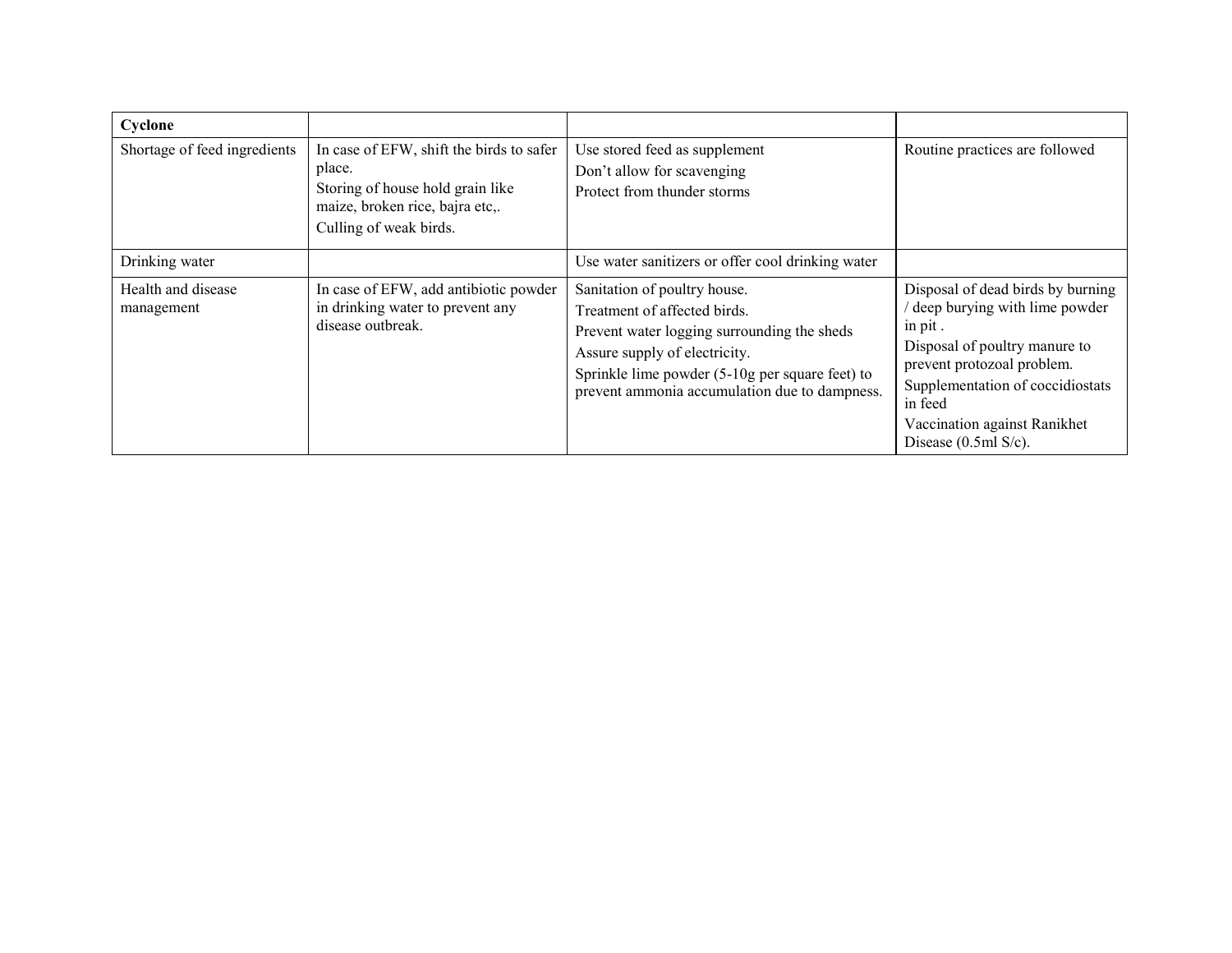#### 2.5.3Fisheries/ Aquaculture

|                                                                         | <b>Suggested contingency measures</b>                                                                                               |                                                                                                                         |                                                                                                                                      |
|-------------------------------------------------------------------------|-------------------------------------------------------------------------------------------------------------------------------------|-------------------------------------------------------------------------------------------------------------------------|--------------------------------------------------------------------------------------------------------------------------------------|
|                                                                         | <b>Before the event</b>                                                                                                             | During the event                                                                                                        | After the event                                                                                                                      |
| 1) Drought                                                              |                                                                                                                                     |                                                                                                                         |                                                                                                                                      |
| A. Capture                                                              |                                                                                                                                     |                                                                                                                         |                                                                                                                                      |
| Marine                                                                  | No intervention                                                                                                                     | No intervention                                                                                                         | No intervention                                                                                                                      |
| Inland                                                                  |                                                                                                                                     |                                                                                                                         |                                                                                                                                      |
| (i) Shallow water depth due to<br>insufficient rains/inflow             | Stocking of advanced fingerlings in<br>half or even less than the normal<br>stocking density or stocking of<br>common carp seed     | Immediate harvesting or decreasing the<br>density commensurate with the water<br>quantity.                              | De weeding and deepening of tank to<br>ensure retention of water for a longer<br>period and provision of employment<br>under MGNREGP |
| (ii) Changes in water quality                                           | Regular monitoring of water quality<br>parameters and application of geolites,<br>soil probiotics, etc to maintain water<br>qaulity | Immediate harvesting or changing the<br>water quality by application of<br>sanitisers.                                  | Removal of top layer, deep ploughing<br>of tank and application of lime                                                              |
| (iii) Any other                                                         |                                                                                                                                     |                                                                                                                         |                                                                                                                                      |
| <b>B.</b> Aquaculture                                                   |                                                                                                                                     |                                                                                                                         |                                                                                                                                      |
| (i) Shallow water in ponds due to<br>insufficient rains/inflow          | Crop holiday or going for stocking of<br>yearlings by reducing the density<br>according to availability of water                    | Harvesting of fish and leaving the pond<br>fallow till next season                                                      | Removal of top layer, deep ploughing<br>of tank and application of lime                                                              |
| (ii) Impact of salt load build up in<br>ponds / change in water quality | Stocking of salinity tolerant fish /<br>shrimp, application of geolites and<br>other buffers                                        | Frenquent change of water with fresh<br>water                                                                           | Frequent draining of the pond with<br>fresh water, removal of top layers                                                             |
| (iii) Any other                                                         |                                                                                                                                     |                                                                                                                         |                                                                                                                                      |
| 2) Floods                                                               |                                                                                                                                     |                                                                                                                         |                                                                                                                                      |
| A. Capture                                                              |                                                                                                                                     |                                                                                                                         |                                                                                                                                      |
| Marine                                                                  | No intervention                                                                                                                     | No intervention                                                                                                         | No intervention                                                                                                                      |
| Inland                                                                  |                                                                                                                                     |                                                                                                                         |                                                                                                                                      |
| (i) Average compensation paid<br>due to loss of human life              | Shifting the people from low lying<br>areas to relief camps                                                                         | Deployment of specially trained persons<br>for rescue operations by providing life<br>bouys, jackets, ropes, boats, etc | Payment sufficient ex-gratia to the<br>families                                                                                      |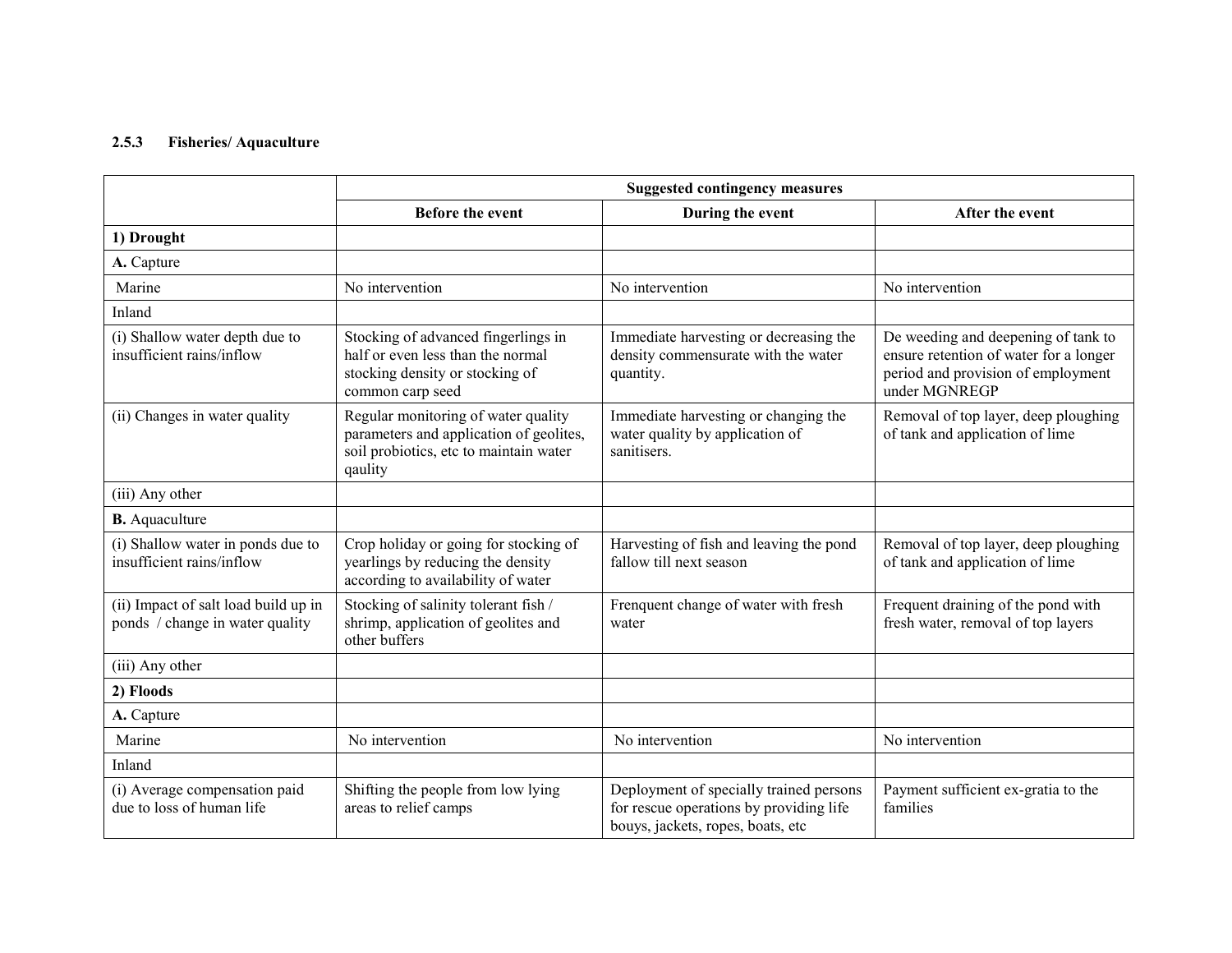| (ii) No. of boats / nets/damaged                        | Shifting and relocating boats and nets<br>to safer places when warnings are<br>issued, to avoid fishing, etc                                                              | Shifting and relocating boats and nets to<br>safer places                                                                                                                 | Assessment of damages to boats and<br>nets and provision of boats and nets<br>for restoration of livelihoods                               |
|---------------------------------------------------------|---------------------------------------------------------------------------------------------------------------------------------------------------------------------------|---------------------------------------------------------------------------------------------------------------------------------------------------------------------------|--------------------------------------------------------------------------------------------------------------------------------------------|
| (iii) No.of houses damaged                              | Avoidance of construction of houses in<br>flood prone ares, construction of pucca<br>houses at elevated places,                                                           | Shifting of people by relief boats to the<br>relief camps                                                                                                                 | Assessment of damages to houses and<br>provision of compensation in case of<br>partial damage and sanction house<br>under existing schemes |
| (iv) Loss of stock                                      | Avoidance of surface species like catla,<br>silver carp since they are vulnerable in<br>tanks prone to floods, erection of nets<br>across the spill way or just beyond it | Erection of nets at spill ways                                                                                                                                            | Taking up compensatory stocking                                                                                                            |
| (v) Changes in water quality                            |                                                                                                                                                                           | When dissolved oxygen levels go down,<br>aerators, recirculation of water, etc are to<br>be attempted to maintain DO levels,<br>going for partial harvest, etc            |                                                                                                                                            |
| (vi) Health and diseases                                | Sometimes there may be heavy<br>accumulation of nutrients and organic<br>matter.                                                                                          | There may be break out of<br>Heamorrhagic septicimea. Addition of<br>antibiotics like Chloro Tetra Cycline or<br>Oxy Tetra Cycline to the feed to constrol<br>the disease | Removal of weeds, top layer of soil,<br>deep ploughing of tank and<br>application of lime, exposing to sun<br>light                        |
| <b>B.</b> Aquaculture                                   |                                                                                                                                                                           |                                                                                                                                                                           |                                                                                                                                            |
| (i) Inundation with flood water                         | Raising and rivetting the bunds,<br>construction of spill way to release<br>excess water, erection of nets to avoid<br>escape of fish                                     | Continuous pumping of excess water,<br>erection of nets low lying areas                                                                                                   | Strengthening of bunds, excavating<br>channels along the sides of the ponds<br>for free escape of water                                    |
| (ii) Water continuation and<br>changes in water quality |                                                                                                                                                                           | When dissolved oxygen levels go down,<br>aerators, recirculation of water, etc are to<br>be attempted to maintain DO levels,<br>going for partial harvest, etc            |                                                                                                                                            |
| (iii) Health and diseases                               | Sometimes there may be heavy<br>accumulation of nutrients and organic<br>matter.                                                                                          | There may be break out of<br>Heamorrhagic septicimea. Addition of<br>antibiotics like Chloro Tetra Cycline or<br>Oxy Tetra Cycline to the feed to control<br>the disease  | Removal of weeds, top layer of soil,<br>deep ploughing of tank and<br>application of lime, exposing to sun<br>light                        |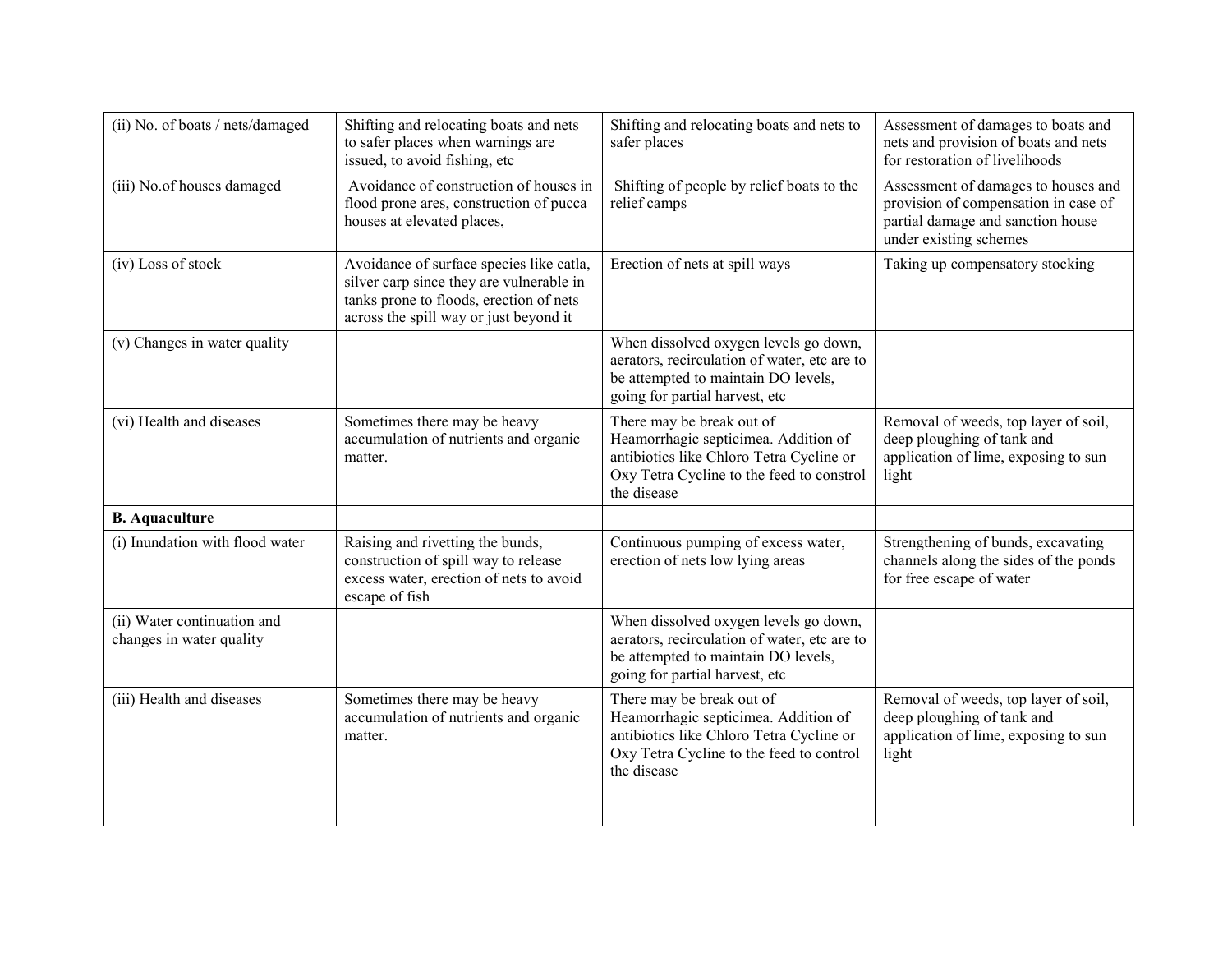| (iv) Loss of stock and inputs<br>(feed, chemicals etc)                | Advance erection of nets, strengthening<br>of bunds where they are prone to<br>breaches, harvesting or reducing the<br>density                                                           | Suspension of feeding, application of<br>organic manures                                                           | Compensatory stocking, assessment of<br>values and payment of subsidy on<br>inputs                                                         |
|-----------------------------------------------------------------------|------------------------------------------------------------------------------------------------------------------------------------------------------------------------------------------|--------------------------------------------------------------------------------------------------------------------|--------------------------------------------------------------------------------------------------------------------------------------------|
| (v) Infrastructure damage (pumps,<br>aerators, huts etc)              | Insuring pond, accessories, etc.,<br>Shifting of aerators, pumps soon after<br>warnigs are issued                                                                                        | Relocating pumps, aerators to elevated<br>places                                                                   | Assessment of damages and provision<br>of them on subsidy                                                                                  |
| (vi) Any other                                                        |                                                                                                                                                                                          |                                                                                                                    |                                                                                                                                            |
| 3. Cyclone / Tsunami                                                  |                                                                                                                                                                                          |                                                                                                                    |                                                                                                                                            |
| A. Capture                                                            |                                                                                                                                                                                          |                                                                                                                    |                                                                                                                                            |
| Marine                                                                |                                                                                                                                                                                          |                                                                                                                    |                                                                                                                                            |
| (i) Average compensation paid<br>due to loss of fishermen lives       | Avoidance of fishing, preventing<br>fishermen from venturing into sea,<br>carrying of safety equipment and VHF<br>sets, shifting fishermen from vulnerable<br>areas to relief camps, etc | To ensure the return of fishing boats on<br>long voyages, provision of information<br>on such boats to coast Guard | Payment sufficient ex-gratia to the<br>families                                                                                            |
| (ii) Avg. no. of boats /<br>nets/damaged                              | Avoidance of fishing when warnings<br>are issued, shifting of boats and nets to<br>safe places                                                                                           | Shifting and relocating boats and nets to<br>safer places                                                          | Assessment of damages to boats and<br>nets and provision of boats and nets<br>for restoration of livelihoods                               |
| (iii) Avg. no. of houses damaged                                      | Avoidance of houses in Coastal<br>Regulation Zone, designing of houses<br>to withstand impact of turbulent wind<br>and water                                                             | Shifting of people by relief boats to the<br>relief camps                                                          | Assessment of damages to houses and<br>provision of compensation in case of<br>partial damage and sanction house<br>under existing schemes |
| Inland                                                                | Erection of protective nets acroos the<br>surplus weir to prevent fish loss due to<br>overflows                                                                                          | Continuous monitoring to prevent or<br>minimise escape of fish along with<br>surplus water                         | Compensatory stocking of seed                                                                                                              |
| B. Aquaculture                                                        |                                                                                                                                                                                          |                                                                                                                    |                                                                                                                                            |
| (i) Overflow / flooding of ponds                                      | The design of the pond must be in such<br>a manner as to bail out surplus water<br>and to prevent loss of stanidng crop                                                                  | Continuous monitoring to prevent or<br>minimise escape of fish along with<br>surplus water                         | Compensatory stocking of seed                                                                                                              |
| (ii) Changes in water quality<br>(fresh water / brackish water ratio) | Recircualtion water to repleish and<br>ensure sufficient dissolved oxygen<br>levels in the pond. Maintenance of<br>salinity levels by pumping in water<br>from creecks.                  | Continuation of the same process.                                                                                  | Restoration of physical and chemical<br>parameters                                                                                         |